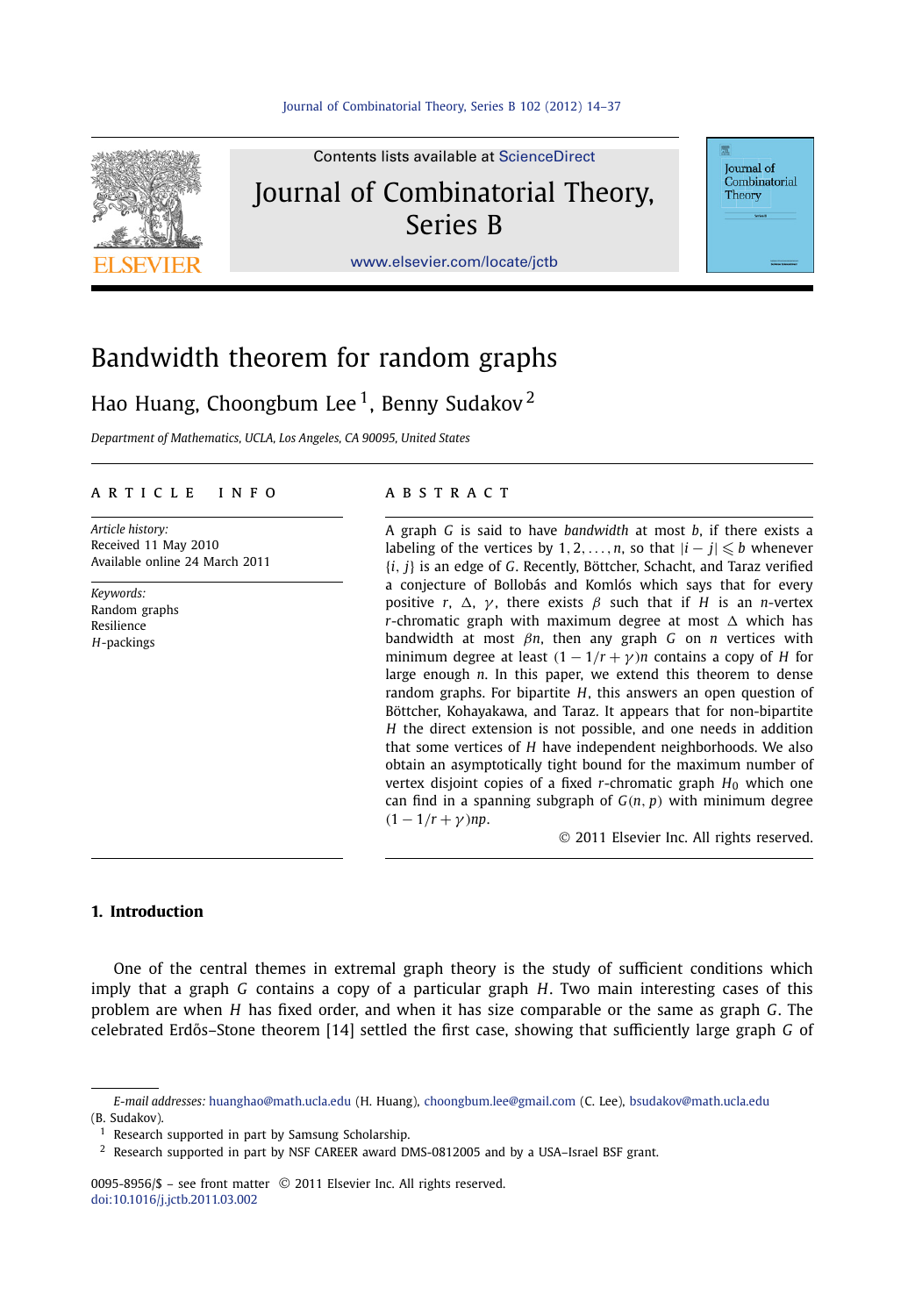*n* vertices and more than  $(1 - \frac{1}{r-1} + o(1))\binom{n}{2}$  edges contains a copy of any *r*-chromatic graph *H* of fixed order.

In the second case, when the order of *H* is close to the order of *G*, the large number of edges is no longer sufficient to embed *H* because there might be isolated vertices in *G*. Therefore we need a lower bound on the minimum degree of *G*. The most well-known example of such a result is Dirac's theorem (see, e.g., [13]), which says that, if *G* is a graph on *n* vertices with minimum degree at least [n/2] then *G* contains a Hamilton cycle. Another example is a problem of packing vertex disjoint copies of a fixed graph  $H_0$  in *G*. We say that *G* contains a perfect  $H_0$ -packing if there are vertex disjoint copies of *H*<sup>0</sup> that cover all the vertices of *G*. For convenience, we may assume that the order of *G* is divisible by the order of *H*0. A classical theorem of Hajnal and Szemerédi [17] states that if *G* has minimum degree at least  $(1 - 1/r)n$  then *G* contains a perfect packing of complete graphs  $K_r$ . More general packing problems have been studied in [2,28,24].

The *r*-th power of a graph *G* is the graph  $G^{(r)}$  obtained from *G* by connecting every pair of vertices which have distance at most *r* in *G*. In particular, note that the *(r* − 1*)*-st power of the *n*-cycle contains  $|n/r|$  vertex disjoint copies of  $K_r$ . Pósa and Seymour [30] proposed a common generalization of Dirac's and Hajnal–Szemerédi's theorem. They conjectured that the same minimum degree bound  $(1 - 1/r)n$  will force a graph *G* to have the  $(r - 1)$ -st power of a Hamiltonian cycle in it. This conjecture has been open for quite a while until Komlós, Sárközy, and Szemerédi [23] proved it for large enough *n*. They used a combination of Szemerédi regularity lemma [34] and the so-called blow-up lemma [22]. We will discuss this technique in more detail later in the paper.

The above results might suggest that if *G* has minimum degree at least  $(1 - 1/r + o(1))n$ , then it contains a copy of any *n*-vertex *r*-chromatic graph *H* with bounded degree. However, the following example (see [6]) shows that some restrictions are necessary. Let *H* be a random bipartite graph with bounded maximum degree and parts of size *n/*2 and *G* be a graph formed by two cliques each of size  $(1/2 + \gamma)n$  which share  $2\gamma n$  vertices (for some small fixed  $\gamma > 0$ ). Assume that *H* is embedded into *G* and look at the  $(1/2 - \gamma)n$  vertices which come from one of the cliques and do not belong to their intersection. The only neighbors of these vertices in *G* are the 2*γn* vertices in the intersection. But with high probability *H* contains no collection of  $(1/2 - \gamma)n$  vertices which have at most  $2\gamma n$ neighbors. Therefore we cannot embed *H* into *G*.

Thus to find a general theorem, we need some additional restriction on the graph *H*. A graph *H* is said to have *bandwidth* at most *b*, if there exists a labeling of the vertices by 1*,* 2*,...,n*, so that |*i*− *j*| - *b* whenever *i, j* form an edge. We denote by *bw(H)* = *b* if *b* is the minimum integer such that *H* has bandwidth at most *b*. Bollobás and Komlós [19] conjectured that if *H* is an *r*-chromatic graph which has bounded degree and low enough bandwidth then one can embed it into a graph *G* with minimum degree at least  $(1 - 1/r + o(1))n$ . Note that the constant  $1 - 1/r$  is the best constant we can expect for such an embedding result to hold. Indeed, assume that *n* is divisible by *r* and let *G* be the complete *r*-partite graph on *n* vertices whose partition classes are of size  $n/r + 1$ ,  $n/r - 1$ ,  $n/r$ , ...,  $n/r$ . This graph has minimum degree  $(1 - 1/r)n - 1$ . Consider the graph *H* consisting of *n*/*r* vertex disjoint copies of *Kr*. It is clear that each copy of *Kr* must contain at least one vertex from each class of *G* and thus there can only be at most  $n/r - 1$  such copies in *G*. Thus we cannot embed *H* into *G*.

Bollobás and Komlós' conjecture has been recently proved by Böttcher, Schacht, and Taraz [5,6]: for every positive  $r, \Delta, \gamma$ , there exists  $\beta$  such that if  $H$  is an *n*-vertex *r*-chromatic graph with maximum degree at most *-* and bandwidth at most *βn*, then any graph *G* on *n* vertices with minimum degree at least  $(1 - 1/r + \gamma)n$  contains a copy of *H* for large enough *n* (we will refer to this conjecture and theorem as the bandwidth conjecture and the bandwidth theorem from now on). There are a lot of graphs *H* satisfying the condition above. For example, *r*-th powers of cycles which have bandwidth 2*r*, trees with constant maximum degree which have bandwidth at most  $O(n/\log n)$  [10], and  $n^{1/2}$  by  $n^{1/2}$  square grids which have bandwidth  $O(n^{1/2})$  are a few of those. For more examples, see Böttcher, Pruessmann, Taraz, and Würfl's [8] classification of bounded degree graphs with sublinear bandwidth. Moreover, the theorem proved in [6] is a strengthening of the bandwidth conjecture and also implies Dirac's theorem and Pósa–Seymour's conjecture asymptotically.

Most of the above mentioned results can also be viewed in the framework of *resilience* which we discuss next. A graph property is called *monotone increasing (decreasing)* if it is preserved under edge addition (deletion). Following [33], we define: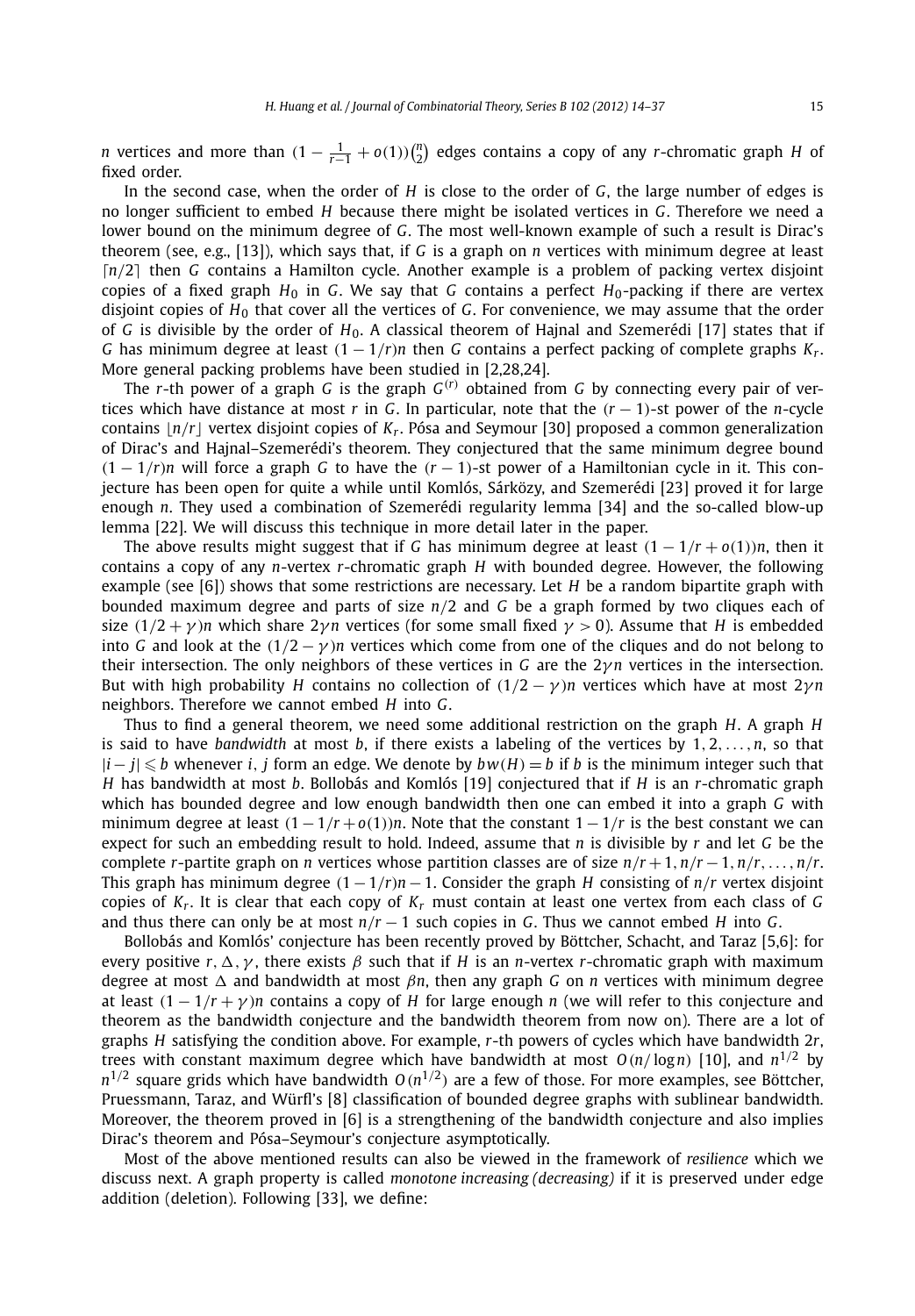#### **Definition 1.** Let  $P$  be a monotone increasing (decreasing) graph property.

- (i) The global resilience of G with respect to  $\mathcal P$  is the minimum number r such that by deleting (adding) *r* edges from *G* one can obtain a graph not having P.
- (ii) The local resilience of a graph *G* with respect to  $P$  is the minimum number *r* such that by deleting (adding) at most *r* edges at each vertex of *G* one can obtain a graph not having P.

Intuitively, the question of determining resilience of a graph *G* with respect to a graph property  $\mathcal P$ is like asking, "How strongly does G possess  $\mathcal{P}$ ?". Using this terminology, one can for example restate Dirac's theorem as saying that  $K_n$  has local resilience  $|n/2|$  with respect to having a Hamilton cycle. In [33], Sudakov and Vu have initiated the systematic study of global and local resilience of random and pseudorandom graphs. The random graph model they considered is the binomial random graph  $G(n, p)$ , which denotes the probability space whose points are graphs with vertex set  $[n] = \{1, \ldots, n\}$ where each pair of vertices forms an edge randomly and independently with probability *p*. Given a graph property P, we say that  $G(n, p)$  possesses P asymptotically almost surely, or a.a.s. for brevity, if the probability that  $G(n, p)$  possesses  $P$  tends to 1 as *n* tends to infinity. In the above mentioned paper, Sudakov and Vu studied the resilience of random graphs with respect to various properties such as Hamiltonicity, containing a perfect matching, increasing its chromatic number, and having a nontrivial automorphism (this result appeared in their earlier paper with Kim [18]). For example, they proved that if  $p > \log^4 n / n$  then a.a.s. any subgraph of  $G(n, p)$  with minimum degree  $(1/2 + o(1))np$ is Hamiltonian. Note that this result can be viewed as a generalization of Dirac's theorem mentioned above, since the complete graph is also a random graph  $G(n, p)$  with  $p = 1$ . This connection is very natural and most of the resilience results for random and pseudorandom graphs can be viewed as a generalization of classical results from graph theory. For additional resilience type results, see, e.g. [3,4,9,12,15,26].

Using the above terminology, the bandwidth theorem says that the complete graph  $K_n$  has local resilience  $(1/r + o(1))n$  with respect to containing spanning *r*-chromatic graphs *H* of low bandwidth and bounded degree. Böttcher, Kohayakawa, and Taraz [9] partially extended this result to random graphs by proving that for fixed  $\eta$ ,  $\gamma > 0$ ,  $\Delta > 1$  there exist positive constants  $\beta$  and  $c$  such that if  $p \geqslant c(\log n/n)^{1/\Delta}$  then a.a.s. every subgraph of  $G(n, p)$  with minimum degree at least  $(1/2 + \gamma)np$ contains a copy of any bipartite graph *H* with  $(1 - \eta)n$  vertices, maximum degree  $\Delta$  and bandwidth at most *βn*. They then posed a natural and interesting question [7], whether one can fully extend the bandwidth theorem to random graphs. More specifically, they suggested that it should be possible to extend the bandwidth theorem for spanning bipartite *H* in the regime of constant edge probability *p*. For this range of probabilities, there are well developed tools that we can use, and thus there are more hopes to understand the correct behavior of this problem. The reason we only focus on bipartite graphs is the following. Consider the problem of finding a triangle factor. A fixed vertex  $v$  in  $G(n, p)$ a.a.s. has degree  $(1 + o(1))np$  and has  $(1 + o(1))np^2$  common neighbors with any other vertex. If we delete all the edges in the neighborhood of *v*, we destroy all the triangles containing *v*. On the other hand, the degree of any vertex in  $G(n, p)$  will decrease by at most  $O(np^2) \ll np$ , and thus, it will still be greater than  $(2/3 + \gamma)np$ . This gives a subgraph of  $G(n, p)$  with minimum degree at least  $(2/3 + \gamma)$ *np* and no triangle factor. Since disjoint union of triangles has constant bandwidth, this simple observation shows that one cannot directly extend the bandwidth theorem in full generality.

In this paper we study the above mentioned question posed by Böttcher, Kohayakawa, and Taraz. We have the following two main contributions. First, we prove that for constant edge probability, it is possible to obtain a complete extension of the bandwidth theorem for spanning bipartite graphs *H* with bounded degree and sublinear bandwidth. We also suggest a natural minor restriction on non-bipartite graphs *H*, which makes possible an extension of bandwidth theorem to random graphs. More precisely, we show that having some vertices with independent neighborhoods in *H* is enough. Here is our main theorem.

**Theorem 1.1.** For fixed integers  $r$  ,  $\Delta$  , and reals  $0 < p \leqslant 1$  and  $\gamma > 0$ , there exists a constant  $\beta > 0$  such that *a.a.s., any spanning subgraph G' of G*(*n*, *p*) *with minimum degree*  $\delta(G') \geqslant (1 - 1/r + \gamma)$ *np contains every n-vertex graph H which satisfies the following properties*: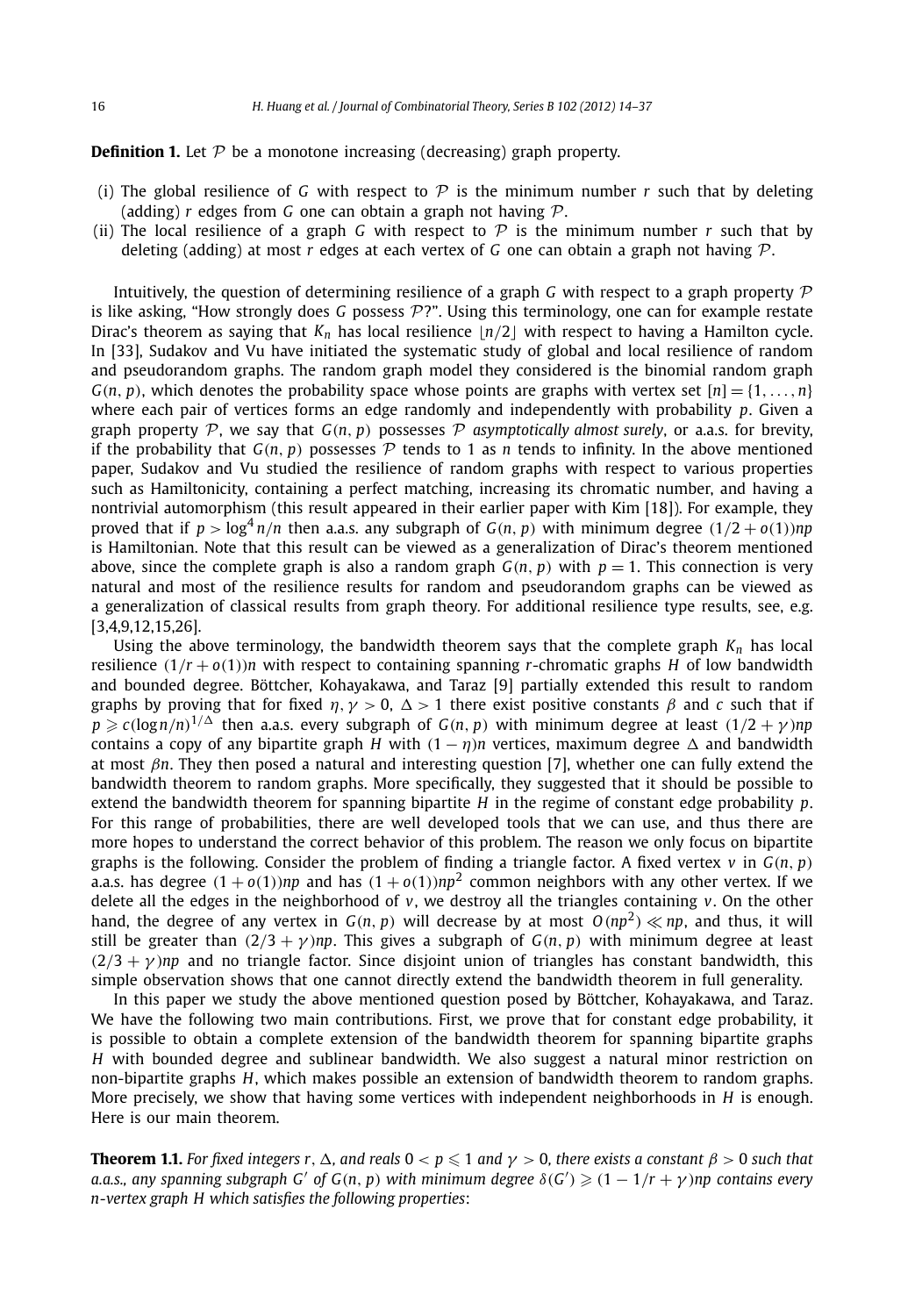- (i) *H is r-chromatic,*
- (ii) has maximum degree at most  $\Delta$ ,
- (iii) *has bandwidth at most βn with respect to a labeling of vertices by* 1*,* 2*,...,n, and*
- (iv) *for every interval*  $[a, a + \beta^2 n] \subset [1, n]$ *, there exists a vertex v*  $\in$  *H* such that  $N_H(v)$  *is an independent set.*

In particular, the theorem holds for any bipartite *H* which has bounded degree and sublinear bandwidth. Thus it positively answers the above mentioned question of Böttcher, Kohayakawa, and Taraz for dense random graphs. Note that for non-bipartite graphs, we only require constant number of vertices with independent neighborhoods.

Another main contribution of this paper is an extension of the classical extremal results on *H*0 packings in graphs with large minimum degree to the setting of random graphs. The above theorem implies that if *H*<sup>0</sup> is a fixed *r*-chromatic graph having a vertex not contained in a triangle and  $\gamma$  > 0 is any fixed constant, then a.a.s. every spanning  $G' \subset G(n, p)$  with minimum degree at least  $(1-1/r + \gamma)$ *np* contains a perfect *H*<sub>0</sub>-packing. This suggests the following natural question. Let *H*<sub>0</sub> be a fixed *r*-chromatic graph whose every vertex belongs to some triangle. What is the maximum number of vertex disjoint copies of  $H_0$  that one can find in a spanning subgraph  $G'$  of  $G(n, p)$  with  $\delta(G') \geqslant$ *(*1−1*/r*+*γ )np*? We proved the following result, which gives a rather accurate answer to this question.

**Theorem 1.2.** *Let H*<sup>0</sup> *be an r-chromatic graph whose every vertex is contained in a triangle. Then there exist* constants  $c = c(r)$  and  $C = C(r)$  such that for any fixed  $0 < p \leqslant 1$  and  $0 < \gamma \leqslant 1/(2r)$ , the random graph *G(n, p) a.a.s. has the following properties.*

- (i) There exists a spanning subgraph G' with minimum degree  $\delta(G') \geqslant (1 1/r + \gamma)$ np such that at least  $|cp^{-2}|$  *vertices of G' are not contained in a copy of H*<sub>0</sub>.
- (ii) *For every spanning subgraph*  $G' \subset G$  *which has minimum degree*  $\delta(G') \geqslant (1 1/r + \gamma)$ *np, at least*  $n - Cp^{-2}$  *vertices of G' can be covered by vertex disjoint copies of H<sub>0</sub>.*

The rest of this paper is organized as follows. In Section 2 we collect some known results which we need later to prove our main theorem. In Section 3 we state several important lemmas, and outline the proof of the main theorem using these lemmas. In Section 4 we prove the lemmas given in Section 3. In Section 5 we provide a detailed proof of Theorem 1.1 by using the tools developed in previous sections and other known results. As an application of the main theorem, in Section 6, we study the packing problem in random graphs (Theorem 1.2). The last section contains some concluding remarks and open problems.

To simplify the presentation, we often omit floor and ceiling signs whenever these are not crucial and make no attempts to optimize absolute constants involved. We also assume that the order *n* of all graphs tends to infinity and therefore is sufficiently large whenever necessary. Throughout the paper, whenever we refer, for example, to a function with subscript as  $f_{3,1}$ , we mean the function  $f$  defined in Lemma/Theorem 3.1.

**Notation.**  $G = (V, E)$  denotes a graph with vertex set *V* and edge set *E*.  $\Delta(G), \delta(G), \chi(G)$  denote the maximum degree, the minimum degree, and the chromatic number of *G* respectively. In the following, we will use  $\nu$  for a vertex and *X* for an arbitrary set. Let  $N(X)$  be the collection of all vertices which are adjacent to at least one vertex in *X*. If  $X = \{v\}$  is a singleton set we denote its neighborhood by  $N(v)$ . Let  $N^{(0)}(v) := \{v\}$  and  $N^{(k)}(v)$  be the vertices at distance exactly k from v. Note that  $N^{(1)}(v)$  = *N*(*v*). Similarly define *N*<sup>(*k*</sup>)(*X*) to be the vertices at distance exactly *k* from the set *X*, where the distance of a vertex *v* from a set *X* is defined as the minimum number *t* such that  $N^{(t)}(v) \cap X \neq \emptyset$ . The degree of a vertex is defined as  $deg(v) := |N(v)|$ . The neighborhood of a vertex in a set is defined as  $N(v, X) := N(v) \cap X$  and the degree of a vertex in a set is defined as  $deg(v, X) := |N(v, X)|$ . We denote by  $E(X)$  the set of edges in the induced subgraph  $G[X]$  and by  $e(X) := |E(X)|$  its size. Similarly, for two sets *X* and *Y*, we denote by  $E(X, Y)$  the set of ordered pairs  $(x, y) \in E$  such that  $x \in X$  and  $y \in Y$ , also  $e(X, Y) := |E(X, Y)|$ . Note that  $e(X, X) = 2e(X)$ . By  $d(X, Y) := e(X, Y)/|X||Y|$ we denote the density of the pair. If we have several graphs, then the graph we are currently working with will be stated as a subscript. For example  $N_G^{(k)}(v)$  is the k-th neighborhood of  $v$  in graph  $G$ .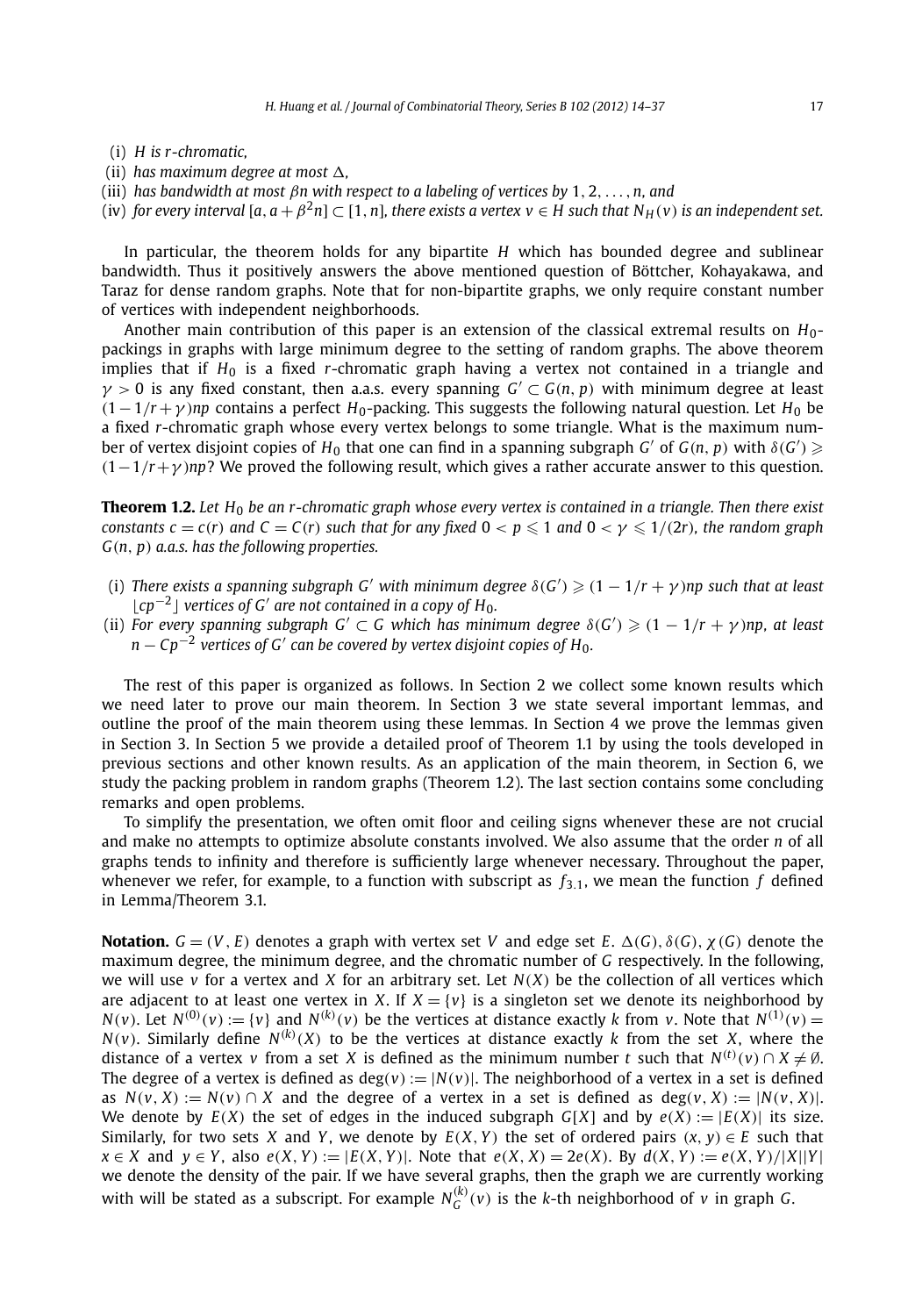We also utilize the following standard asymptotic notation. For two functions  $f(n)$  and  $g(n)$ , write  $f(n) = \Omega(g(n))$  if there exists a constant C such that  $\liminf_{n\to\infty} f(n)/g(n) \geq C$ . If there is a subscript such as in  $\Omega$ <sub>*f*</sub> this means that the constant *C* may depend on *ε*. We write  $f(n) = o(g(n))$  or  $f(n) \ll$  $g(n)$  if  $\limsup_{n\to\infty} f(n)/g(n) = 0$ . Also,  $f(n) = O(g(n))$  if there exists a positive constant  $C > 0$  such that  $\limsup_{n\to\infty}f(n)/g(n)\leqslant C.$  Throughout the paper log denotes the natural logarithm.

#### **2. Preliminaries**

In this section, we collect several known results to be used later in the proof of the main theorem. The following well-known concentration result (see, for example [1, Appendix A]) will be used several times throughout the proof. We denote by *Bi(n, p)* a binomial random variable with parameters *n* and *p*.

**Theorem 2.1** (Chernoff inequality). If  $X \sim Bi(n, p)$  and  $\lambda \leqslant np$ , then

$$
P(|X - np| \geq \lambda) \leq e^{-\Omega(\lambda^2/(np))}.
$$

Our approach in proving the main theorem is to use the regularity lemma and the blow-up lemma. These powerful tools developed by Szemerédi [34], and Komlós, Sárközy and Szemerédi [22], respectively, have been successively applied to solve several embedding results (e.g., [27]). Here we state these facts without proof. Readers may consult [21,19] for more detailed discussions on these topics.

Let  $G = (V, E)$  be a graph and  $\varepsilon > 0$  be fixed. A disjoint pair of sets  $X, Y \subset V$  is called an  $\varepsilon$ regular pair in G if all  $A \subset X$ ,  $B \subset Y$  such that  $|A| \geqslant \varepsilon |X|$ ,  $|B| \geqslant \varepsilon |Y|$  satisfy  $|d(X, Y) - d(A, B)| \leqslant \varepsilon$ . An *ε*-regular pair  $(X, Y)$  is called  $(d, \varepsilon)$ -regular, if it has density at least *d*. A vertex partition  $V_0, \ldots, V_k$ is called an  $\varepsilon$ -regular partition of G if (i)  $|V_0| \leqslant \varepsilon n$ , (ii)  $V_i$  have equal size for  $i \geqslant 1$ , and (iii)  $(V_i, V_j)$ is  $\varepsilon$ -regular in G for all but at most  $\varepsilon k^2$  pairs  $1\leqslant i < j \leqslant n.$  The regularity lemma states that every large enough graph admits a regular partition. Here we state it in a stronger form which can be found in [21].

**Lemma 2.2** (Regularity lemma). For every integer t and real  $\varepsilon > 0$ , there exists  $n_0 = n_0(t, \varepsilon)$  and  $T = T(t, \varepsilon)$ *such that for every graph G on n*  $\geq$  *n*<sub>0</sub> *vertices and d*  $\in$  [0, 1]*, there exists a subgraph G'*  $\subset$  G *with an*  $\varepsilon$ -regular *partition*  $V_0, \ldots, V_k$  *of*  $G'$  *satisfying the following properties.* 

- $(i)$   $t \leq k \leq T$ ,
- (ii)  $\deg_{C'}(v) > \deg_C(v) (d + \varepsilon)n$  for all  $v \in V$ ,
- (iii)  $e(G'[V_i]) = 0$  *for all i*  $\geq 1$ *,*
- (iv) every pair (V $_i$ , V $_j$ ) ( $1\leqslant i < j \leqslant k$ ) either is  $\varepsilon$ -regular in G $'$  with density at least d or has no edges between *them.*

Let  $V_0, \ldots, V_k$  be an  $\varepsilon$ -regular partition of *G*. Then we define the *reduced graph R* with parameters  $(d, \varepsilon)$  as the graph on the vertex set [k] with edges  $\{i, j\} \in E(R)$  if and only if  $(V_i, V_j)$  is  $(d, \varepsilon)$ regular. In this case, we also say that  $V_0, \ldots, V_k$  is  $(d, \varepsilon)$ -regular on R in G. Furthermore, if  $G' \subset G$ and  $V_0, \ldots, V_k$  satisfy (i), (ii), (iii), (iv) of Lemma 2.2, we say that  $V_0, \ldots, V_k$  is a *pure*  $(d, \varepsilon)$ *-regular partition of G* . The following lemma establishes the fact that the reduced graph inherits the minimum degree condition.

**Lemma 2.3.** Let  $0 < p \le 1$  and  $\alpha, \gamma > 0$  be fixed. There exists  $\epsilon_0 = \epsilon_0(p, \alpha, \gamma)$  such that for all  $\varepsilon \le \varepsilon_0$ and  $d > 0$ , the following a.a.s. holds. Given a graph  $G = G(n, p)$ , let  $V_0, V_1, \ldots, V_k$  be a pure  $(d, \varepsilon)$ -regular *partition of a subgraph G* ⊂ *G, and R be its reduced graph. If G has minimum degree at least (α* +*γ )np, then R* has minimum degree at least  $(\alpha + 3\gamma/4)$ *k.* 

**Proof.** Let  $m := |V_i|$ . Since  $|V_0| \leq \varepsilon n$ , we have the bound  $m \geqslant (1 - \varepsilon)n/k$ . Thus by Chernoff inequality, a.a.s.  $e_{G'}(V_i,V_j)\leqslant e_G(V_i,V_j)\leqslant (1+\varepsilon)m^2p$  for all  $i,j\geqslant 1.$  From the definition of a pure  $(d,\varepsilon)$ -regular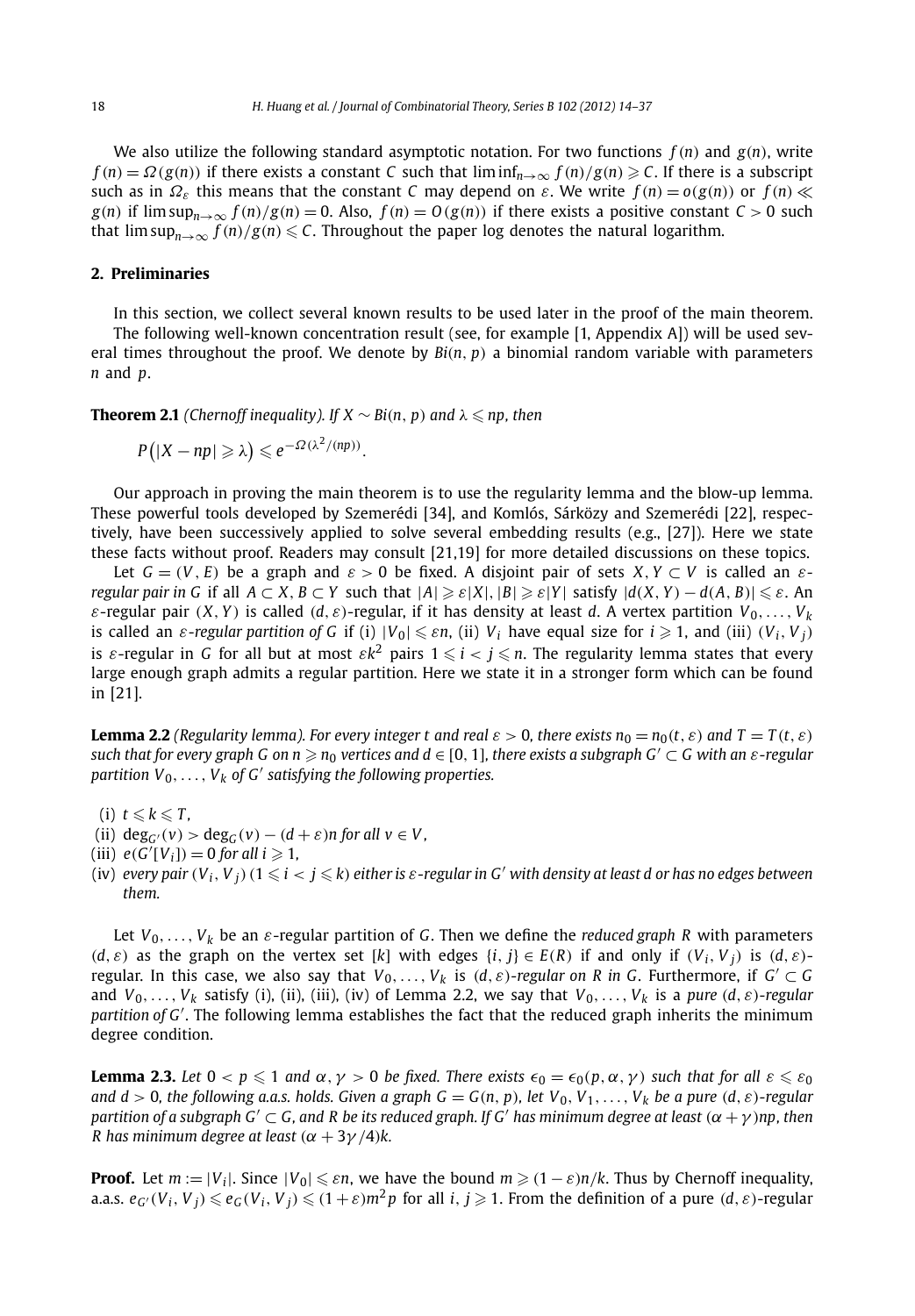partition, we know that if  $\{i, j\} \notin E(R)$ , then the pair  $(V_i, V_j)$  has no edges between them. Thus for a vertex  $i \in V(R)$ ,

$$
e_{G'}(V_i, V \setminus V_0) = \sum_{j=1}^k e_{G'}(V_i, V_j) \leq (k - \deg_R(i)) \cdot 0 + \deg_R(i)(1 + \varepsilon)m^2 p
$$
  
= deg<sub>R</sub>(i)(1 + \varepsilon)m<sup>2</sup> p.

On the other hand, by the minimum degree condition of *G'* and the fact  $e_{G'}(V_i) = 0$ ,

$$
e_{G'}(V_i, V \setminus V_0) \geqslant \bigg(\sum_{v \in V_i} \deg_{G'}(v)\bigg) - e_{G'}(V_i, V_0) \geqslant (\alpha + \gamma) np|V_i| - \varepsilon n|V_i|.
$$

Combine the bounds, divide each side by  $m^2p$  and use the bound  $n > mk$  to get,  $(\alpha + \gamma - \varepsilon/p)k \leqslant$  $(1 + \varepsilon)$  deg<sub>*R*</sub> $(i)$ . By selecting  $\varepsilon$  small enough, we have deg<sub>*R*</sub> $(i) \geq (\alpha + 3\gamma/4)k$ .  $\Box$ 

With respect to embedding small subgraphs, regular pairs behave like random graphs. Thus, merely knowing the structure of the reduced graph already tells us plenty of information about the original graph and the subgraphs that it contains. The following lemma is a formal description of this intuition. A graph homomorphism between two graphs  $G_1 = (V_1, E_1), G_2 = (V_2, E_2)$  is a map  $f: V_1 \rightarrow V_2$ such that  $(f(v), f(w)) \in E_2$  if  $(v, w) \in E_1$ . We say that  $G_1$  is homomorphic to  $G_2$  if there is a homomorphism from  $G_1$  to  $G_2$ .

**Theorem 2.4.** For any fixed graph H and  $d > 0$ , there exists an  $\varepsilon_0 > 0$  such that for all  $\varepsilon \leqslant \varepsilon_0$ , there is an  $n_0$ *with the following property. Let G be a graph on*  $n \geq n_0$  *vertices,*  $V_0, \ldots, V_k$  *be an*  $\varepsilon$ *-regular partition of G, and R be its reduced graph with parameters (d, ε). If H is homomorphic to R, then G contains a copy of H.*

It is well known that the regularity lemma together with this embedding lemma implies the following generalization of Erdős–Stone theorem to random graphs  $G(n, p)$  when  $p \in (0, 1]$  is fixed (see, e.g., [16] for discussion of the case  $p \ll 1$ ). Recently, by using a different approach, Conlon and Gowers [11], and Schacht [29] independently extended this result to the range  $p \ll 1$ , but we do not need this stronger form for our purpose.

**Theorem 2.5.** *For any fixed*  $\gamma > 0$ ,  $0 < p \leqslant 1$  *and a graph H, G* = *G*(*n*, *p*) *satisfies the following with prob*ability 1 —  $e^{-\Omega(n^2p)}$ . Any subgraph G'  $\subset$  G with  $e(G')\geqslant (1-1/(\chi(H)-1)+\gamma)n^2p/2$  contains a copy *of H.*

In fact, we need the following seemingly stronger result which directly follows from Theorem 2.5 by taking the union bound.

**Corollary 2.6.** For any fixed  $\alpha$ ,  $\gamma > 0$ ,  $0 < p \leq 1$  and a graph H, G = G(n, p) satisfies the following with *probability*  $1-e^{-\Omega(n^2p)}$ . For any subset  $W\subset V$  of size  $|W|\geqslant \alpha n$ , every subgraph  $G'\subset G[W]$  with  $e(G')\geqslant \alpha n$  $(1 - 1/(\chi(H) - 1) + \gamma)|W|^2 p/2$  *contains a copy of H.* 

The theorems above illustrate the strength of regularity in finding fixed size subgraphs. On the other hand, the blow-up lemma, which we will introduce next, exemplifies the strength of regularity in embedding graphs which are as large as *G*. Before we state the theorem we must define the concept of *super-regularity*. Let  $G = (V, E)$  be a graph and  $d, \varepsilon > 0$ . Then a pair of disjoint sets *X*, *Y* ⊂ V is called  $(d, \varepsilon)$ -super-regular in G if it is (i)  $(d, \varepsilon)$ -regular in G, and (ii)  $\forall x \in X$ , deg(x, Y)  $\ge d|Y|$  and  $∀y ∈ Y$ , deg(*y*, *X*)  $\ge d|X|$ . As in the regularity case, given a partition  $V_0, \ldots, V_k$  of *G* we define the  $(d, \varepsilon)$ -super-regular reduced graph *R* to be the graph on the vertex set [*k*] with edges  $\{i, j\} \in E(R)$ if and only if  $(V_i, V_j)$  forms a  $(d, \varepsilon)$ -super-regular pair in G. We may also say that  $V_0, \ldots, V_k$  is  $(d, \varepsilon)$ -super-regular on *R* in *G*. The following version of the blow-up lemma was used in [5] and [6].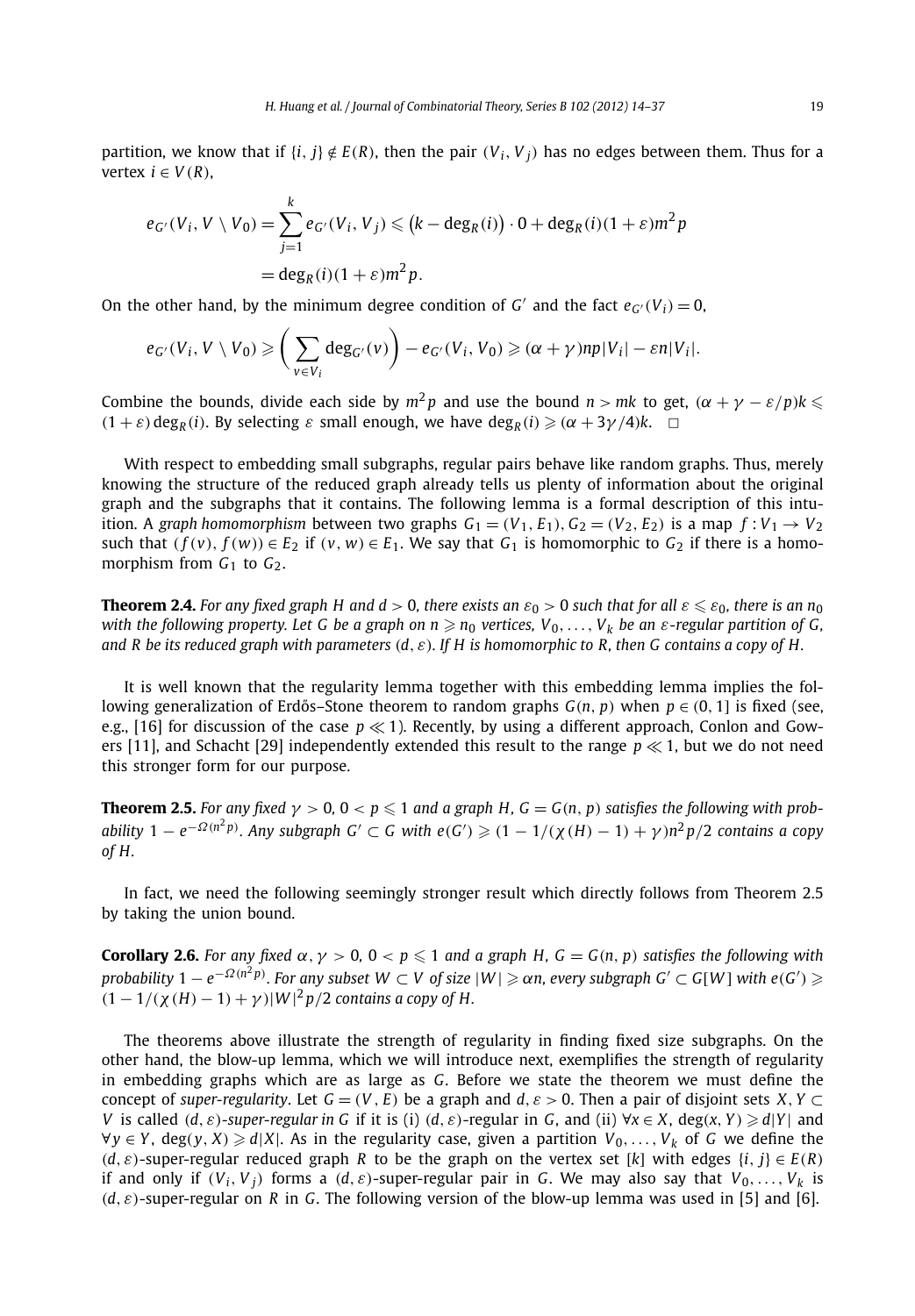

**Theorem 2.7** *(Blow-up lemma). For any positive d,*  $\Delta$ *, c and r, there exist*  $\varepsilon = \varepsilon(d, \Delta, c, r)$  *and*  $\alpha =$  $\alpha$ (d,  $\Delta$ , c, r) such that the following is true. Let  $n_1, n_2, \ldots, n_r$  be arbitrary integers and consider the following *two graphs over the vertex set*  $V = V_1 \cup \cdots \cup V_r$  *with*  $|V_i| = n_i$  for all  $1 \leqslant i \leqslant r$ .

(i) *In*  $G_0$ *, each pair*  $(V_i, V_j)$  *forms a complete bipartite graph, and* 

(ii) *in*  $G_1$ *, each pair*  $(V_i, V_j)$  *forms a*  $(d, \varepsilon)$ *-super-regular pair.* 

Then any graph  $H = (W_1 \cup \cdots \cup W_r, E_H)$  with  $\Delta(H) \leq \Delta$  and  $|W_i| = n_i$   $(\forall i \in [r])$  which can be embedded *into*  $G_0$  *so that all the vertices of*  $W_i$  *get mapped into*  $V_i$  ( $\forall i \in [r]$ ) *can be embedded into*  $G_1$  *in the same way.* 

*Moreover, assume that we are given subsets*  $W_i' \subset W_i$  *such that*  $|W_i'| \leq \alpha \cdot \min_{j \in [r]} |W_j|$ *, and for each*  $w \in W'_i$ , a set  $C_w \subset V_i$  such that  $|C_w| \geqslant c|V_i|$ . Then there exists an embedding of H into G such that every  $\forall x$   $w \in W'_{1} \cup \cdots \cup W'_{k}$  is mapped into a vertex in C<sub>w</sub>.

#### **3. Outline of the proof**

The setting of Theorem 1.1 can be briefly stated as following. We have a host graph  $G' \subset G(n, p)$ with large minimum degree, a graph *H* with certain restrictions, and we want to embed *H* into *G* . Hence, with this setting in mind, in the future discussion, *G* will always stand for the host graph, and *H* will stand for the graph that we want to embed.

To prove Theorem 1.1, we adapt several lemmas from the proof of the bandwidth theorem given in [6]. In this section, we will provide the statement of the lemmas, and outline the proof of the main theorem by using these lemmas. The statement of these lemmas might seem quite technical, so to understand the intuition which lies behind the lemmas, it will be useful to keep in mind that the final part of the proof will be an application of the blow-up lemma given in Theorem 2.7.

First lemma, which is a variant of 'Lemma for G' (Lemma 6 in [6]), prepares the graph *G* so that we have many regular and super-regular pairs. Before stating the lemma, we introduce some graphs. The graphs  $C_k^r$  and  $K_k^r$  are defined as following (see Fig. 1).  $C_k^r$  is a graph over the vertex set  $[k] \times [r]$ such that  $(i_1, j_1), (i_2, j_2)$  is connected by an edge if (i)  $i_1 = i_2$  and  $j_1 \neq j_2$ , or (ii)  $|i_2 - i_1| = 1$  and  $j_1 \neq j_2$ .  $K_k^r$  is a graph over the same vertex set  $[k] \times [r]$  consisting of *k* disjoint copies of  $K_r$  each of which lies on the vertices  $\{i\} \times [r]$ . Note that  $K_k^r \subset C_k^r$  by construction.

An integer partition  $(n_{i,j})_{1\leqslant i\leqslant k,1\leqslant j\leqslant r}$  of  $n$  is called r-equitable if  $|n_{i,j}-n_{i,j'}|\leqslant 1$  for all  $1\leqslant i\leqslant k$ and  $1 \leqslant j, j' \leqslant r$ .

**Lemma 3.1** (Lemma for G). For every integer  $r \geqslant 2$ ,  $0 < p \leqslant 1$  and  $\gamma > 0$  there exist  $d = d(r, p, \gamma) > 0$  and  $\varepsilon_0=\varepsilon_0(r,p,\gamma)>0$  such that for every positive  $\varepsilon\leqslant\varepsilon_0$  there exist  $b_0=b_0(r,p,\gamma,\varepsilon),$   $\xi_0=\xi_0(r,p,\gamma,\varepsilon)>0$ 0, and  $K_0 = K_0(r, p, \gamma, \varepsilon)$  such that,  $G = G(n, p)$  a.a.s. satisfies the following. For every spanning sub*graph*  $G' \subset G$  with  $\delta(G') \geq (1 - 1/r + \gamma)$ np there exist a spanning subgraph  $G'' \subset G'$  with  $\delta(G'') \geq$  $(1-1/r+4\gamma/5)$ np, a set B of size at most b<sub>0</sub>, an r-equitable integer partition  $(m_{i,j})_{1\leqslant i\leqslant k, 1\leqslant j\leqslant r}$  of  $n-|B|$ ,  $s$ ets  $(V_{i,j}^*)_{1\leqslant i\leqslant k,1\leqslant j\leqslant r}$ , and a graph R on vertex set [k]  $\times$  [r] with  $k\leqslant K_0$  such that

- (i)  $K_k^r \subset C_k^r \subset R$  and  $\delta(R) \geq (1 1/r + \gamma/2)kr$ ,
- $i \leq k, 1 \leq j \leq r, m_{i,j} \geq (1 \varepsilon)n/(kr)$ ,
- $(iii) \ \forall 1 \leq i \leq k, \ 1 \leq j \leq r, \ m_{i,j} \geq |V^*_{i,j}| \geq (1 \varepsilon) m_{i,j}$
- $(iv)$   $(V_{i,j}^*)_{1\leqslant i\leqslant k,1\leqslant j\leqslant r}$  is  $(d,\varepsilon)$ -regular on R in G<sup>11</sup>,

such that for every choice of  $(n_{i,j})_{1\leqslant i\leqslant k,1\leqslant j\leqslant r}$  with  $m_{i,j}-\xi_0 n\leqslant n_{i,j}\leqslant m_{i,j}+\xi_0 n$  and  $\sum_{i,j}n_{i,j}\leqslant n-|B|$ ,  $t$ here exists a partition  $(V_{i,j})_{1\leqslant i\leqslant k,1\leqslant j\leqslant r}$  of  $V\setminus B$  with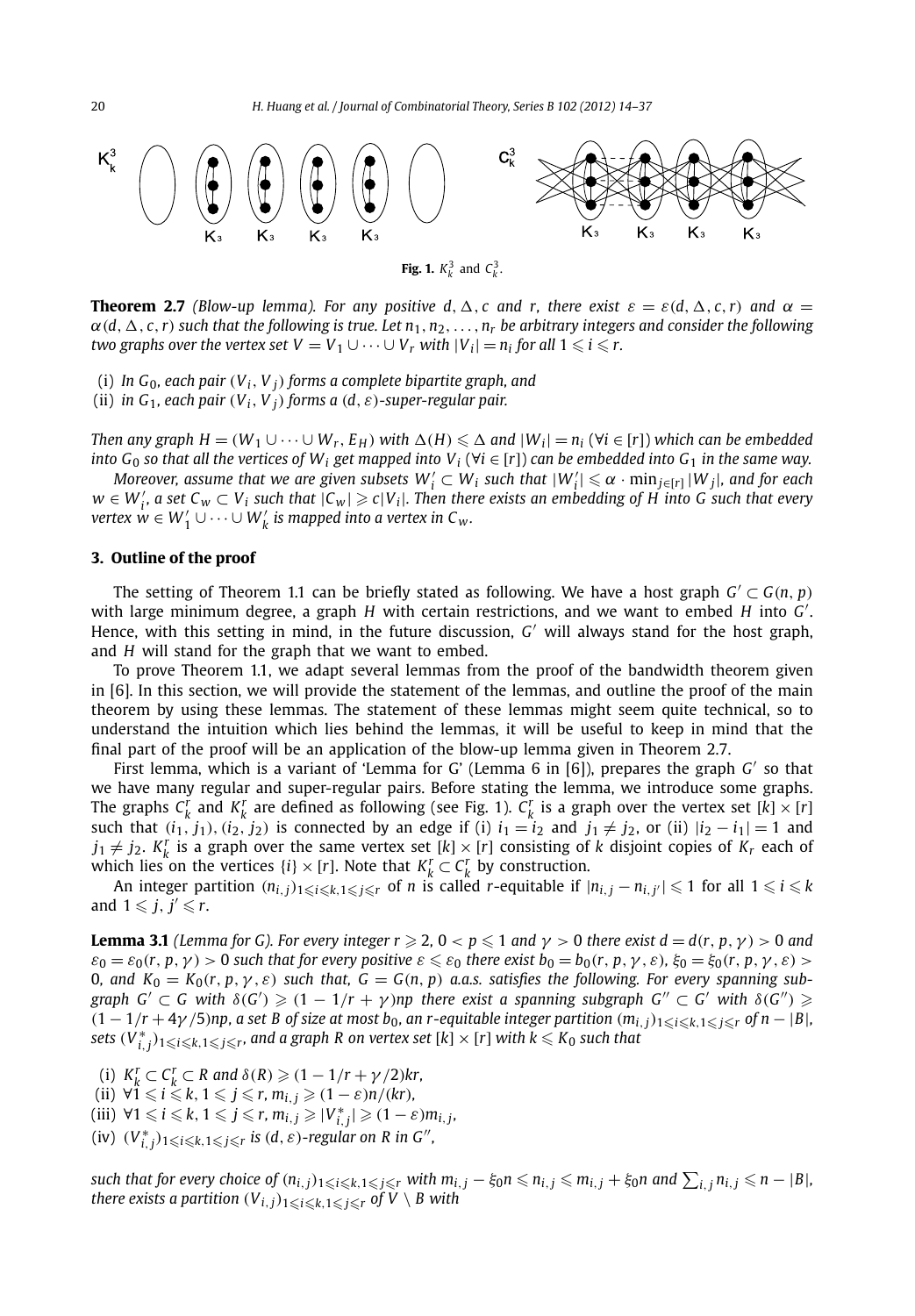

**Fig. 2.** Lemma for G.  $V_{i,j}^*$  are fixed and  $V_{i,j}$  are flexible in size.

- $V_{i,j} \geq n_{i,j}, V_{i,j}^* \subset V_{i,j}, \forall 1 \leq i \leq k, 1 \leq j \leq r$
- (b)  $(V_{i,j})_{1 \leq i \leq k, 1 \leq j \leq r}$  is  $(d, \varepsilon)$ -regular on R in G<sup>*n*</sup>, and
- (c)  $(V_{i,j})_{1 \leqslant i \leqslant k, 1 \leqslant j \leqslant r}$  is  $(d, \varepsilon)$ -super-regular on  $K_{k}^{r}$  in  $G''$ .

Heuristically, given a graph *G'*, this lemma returns some set *B* and a 'temporary' vertex partition of  $V \setminus B$  with parts of size  $m_{i,j}$  for some integer partition  $(m_{i,j})_{1 \leqslant i \leqslant k, 1 \leqslant j \leqslant r}$  of  $n-|B|$ . The vertex partition is flexible in the sense that given any other integer partition  $(n_{i,j})_{1\leqslant i\leqslant k,$   $1\leqslant j\leqslant r}$  which is close to  $(m_{i,j})_{i,j}$ , we can change the partition slightly so that the new partition  $(V_{i,j})_{i,j}$  has size  $|V_{i,j}| = n_{i,j}$ for all  $i$ ,  $j$ . Moreover, each partition  $V_{i,j}$  has an underlying 'core' set  $V_{i,j}^*$  which always remains where they were regardless of the given  $(n_{i,j})_{i,j}$  (see Fig. 2). The main difference between this lemma and 'Lemma for G' in [6] is the set *B* whose existence is unavoidable due to the inherent randomness of *G'*, and the 'core' sets  $V_{i,j}^*$  which are there to help controlling the set *B*. Note that  $|B|$  is bounded by some constant  $b_0$  which does not depend on  $n$ .

Assume for the sake of argument, that the graph  $H$  which we want to embed into  $G'$  consists of vertex disjoint copies of  $C_4$ , and  $r = 2$ , and *n* is divisible by 4. Provide the graph *G'* to Lemma 3.1, and get as output an integer partition  $(m_{i,j})_{1\leqslant i\leqslant k,1\leqslant j\leqslant 2}$  and a set *B*. If *B* was empty, then the rest of the argument can go as following. Find an integer partition  $(n_{i,j})_{1\leqslant i\leqslant k,\,1\leqslant j\leqslant 2}$  which is close to  $(m_{i,j})_{1\leqslant i\leqslant k, 1\leqslant j\leqslant 2}$ , and satisfies  $n_{i,1}=n_{i,2}$  with both  $n_{i,1},n_{i,2}$  being an even integer for all  $1\leqslant i\leqslant k$ . By Lemma 3.1, we can obtain a partition  $(V_{i,j})_{1\leqslant i\leqslant k, 1\leqslant j\leqslant 2}$  of  $V\setminus B=V$  such that  $|V_{i,j}|=n_{i,j}$  for all *i*, *j*. Then apply the blow-up lemma on each copy of  $K_2$  in  $K_k^2$  separately, to find vertex disjoint copies of  $C_4$  in the graph.

To cover the case when *B* is not empty, we need to slightly modify this argument. As a first step, find copies of  $C_4$  which only use vertices from *B* and  $(V_{i,j}^*)_{1\leqslant i\leqslant k, 1\leqslant j\leqslant 2}$ . Assume that there are no remaining vertices in *B* after finding some copies of *C*<sup>4</sup> (this part is not trivial but assume that we can do this), and by doing so we have used  $\delta_{i,j}$  vertices from each set  $V_{i,j}^*$ . Then  $n - \sum_{i,j} \delta_{i,j} - |B|$ is divisible by 4 and hence we can find an integer partition  $(n_{i,j})_{1\leqslant i\leqslant k,1\leqslant j\leqslant 2}$  of it which satisfies  $n_{i,1} = n_{i,2}$  with both of  $n_{i,1}, n_{i,2}$  being an even integer for all  $1 \leq i \leq k$ . If this integer partition were also close to  $(m_{i,j})_{1\leqslant i\leqslant k,1\leqslant j\leqslant 2}$ , then by Lemma 3.1, we can obtain a partition  $(V_{i,j})_{1\leqslant i\leqslant k,1\leqslant j\leqslant 2}$  of  $V \setminus B$  such that  $|V_{i,j}| = n_{i,j} + \delta_{i,j}$  for all *i*, *j*. Recall that the copies of  $C_4$  which we have already found use  $\delta_{i,j}$  vertices from each set  $V_{i,j}^*$ , and thus also from  $V_{i,j}$ . Therefore the remaining number of vertices in  $V_{i,j}$  after disregarding these copies of  $C_4$  is exactly  $n_{i,j}$ . Also note that deleting constant number of vertices from each part does not destroy super-regularity. Now apply the blow-up lemma to the remaining vertices and find vertex disjoint copies of  $C_4$  which cover all the vertices of  $V$ .

The strategy of embedding a general graph *H* is not too different from this. However, a general graph *H* can have more complicated structure than vertex disjoint copies of *C*4, and requires some preprocessing before being embedded into *G* . In the next lemma, we use the bound on the bandwidth to map *H* 'nicely' onto the  $[k] \times [r]$  grid. This lemma is a variant of 'Lemma for H' (Lemma 8 in [6]), and can be derived from it without much difficulty.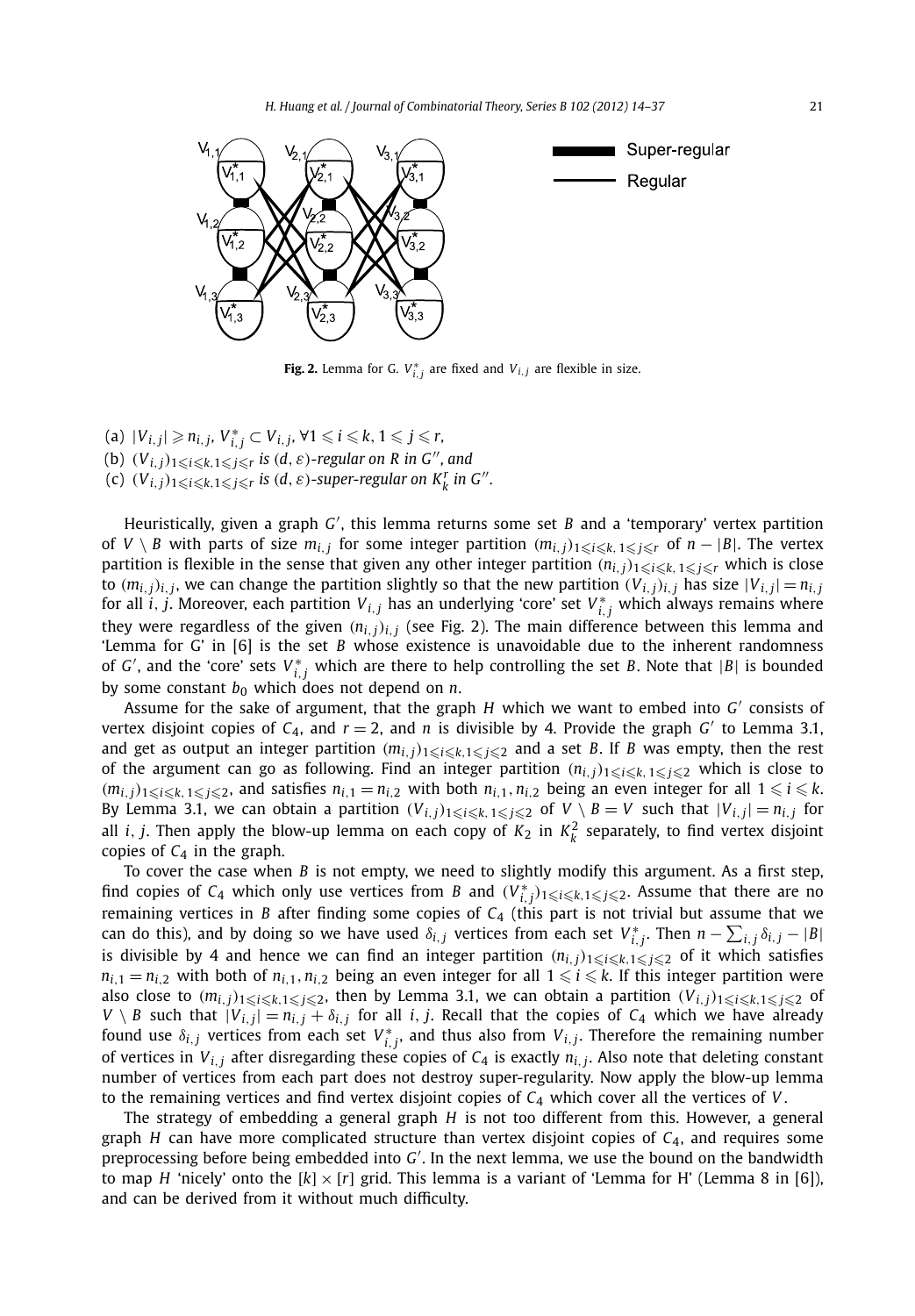**Lemma 3.2** (Lemma for H). Let  $r$ ,  $k\geqslant 1$  be integers and let  $\beta$ ,  $\xi>0$  satisfy  $\beta\leqslant \xi^2/(3026r^3)$ . Let R be a graph *over the vertex set*  $[k] \times [r]$  *such that*  $\delta(R) > (r - 1)k$  *and*  $K_k^r \subset C_k^r \subset R$ . Let  $H$  be a graph on  $n$  vertices with *maximum degree -, and assume that*

- (i) *H has a labeling of bandwidth at most βn and has chromatic number at most r.*
- (ii) For every interval  $[a, a + \beta^2 n] \subset [1, n]$ , there exists a vertex  $v \in [a, a + \beta^2 n]$  such that  $N_H(v)$  is an *independent set.*
- (iii)  $(m_{i,j})_{1\leqslant i\leqslant k,\,1\leqslant j\leqslant r}$  is an r-equitable integer partition of n with  $m_{i,\,j}\geqslant 200\beta$ n for every  $1\leqslant i\leqslant k$  and  $1 \leqslant j \leqslant r$ .

*Then there exists a mapping*  $f: V(H) \to [k] \times [r]$  *and a set of special vertices*  $X \subset V(H)$  *with the following properties.*

- (a) |*X*| *krξn,*
- (b) the sets  $W_{i,j}:=f^{-1}(i,j)$  have size  $m_{i,j}-\xi n\leqslant |W_{i,j}|\leqslant m_{i,j}+\xi n$  for every  $i$  and  $j,$
- (c) *for every edge*  $\{u, v\} \in E(H)$  *we have*  $\{f(u), f(v)\} \in E(R)$ *,*
- (d) if  $\{u, v\} \in E(H)$  and, moreover, u and v are both in  $V(H) \setminus X$ , then  $\{f(u), f(v)\} \in E(K_k^r)$ ,
- (e)  $\forall 1 \leq i \leq k$ ,  $\exists$  at least  $\beta^{-1}$  vertices  $w \in (\bigcup_{1 \leq j \leq r} W_{i,j}) \setminus (\bigcup_{l=0}^{3} N_H^{(l)}(X))$  whose neighborhood  $N_H(w)$ *forms an independent set.*

**Proof.** The process of finding a map f which satisfies (a), (b), (c), and (d) can be found in the proof of Lemma 8 in [6]. We claim that (e) is also a byproduct of their proof. It suffices to verify that for all  $1 \leq i \leq k$ , there exists an interval of length at least  $2\beta n$  in the set  $\bigcup_{j=1}^{r} W_{i,j} \setminus (\bigcup_{s=0}^{3} N_H^{(s)}(X))$ , since by condition (ii) this will give at least  $\beta^{-1}$  vertices in this set which have independent neighborhoods. The stronger lower bound of  $m_{i,j} \geq 200\beta n$  that we imposed on top of the conditions of Lemma 8 in [6] guarantees that such an interval always exists. We omit the details.  $\Box$ 

Let *G'* be a given graph and use Lemma 3.1 to get a set *B*, a 'temporary' partition of  $V \setminus B$  which we can adjust (see the discussion following Lemma 3.1), and an integer partition  $(m_{i,j})_{1\leqslant i\leqslant k,\,1\leqslant j\leqslant r}.$ To simplify the explanation, assume for a moment that the set *B* is empty. Use this integer partition  $(m_{i,j})_{i,j}$  as an input to Lemma 3.2, and we get a partition  $(W_{i,j})_{i,j}$  of the vertex set of *H*, such that the integer partition  $(|W_{i,j}|)_{i,j}$  is close to  $(m_{i,j})_{i,j}$ . Thus by Lemma 3.1, we can get a partition  $(V_{i,j})$ of  $V(G)$  such that  $|V_{i,j}| = |W_{i,j}|$  for all *i*, *j*.

Ideally, we want all the pairs *(Vi,j, Vi ,j)* to be super-regular. But in reality, the super-regular pairs are only guaranteed over  $K_k^r$ , and the set  $X$  in Lemma 3.2 is designed to overcome this difficulty. Observe that all the edges of *H* which are not incident to *X* correspond to  $K_k^r$  in the homomorphic image (property (d) of Lemma 3.2). Thus if we can find an embedding of vertices of *X* first, so that its neighborhood  $Y := N(X)$  is only 'mildly' restricted, then we can extend this embedding by using the version of the blow-up lemma as in Theorem 2.7. The next lemma, which is Lemma 9 in [6], can be used to embed *X* so that the number of the possible images of each vertex  $y \in Y$  is still large enough.

**Lemma 3.3.** For every integer  $\Delta \ge 2$  and every  $d \in (0, 1]$  there exist constants  $c = c(\Delta, d)$  and  $\varepsilon_0 = \varepsilon_0(\Delta, d)$  $\mathit{such}\;$  that for every positive  $\varepsilon\leqslant\varepsilon_0$  the following is true.

 $\bigcup_{1 \leq i \leq k, 1 \leq j \leq r} V_{i,j}$ , such that  $|V_{i,j}| \geq (1 - \varepsilon)n/(kr)$  for all  $1 \leq i \leq k, 1 \leq j \leq r$  and as a partition,  $(V_{i,j})$ *Let R be a graph over the vertex set*  $V(R) = [k] \times [r]$  *and G be a graph on n vertices with*  $V(G)$  *=* is  $(d, \varepsilon)$ -regular on R. Furthermore, let  $\Gamma$  be a graph with  $V(\Gamma) = X \cup Y$  and  $f: V(\Gamma) \to V(R) = [k] \times [r]$ *be a mapping with*  $\{f(a), f(a')\} \in E(R)$  *for all*  $\{a, a'\} \in E(\Gamma)$ *.* 

If  $|V(\Gamma)| \leq \varepsilon_0 n/(kr)$  and  $\Delta(\Gamma) \leq \Delta$ , then there exists an injective mapping  $g: X \to V(G)$  with  $g(x) \in$  $V_{f(x)}$  for all  $x \in X$  such that for all  $y \in Y$  there exist sets  $C_y \subset V_{f(y)} \setminus g(X)$  such that

- (i) *g is a graph homomorphism of Γ* [*X*] *to G,*
- (ii) *for all y*  $\in$  *Y we have*  $C_v \subset N_G(g(x))$  *for all*  $x \in N_f(y) \cap X$ *, and*
- (iii)  $|C_v| \ge c|V_{f(v)}|$  for every  $y \in Y$ .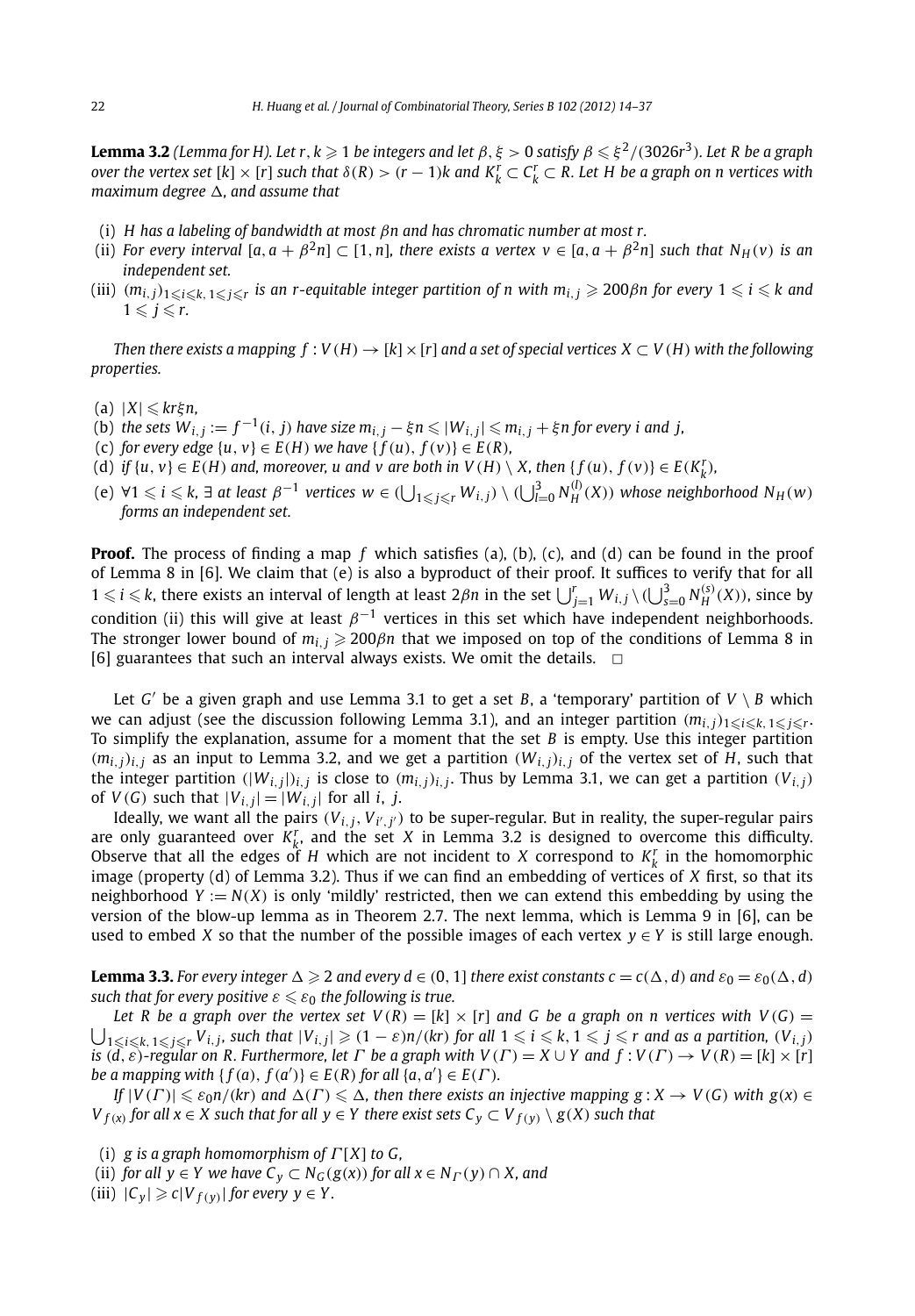#### **4. Technical lemmas**

In this section we prove Lemma 3.1 by using the following useful statement. This statement hints where the set *B* in Lemma 3.1 comes from.

**Lemma 4.1.** Let  $0 < p \leqslant 1$  be fixed and T be an integer. Then for every  $\varepsilon > 0$ , there exists a constant  $b_0 =$  $b_0(p, T, \varepsilon)$  such that  $G = G(n, p)$  a.a.s. satisfies the following. For arbitrary subsets  $V_1, \ldots, V_T$  of the vertex  $\mathsf{Set}$   $V$  with  $|V_i| \geqslant \varepsilon$ n for all  $1 \leqslant i \leqslant T$ , there exists a set  $B$  of size at most  $b_0$  such that for all  $v \in V \setminus B$ , we *have*  $\deg(v, V_i) \in [(1 - \varepsilon)|V_i|p, (1 + \varepsilon)|V_i|p]$  for all  $1 \leq i \leq T$ .

**Proof.** Let *b'* be a constant to be chosen later. As a first step, we fix a set  $W \subset V$  of size at least *εn*, and analyze the probability of there being *b'* vertices *v* such that deg(*v*, *W*)  $\notin$   $[(1 - \varepsilon)|W|p$ ,  $(1 +$  $\varepsilon$ )|*W*|p]. Let *B* be a set of size *b'* and assume that for all  $v \in B$ , we have deg $(v, W) < (1 - \varepsilon) |W| p$ . Then by definition,  $e(B, W) < |B| \cdot (1 - \varepsilon)|W|p$ . We estimate the probability of this event. Note that *B* is a set of constant size and *W* has size |*W* | *εn*, thus it suffices to bound the probability of  $e(B, W \setminus B) < |B| \cdot (1 - \varepsilon/2)|W \setminus B|p$ . Since  $e(B, W \setminus B)$  has expectation  $|B||W \setminus B|p$  and is a sum of independent binomial random variables, we can use Chernoff inequality to get,

$$
P(e(B, W \setminus B) < (1 - \varepsilon/2)|B||W \setminus B|p) \leq e^{-\Omega_{\varepsilon}(b'np)}
$$

Thus for a fixed set *B* of size *b'* and *W* of size at least  $\epsilon n$ , the probability that all the vertices  $v \in B$ have  $deg(v, W) < (1 - \varepsilon)|W|p$  is  $e^{-\Omega_{\varepsilon}(b'np)}$ . Take the union bound of this event over all choices of *B* and *W* and we can conclude that the probability of there existing such sets *B* and *W* in *G* is at most  $\binom{n}{b'} \cdot 2^n \cdot e^{-\Omega_{\varepsilon}(b'np)} = o(1)$  as long as  $b' = b'(\varepsilon, p)$  is large enough. In other words, a.a.s. every set W of size  $|W| \ge \varepsilon n$  has at most *b'* vertices *v* such that deg $(v, W) < (1 - \varepsilon)|W|$ .

*.*

Given subsets  $V_1, \ldots, V_T$  of size at least *εn*, the previous observation implies that there are at most  $b'T$  vertices which have  $\deg(v, V_i) < (1 - \varepsilon)|V_i|$  for some  $1 \leqslant i \leqslant T$ , and similarly at most  $b'T$ vertices which have  $deg(v, V_i) > (1 + \varepsilon)|V_i|$  for some  $1 \leq i \leq T$ . Therefore by setting  $b_0 = 2b'T$ , we can derive the conclusion of the lemma.  $\Box$ 

The proof of Lemma 3.1 consists of two steps. The first step is to show the existence of a 'temporary' partition  $(U_{i,j})_{1\leqslant i\leqslant k,\,1\leqslant j\leqslant r}$  which has size  $m_{i,j}:=|U_{i,j}|$  for all  $i,j$  (see the discussion following the statement of Lemma 3.1). Once this partition is constructed, we select sets  $V_{i,j}^*$  arbitrarily within the 'temporary' set  $U_{i,j}$ , and for a given integer partition  $(n_{i,j})$ , modify the partition slightly without moving the vertices in  $V_{i,j}^*$  to make the sizes of the partition as desired.

The two lemmas below establish stability results for regular and super-regular pairs. They basically say that regularity can be changed into super-regularity by small perturbation (Lemma 4.2), and regularity and super-regularity are stable under small perturbation (Lemma 4.3). These can be found in [6, Propositions 13 and 14].

**Lemma 4.2.** Fix  $\varepsilon$ ,  $d > 0$ . For any graph G and  $\varepsilon$ -regular partition  $V_1, \ldots, V_k$  with  $(d, \varepsilon)$ -reduced graph R, let *S* be a subgraph of R with  $\Delta(S) \leq \Delta$ . Then for each vertex i of S, we can find a set  $V'_i \subset V_i$  of size  $(1 - \varepsilon \Delta) |V_i|$ such that for every edge  $\{i,j\}\in E(S)$  the pair  $(V'_i,V'_j)$  is  $(d-\varepsilon(\Delta+1),\varepsilon/(1-\varepsilon\Delta))$ -super-regular. Moreover, for every edge {i, j} of the original reduced graph  $\mathsf{\tilde{R}}$ , the pair  $(V'_i,V'_j)$  is still  $(d-\varepsilon(\Delta+1),\varepsilon/(1-\varepsilon\Delta))$ *regular.*

**Lemma 4.3.** Let  $(A, B)$  be a  $(d, \varepsilon)$ -regular pair and let  $(\hat{A}, \hat{B})$  be a pair such that  $|\hat{A}\Delta A|\leqslant \hat{\alpha}|\hat{A}|$  and  $|\hat{B}\Delta B|\leqslant$  $\hat{\beta}|\hat{B}|$  for some  $0\leqslant\hat{\alpha}$  ,  $\hat{\beta}\leqslant1$  . Then,  $(\hat{A},\hat{B})$  is a  $(\hat{d},\hat{\varepsilon})$ -regular pair with  $\hat{d}:=d-2(\hat{\alpha}+\hat{\beta})$  and  $\hat{\varepsilon}:=\varepsilon+3(\hat{\alpha}^{1/2}+1)$  $\hat{\beta}^{1/2}$ ). If, moreover, (A, B) is (d,  $\varepsilon$ )-super-regular and each vertex v in  $\hat{A}$  has at least d| $\hat{B}$ | neighbors in  $\hat{B}$  and *each vertex v in*  $\hat{B}$  *has at least d*| $\hat{A}$ | *neighbors in*  $\hat{A}$ *, then*  $(\hat{A}, \hat{B})$  *is*  $(\hat{d}, \hat{\varepsilon})$ *-super-regular.* 

Next lemma is an immediate corollary of the bandwidth theorem proved in [6] (which is Theorem 1 there).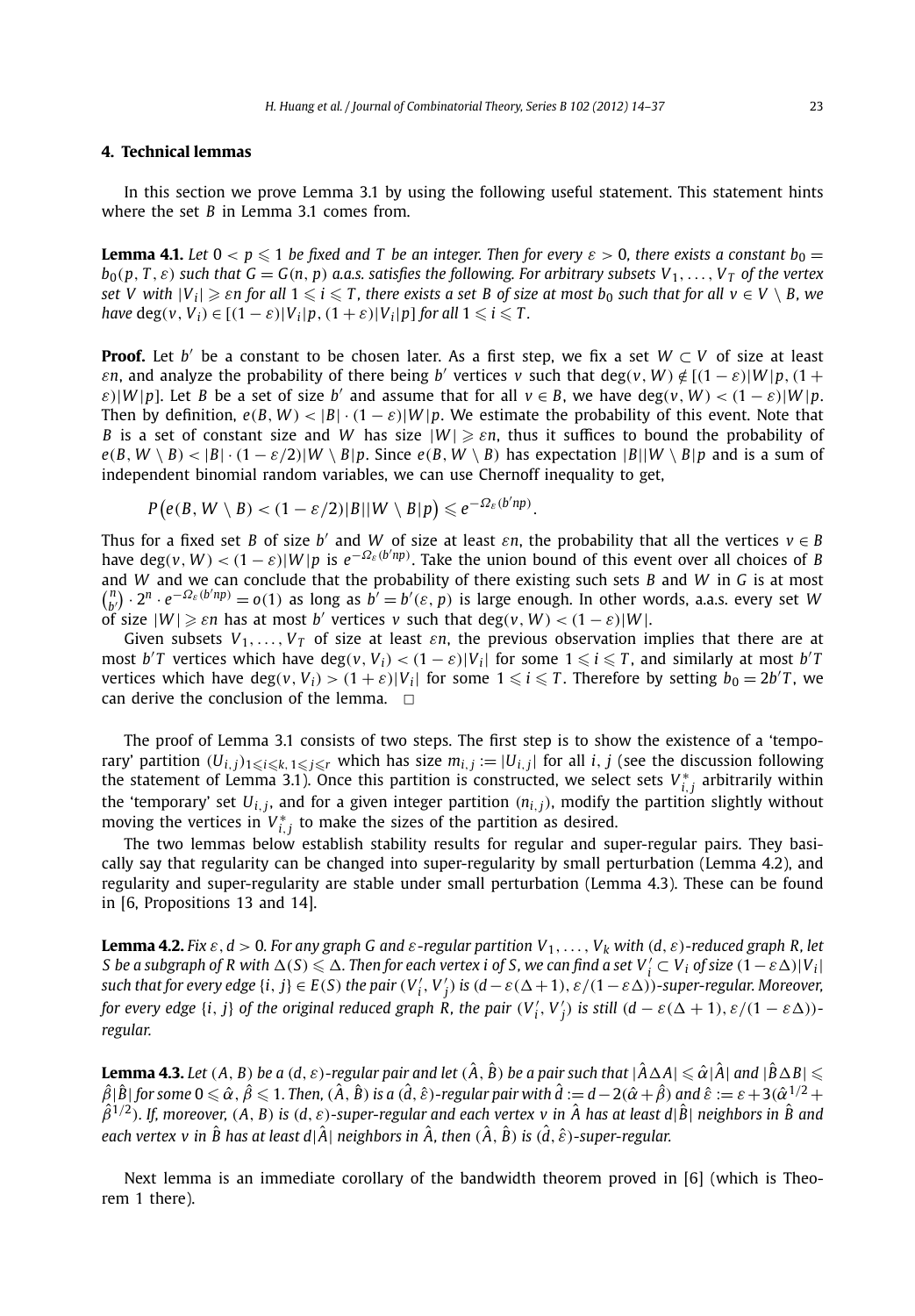**Lemma 4.4.** *Given an integer r*  $\geq 1$  *and a constant*  $\gamma > 0$ *, any sufficiently large graph G on n vertices with minimum degree*  $(1 - 1/r + \gamma)n$  *contains a copy of*  $C_m^r$  *with m* =  $\lfloor n/r \rfloor$ *.* 

Now we are ready to prove Lemma 3.1.

**Proof of Lemma 3.1.** Given  $r \geqslant 2$ ,  $p, \gamma$ , choose  $d \leqslant \gamma p/90$  and let  $\varepsilon_0 = \min\{\varepsilon_{2,3}(p, 1 - 1/r, \gamma), d/(12r)\}.$ Assume that an  $\varepsilon \leqslant \varepsilon_0$  is given, and let  $\varepsilon' = \gamma p \varepsilon^6/(1152r)$  and  $d' = d + 2\varepsilon$ . Let  $t = \max\{4r/\gamma, 1/(\varepsilon')\}$ and  $T = T_{2,2}(t, \varepsilon')$ . Let  $b_0 = b_{4,1}(p, T, \varepsilon')$ .

Let  $G = G(n, p)$  and let  $G' \subset G$  be a subgraph with  $\delta(G') \geq (1 - 1/r + \gamma)np$ . By using the degree form of the regularity lemma (Lemma 2.2), we obtain a graph  $G''\subset G'$  and a pure  $(d',\varepsilon')$ -regular partition  $(U_i)_{0\leqslant i\leqslant s}$  of  $G''$  with reduced graph  $R$  and  $t\leqslant s\leqslant T$ . From now on we will only consider the graph *G*<sup>"</sup>, unless mentioned otherwise. Remove at most  $r - 1$  parts and put them into the set  $U_0$ so that we can assume  $s = kr$  for some integer *k*. Note that by Lemma 2.2(ii),

$$
\delta(G'') \geq \delta(G') - (d' + \varepsilon')n \geq (1 - 1/r + \gamma)np - (d' + \varepsilon')n
$$
  
 
$$
\geq (1 - 1/r + 4\gamma/5)np,
$$

and thus by Lemma 2.3 we have  $\delta(R) \geqslant (1 - 1/r + \gamma/2)$ s. Let  $m := |U_i|$  and note  $|U_0| \leqslant \varepsilon'n + (r - 1)\frac{n}{t} \leqslant$ *rε*'*n*, so we have  $ms = mkr \leq n \leq mkr/(1 - r\epsilon')$ .

By Lemma 4.4, *R* contains a copy of  $C_k^r$ . Thus we may assume that *R* is a graph over the vertex set  $[k] \times [r]$  with  $K_k^r \subset C_k^r \subset R$ . Rename the parts  $U_x$  as  $U_{i,j}$  according to this new vertex set of *R* to get a  $V$ ertex partition  $U_0 \cup \bigcup_{1 \leqslant i \leqslant k, 1 \leqslant j \leqslant r} U_{i,j}$ . Then by applying Lemma 4.2 with  $S = K^r_k$  and  $\Delta = r - 1$ , one can obtain a new partition  $U_0'\cup\bigcup_{1\leqslant i\leqslant k,\,1\leqslant j\leqslant r}U_{i,j}'$  which is  $(d'-\varepsilon' r,\varepsilon'/(1-\varepsilon' r))$ -super-regular on  $K_k^r$ ,  $(d'-\varepsilon'r,\varepsilon'/(1-\varepsilon'r))$ -regular on R, and  $|U'_{i,j}| = (1-\varepsilon'r)m$ . Since all the discarded vertices of  $U_{i,j}$ are collected into  $U'_0$ , we have  $|U'_0| \leq |U_0| + \varepsilon' m k r^2 \leqslant \varepsilon' r n + \varepsilon' m k r^2 \leqslant 2\varepsilon' r n$ . Applying Lemma 4.1 to the sets  $U'_{i,j}$ , we get a set B such that for all  $v\in V\setminus B$ ,  $\deg_{G''}(v,U'_{i,j})$   $\leqslant$   $\deg_G(v,U'_{i,j})$   $\leqslant$   $(1+\varepsilon')mp$  for all *i* ∈ [*k*],  $j$  ∈ [*r*]. Remove all the vertices of *B* belonging to  $U'_{i,j}$  for  $i \in [k]$ ,  $j \in [r]$ , and put it into  $U'_{0}$ , and then remove some more vertices from each partition so that the number of vertices in each part is the same for all *i*, *j*. Since *B* is a set of constant size, asymptotically the effect of this process is negligible and we may use the same bounds on the size of the sets as before.

We would like to spread the vertices in the exceptional set  $U'_0 \setminus B$  into  $(U'_{i,j})_{1 \leqslant i \leqslant k, 1 \leqslant j \leqslant r}$  while keeping the *r*-equitable property of the partition, regularity on *R* and super-regularity on *K<sup>r</sup> <sup>k</sup>*. For a  $w$ ertex  $u \in U'_0 \setminus B$  call an index  $i$  good if  $u$  has at least  $d'm$  neighbors in each  $U'_{i,j}$  for all  $j \in [r]$ . Let  $g_u$ be the number of good indices for *u*, and let  $U'_i = \bigcup_{1 \leq j \leq r} U'_{i,j}$ . Note that if *i* is a good index for *u*, then we can add *u* to any part of  $U_i'$  without destroying the super-regularity on  $K_k^r$ . By the definition of B, for  $u \in V \setminus B$  and arbitrary  $i \in [k]$ ,  $j \in [r]$ ,  $\deg_{G''}(u, U'_{i,j}) \leq (1 + \varepsilon') mp$  and so  $\deg_{G''}(u, U'_i) \leq$  $(1 + \varepsilon')$ *rmp* in general. However, if *i* is not a good index for *u*, then *u* can only have at most *d'm* neighbors in one of the parts, and we have the bound  $deg_{G''}(u, U'_i) \leq (1 + \varepsilon')(r - 1)mp + d'm$ . Thus we have

$$
\deg_{G''}(u, U'_1 \cup \cdots \cup U'_k) \leq g_u(1+\varepsilon')rmp + (k-g_u)\big((1+\varepsilon')(r-1)mp + d'm\big).
$$

On the other hand, since *G*<sup>*n*</sup> has minimum degree at least  $(1 - 1/r + 4\gamma/5)np$ , and  $|U'_0| \leq 2\varepsilon/n$ , we have,

$$
\deg_{G''}(u, U'_1 \cup \dots \cup U'_k) = \deg_{G''}(u, V \setminus U'_0) \geqslant (1 - 1/r + 4\gamma/5)np - 2\varepsilon'rn
$$
  
 
$$
\geqslant (1 - 1/r + 3\gamma/4)np.
$$

Combine these bounds to get,

$$
(1-1/r+3\gamma/4)np \leq g_u(1+\varepsilon')rmp+(k-g_u)\big((1+\varepsilon')(r-1)mp+d'm\big).
$$

Using the fact  $mkr \leqslant n$ , we can divide the left-hand side by  $np$ , and right-hand side by  $mkrp$  to get,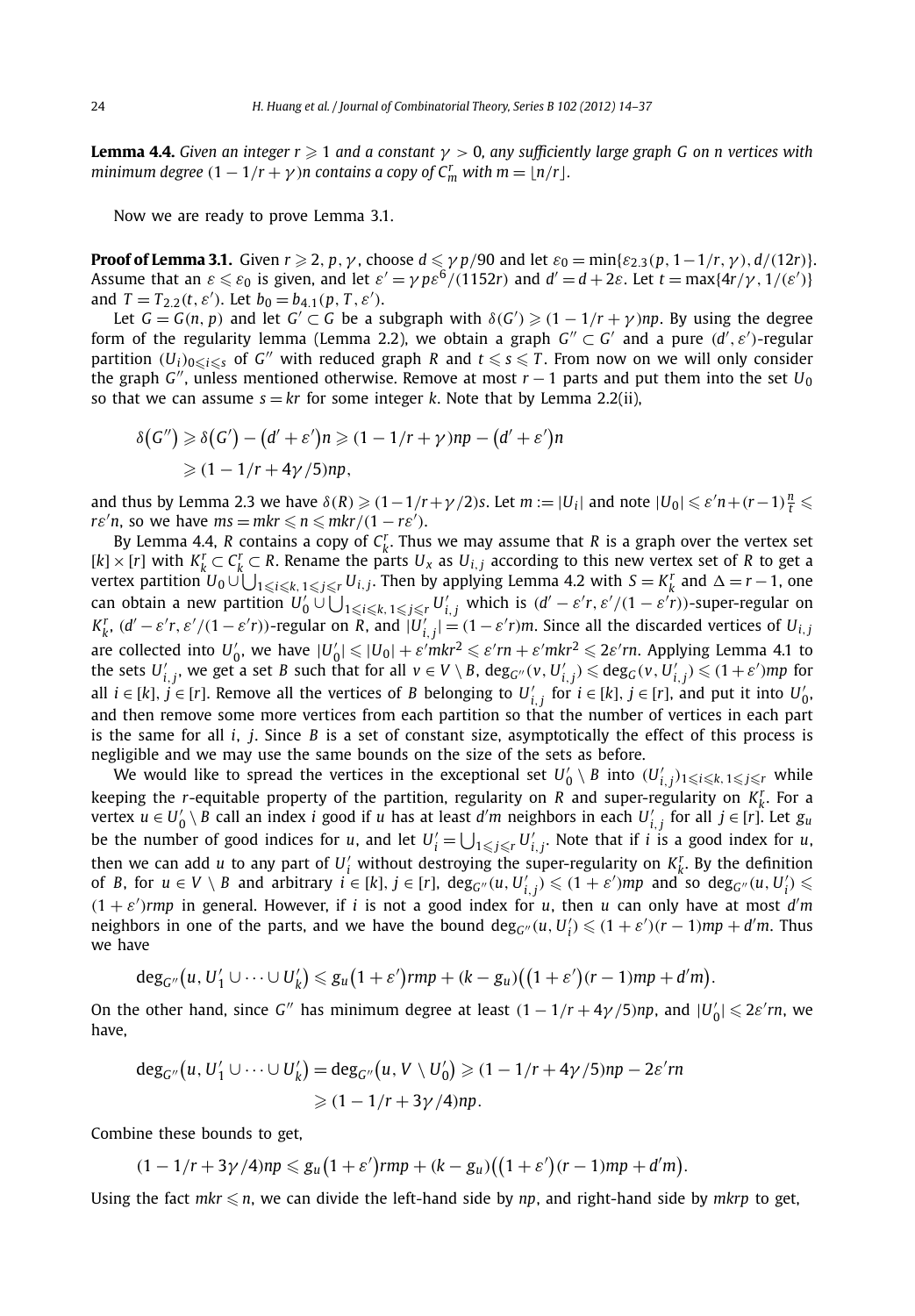$$
1 - 1/r + 3\gamma/4 \le \frac{g_u}{k} \left(1 + \varepsilon'\right) + \left(1 - \frac{g_u}{k}\right) \left(\left(1 - \frac{1}{r}\right) \left(1 + \varepsilon'\right) + \frac{d'}{rp}\right)
$$
  

$$
\le \frac{g_u}{kr} \left(1 + \varepsilon'\right) + \left(1 - \frac{1}{r}\right) + \varepsilon' + \frac{d'}{rp},
$$

which implies  $g_u \ge \gamma k r/2$ . Pick a vertex in  $U'_0 \setminus B$  one by one, and assign one of its good index to it as follows. Always pick the index which has been assigned the least number of vertices so far. In this way, we can assign an index to every vertex  $U_0' \setminus B$  so that each index gets assigned at most  $2|U'_0|/(\gamma k r)$  vertices. By using the fact  $|U'_0| \leqslant 2\varepsilon' r n$  and  $n \leqslant m k r/(1-r \varepsilon')$  we get,

$$
\frac{2|U_0'|}{\gamma kr} \leqslant \frac{4\varepsilon' rn}{\gamma kr} \leqslant \frac{4\varepsilon' mkr^2}{(1-r\varepsilon')\gamma kr} \leqslant \frac{8\varepsilon'r}{\gamma} m \leqslant \frac{\varepsilon^6}{144}m =: \alpha m.
$$

For each index *i*, spread the vertices of  $U'_0$  assigned to it as evenly as possible into  $U'_{i,j}$  for  $j \in [r]$  so that the resulting partition  $(U''_{i,j})_{1\leqslant i\leqslant k, 1\leqslant j\leqslant r}$  is *r*-equitable. Recall that (i) all the vertices assigned to an index have degrees at least  $d'm$  in every part belonging to that index, and (ii)  $(U'_{i,j})_{1\leqslant i\leqslant k,\,1\leqslant j\leqslant r}$ was  $(d'-\varepsilon' r,\varepsilon/(1-\varepsilon' r))$ -super-regular on  $K_k^r$  and  $(d'-\varepsilon' r,\varepsilon/(1-\varepsilon' r))$ -regular on R. Furthermore, the sets  $U'_{i,j}$  had size  $(1-\varepsilon' r)m$ , and  $|U''_{i,j}\Delta \tilde{U'_{i,j}}|\leqslant \lceil\alpha m/r\rceil\leqslant \alpha m\leqslant \alpha |U'_{i,j}|/(1-\varepsilon' r)\leqslant 2\alpha |U'_{i,j}|.$  Thus by Lemma 4.3 we know that  $(U''_{i,j})_{1\leqslant i\leqslant k, 1\leqslant j\leqslant r}$  is  $(d'-\varepsilon'r-8\alpha, \varepsilon'/(1-\varepsilon'r)+6\sqrt{2}\alpha^{1/2})$ -super-regular on  $K_k^r$  and  $(d'-\varepsilon'r - 8\alpha, \varepsilon'/(1-\varepsilon'r) + 6\sqrt{2}\alpha^{1/2})$ -regular on *R*. By the choice of the parameters, we have,

$$
d' - \varepsilon' r - 8\alpha \ge d + 2\varepsilon - \frac{\gamma p \varepsilon^6}{1152} - \frac{\varepsilon^6}{18} \ge d + \varepsilon, \text{ and}
$$
  

$$
\frac{\varepsilon'}{1 - \varepsilon' r} + 6\sqrt{2}\alpha^{1/2} \le 2\varepsilon' + \frac{\varepsilon^3}{\sqrt{2}} \le \varepsilon^3.
$$

Therefore  $(U''_{i,j})$  is  $(d+\varepsilon,\varepsilon^3)$ -super-regular on  $K^r_k$  and  $(d+\varepsilon,\varepsilon^3)$ -regular on R.

Let  $m_{i,j} := |U''_{i,j}|$  and note that this satisfies

$$
m_{i,j} \ge |U'_{i,j}| \ge (1 - \varepsilon' r)m \ge \frac{(1 - \varepsilon' r)^2 n}{kr} \ge \frac{(1 - \varepsilon)n}{kr}
$$

for all  $i\in[k],\,j\in[r].$  Then fix an arbitrary set  $V_{i,\,j}^*\subset U_{i,\,j}''$  of size  $(1-3\varepsilon^3r)m_{i,\,j}$  for all  $i\in[k],\,j\in[r]$  and note that  $(1-3\varepsilon^3r)m_{i,j}\geqslant (1-\varepsilon)m_{i,j}$  so that (iv) holds. Since  $|U_{i,j}''\Delta V_{i,j}^*|=3\varepsilon^3r|U_{i,j}''|$ , by Lemma 4.3, the partition  $(V_{i,j}^*)$  will be  $(d+\varepsilon-12\varepsilon^3r,\varepsilon^3+6\sqrt{3}(\varepsilon^3r)^{1/2})$ -regular on R, and in particular  $(d,\varepsilon)$ -<br>the partition  $(V_{i,j}^*)$  will be  $(d+\varepsilon-12\varepsilon^3r,\varepsilon^3+6\sqrt{3}(\varepsilon^3r)^{1/2})$ -regular on R, and in particul regular on *R*. This concludes the first part of Lemma 3.1 where given a graph *G* , we obtain a subgraph *G*<sup>*''*</sup>, a set *B*, sets  $(V_{i,j}^*)$  which are  $(d, \varepsilon)$ -regular on *R*, and an *r*-equitable integer partition *(m<sub>i, j</sub>)* of *n* − |*B*|.

It remains to show that given another integer partition  $(n_{i,j})$ , we can find a partition  $(V_{i,j})$  of  $V \setminus B$  with  $|V_{i,j}| \geqslant n_{i,j}$  for all i, j. This partition will be obtained from the partition  $(U''_{i,j})$  by pushing *around the vertices*. This is a process of moving vertices from one partition to another while keeping regularity and super-regularity of pairs. For example, say that we want to move one vertex from  $U_{1,1}''$ to  $U_{2,1}''$ . Then by the regularity of  $(U_{i,j}'')$  on  $C_k^r$ , there exists a vertex  $u \in U_{1,1}''$  which has high degree in all the sets  $U_{2,j}''$  for  $2\leqslant j\leqslant r.$  Moving this vertex to  $U_{2,1}''$  will not destroy the regularity and superregularity of pairs. One must observe that the proof in [6] allows to fix a set  $V_{i,j}^*$  of size  $(1-3\varepsilon^3r)m_{i,j}$ and always choose a vertex outside of it to push around (this follows from the  $(d + \varepsilon, \varepsilon^3)$ -regularity on *R*). After the process of pushing around the vertices is done, the size of the sets  $U''_{i,j}$  will change, and thus affect the super-regularity and regularity between parts. This is where we want to choose  $\xi_0 = \xi_0(r, p, \gamma, \varepsilon)$  to be small enough. By doing so, we can make sure that the sets  $U''_{i,j}$  change only by some small amount, and since  $(U''_{i,j})$  is  $(d+\varepsilon,\varepsilon^3)$ -super-regular on  $K^r_k$  and  $(d+\varepsilon,\varepsilon^3)$ -regular on R,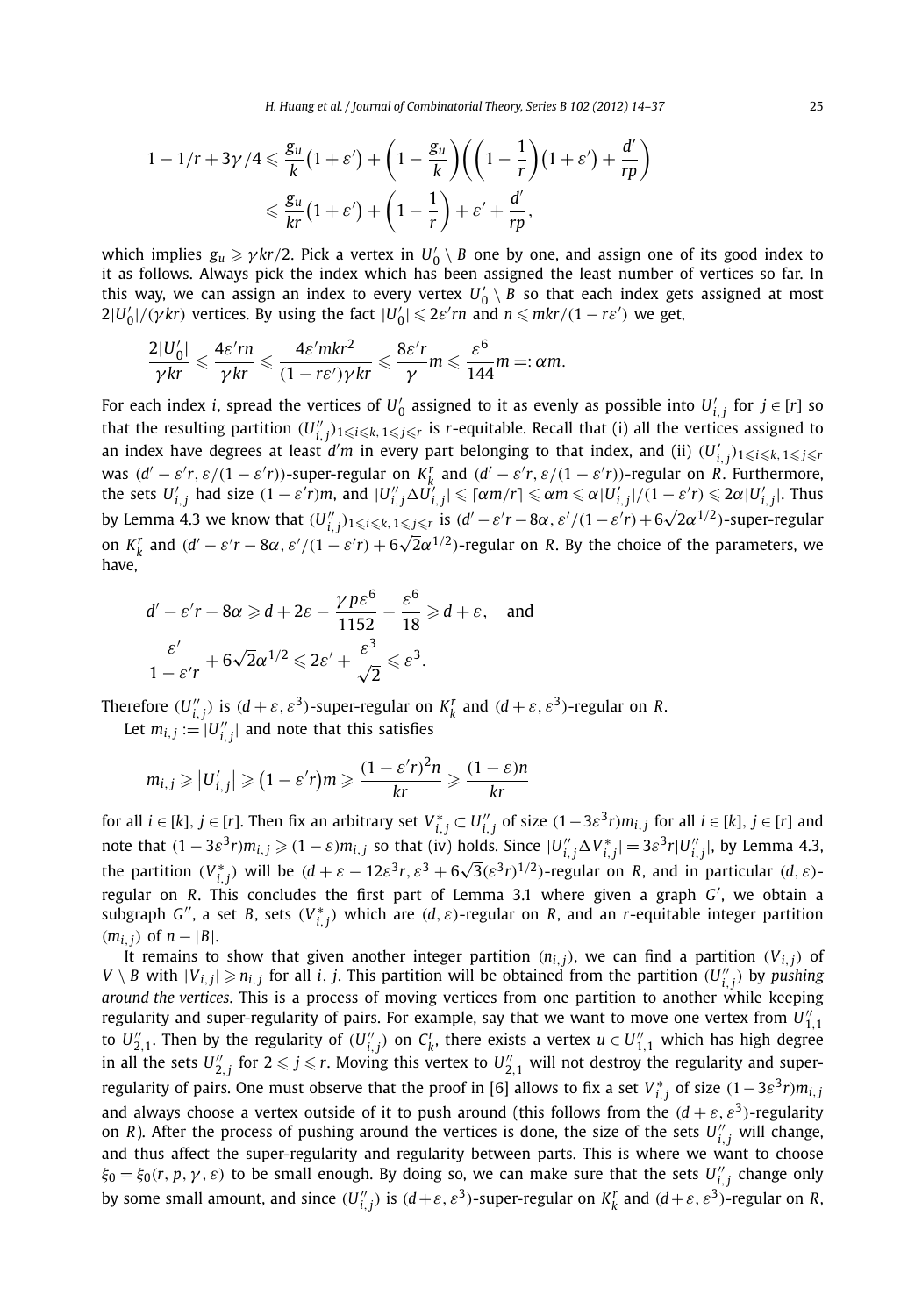the resulting partition  $(V_{i,j})$  will still be  $(d, \varepsilon)$ -super-regular and regular on  $K_k^r$  and  $R$ , respectively. For further details, we refer the reader to the proof of Lemma 6 in [6].  $\Box$ 

### **5. Main theorem**

In this section we prove the main theorem.

**Theorem 5.1.** For fixed integers  $r$  ,  $\Delta$  , and reals  $0 < p \leqslant 1$  and  $\gamma > 0$ , there exists a constant  $\beta > 0$  such that  $a.a.s.,$   $any$   $spanning$   $subgraph$   $G'$   $of$   $G(n,p)$   $with$   $minimum$   $degree$   $\delta(G') \geqslant (1-1/r+\gamma)np$   $contains$   $every$ *n-vertex graph H which satisfies the following properties.*

- (i) *H is r-chromatic,*
- (ii) has maximum degree at most  $\Delta$ ,
- (iii) *has bandwidth at most βn with respect to a labeling of vertices by* 1*,* 2*,...,n, and*

(iv) *for every interval* [ $a$ ,  $a + \beta^2 n$ ] ⊂ [1,  $n$ ], *there exists a vertex v* ∈ *H* such that  $N_H(v)$  *is an independent set.* 

**Proof.** First we will adjust the parameters. We may assume that  $r \ge 2$ , since the case  $r = 1$  is trivial. Given  $r, \Delta, p, \gamma$ , take  $d = d_{3.1}(r, p, \gamma)$ ,  $c = \min\{c_{3.3}(\Delta, d/2), (d/8)^{\Delta}\}\$ , and  $\alpha = \alpha_{2.7}(d/2, \Delta, c, r)$ . Then let

$$
\varepsilon = \frac{1}{2} \min \bigg\{ \varepsilon_{2.7} \bigg( \frac{d}{2}, \Delta, c, r \bigg), \varepsilon_{3.3} \bigg( \Delta, \frac{d}{2} \bigg), \varepsilon_{3.1} (r, p, \gamma), \frac{dp}{6r\Delta}, \left( \frac{d}{8} \right)^{\Delta} \bigg\},
$$

 $b_0 = b_{3,1}(r, p, \gamma, \varepsilon)$ ,  $K_0 = K_{3,1}(r, p, \gamma, \varepsilon)$ , and

$$
\xi = \frac{1}{2} \min \bigg\{ \xi_{3,1}(r, p, \gamma, \varepsilon), \frac{(1 - \varepsilon) \alpha \varepsilon^2 c}{144 \Delta (K_0 r)^2} \bigg\}.
$$

 $\text{Finally, choose } \beta \leqslant \min\{\xi^2/(6052r^3), 1/(b_0\Delta^5)\}.$ 

Lemma 3.1 applied to *G'* provides us a subgraph  $G'' \subset G'$ , a graph *R* over the vertex set  $[k] \times [r]$ with  $k \leqslant K_0$ , a set B with  $|B|=b \leqslant b_0$ , sets  $(V_{i,j}^*)_{1\leqslant i\leqslant k, 1\leqslant j\leqslant r}$ , and an r-equitable integer partition  $(m_{i,j})_{1\leqslant i\leqslant k, 1\leqslant j\leqslant r}$  satisfying (i)–(iv). Given this partition  $(m_{i,j})$ , apply Lemma 3.2 to *H* and get a partition  $W_{i,j}$  of *H* satisfying (a)–(e) of the lemma. Since an embedding of *H* into *G*<sup>*n*</sup> is also an embedding into *G'*, by abusing notation, we will denote *G'* for the graph *G*". Note that by doing this, we can only guarantee  $\delta(G') \geq (1 - 1/r + 4\gamma/5)np$ .

To control the set *B*, we will find vertices of *H* which can be mapped into the set *B*. Note that for this step, the set *B* contained in  $V(G')$  comes first, and then we look at *H* to decide which of its vertices can be mapped into *B*. Considering the fact that we are trying to embed a particular given graph *H* into *G* , this step might seem somewhat peculiar.

**Claim 5.2.** There exists a set  $Z \subset V(H) \setminus (\bigcup_{S=0}^{2} N^{(S)}(X))$ , and a one-to-one graph homomorphism  $g: Z \to$ *V (G ) which satisfies the following properties.*

(i) *B* ⊂ *g*(*Z*) ⊂ *B* ∪ ( $\bigcup_{i,j} V^*_{i,j}$ )*,* 

- (ii) *for*  $W_B = g^{-1}(B)$ *,*  $Z = W_B \cup N_H(W_B)$ *,*
- (iii) for  $w\in N_H^{(2)}(W_B)$ , assume that  $w\in W_{i,j}.$  Then there exists a set  $C_w\subset V_{i,j}^*\setminus g(Z)$  of size  $|C_w|\geqslant 2cm_{i,j}$ *which is contained in the common neighborhood of all vertices in*  $g(N_H(w) \cap Z)$ *.*

The proof of this claim will be given later. Once we apply this claim, we obtain a partial embedding *g* of *H* which embeds the vertices *Z*, and constrains the image of every vertex  $w \in N_H(Z) \setminus Z$  to some set  $C_w$ . Moreover, the set *B* is covered by the image of this map.

Next, we adjust the partition of *G* in order to embed the remaining vertices of *H*. The goal is to obtain a partition in which the sets  $V_{i,j}$  have size  $n_{i,j} = |W_{i,j} \setminus Z| + |V^*_{i,j} \cap g(Z)|$ , where the first term comes from the number of remaining vertices to be mapped and the second term comes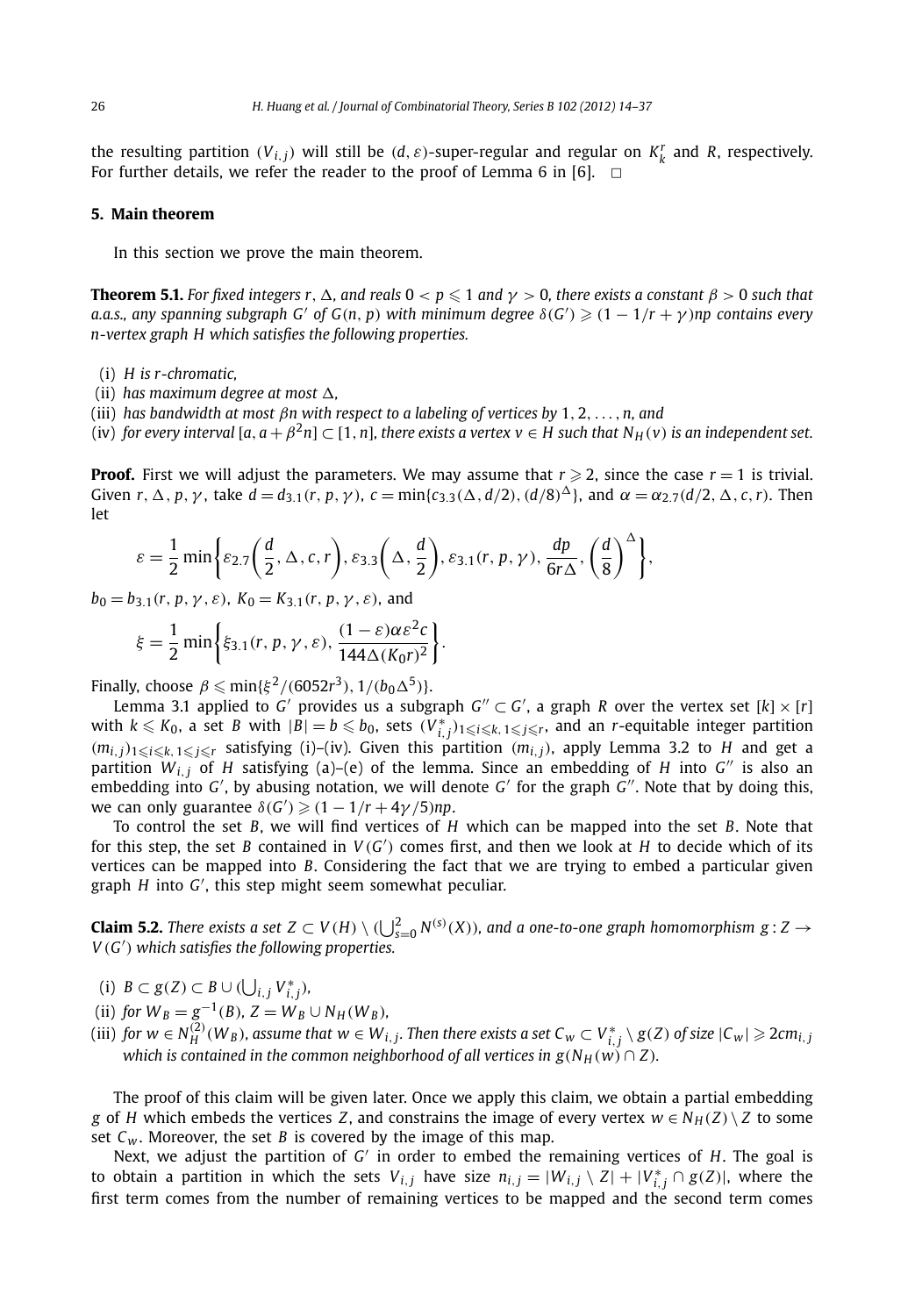from the vertices which have already been mapped to  $V_{i,j}^*$ . Let  $\delta_{i,j} = |V_{i,j}^* \cap g(Z)|$ , and note that  $\sum_{1\leqslant i\leqslant k,\,1\leqslant j\leqslant r}\delta_{i,\,j}\leqslant |g(Z)|=|Z|\leqslant (\Delta+1)b_0$  by part (ii) of Claim 5.2. Since  $\Delta, b_0$  are constants and  $m_i$ <sup>*j*</sup> is linear in *n* for all *i*, *j*,

$$
n_{i,j} \le |W_{i,j}| + \delta_{i,j} \le (1+\xi)m_{i,j} + (\Delta+1)b_0 \le (1+2\xi)m_{i,j}, \text{ and}
$$
  
\n
$$
n_{i,j} \ge |W_{i,j}| - |Z| \ge |W_{i,j}| - (\Delta+1)b_0 \ge (1-\xi)m_{i,j} - (\Delta+1)b_0 \ge (1-2\xi)m_{i,j}.
$$

Therefore  $n_{i,j} \in [(1 - \xi_{3,1})m_{i,j}, (1 + \xi_{3,1})m_{i,j}]$ . Moreover, we have

$$
\sum_{i,j} n_{i,j} = \sum_{i,j} |W_{i,j} \setminus Z| + |V_{i,j}^* \cap g(Z)| = \left(\sum_{i,j} |W_{i,j}|\right) - |Z| + (|g(Z)| - |B|) = n - b.
$$

Thus we can use Lemma 3.1 to obtain a partition  $(V_{i,j})_{1\leqslant i\leqslant k, 1\leqslant j\leqslant r}$  of the vertices  $V\setminus B$  such that  $|V_{i,j}| = n_{i,j}$  for all *i*, *j*,  $(V_{i,j})$  is  $(d, \varepsilon)$ -regular on *R*, and  $(d, \varepsilon)$ -super-regular on  $K_k^r$ . Then since  $g(Z) \subset V_{i,j}^* \subset V_{i,j}$ , by defining  $V_{i,j}' = V_{i,j} \setminus g(Z)$ , we have,  $|V_{i,j}'| = n_{i,j} - \delta_{i,j} = |W_{i,j} \setminus Z|$ . Note that we removed only at most constant number of vertices from  $V_{i,j}$  to obtain  $V'_{i,j}$ . Thus by Lemma 4.3,  $(V'_{i,j})_{1\leqslant i\leqslant k,~1\leqslant j\leqslant r}$  is  $(d-\varepsilon,2\varepsilon)$ -regular on  $R$  and  $(d-\varepsilon,2\varepsilon)$ -super-regular on  $K_k^r$ . Let  $V' := \bigcup_{1 \leq i \leq k, 1 \leq j \leq r} V'_{i,j}$ . Since  $d - \varepsilon \geq d/2$ , we may assume that the partition  $(V'_{i,j})$  is  $(d/2, 2\varepsilon)$ regular and super-regular, respectively.

We would like to find an embedding of the remaining vertices of *H* so that  $W_{i,i} \setminus Z$  gets mapped to  $V'_{i,j}$  for all *i*, *j*, and every vertex  $w \in N(Z) \setminus Z$  gets mapped to a vertex in  $C_w$ . Recall that *X* is a subset of  $V(H)$  obtained in Lemma 3.2 and  $|X \cup N(X)| \leq (\Delta + 1)kr\xi n \leq (\varepsilon_{3,3}/(kr))n$ . Apply Lemma 3.3 with the set *X* and  $Y = N(X) \setminus X$  to embed the vertices *X* into *V'* so that (i)–(iii) of Lemma 3.3 hold. Now we have a new set of constraints, namely, every  $y \in Y$  has a set  $C_y$  which it has to be mapped to. Since  $Z \subset V(H) \setminus (\bigcup_{s=0}^{2} N^{(s)}(X))$ , the set Y and  $N(Z) \setminus Z$  are disjoint, thus the constraints coming from the vertices *Y* and the ones coming from  $N(Z) \setminus Z$  will not interfere with each other. Extend the map *g* which embedded the vertices *Z* so that *g* is an embedding of  $X \cup Z$ . Let  $V''_{i,j} :=$  $V'_{i,j} \setminus g(X) = V_{i,j} \setminus g(X \cup Z)$  and  $V'' = \bigcup_{i,j} V''_{i,j}$ . Then by  $m_{i,j} \ge (1 - \varepsilon)n/(kr)$  from Lemma 3.1 and  $|V_i^{\prime\prime}(i,j)| = n_{i,j} \geqslant (1-2\xi)m_{i,j}$ 

$$
\begin{aligned} \left| V_{i,j} \setminus V_{i,j}'' \right| &\leq |X| + |Z| \leq k r \xi n + (\Delta + 1) b_0 \leq \frac{2 \xi k^2 r^2 m_{i,j}}{1 - \varepsilon} \leq \frac{2 \xi k^2 r^2}{(1 - 2 \xi)(1 - \varepsilon)} |V_{i,j}| \\ &\leq \frac{\varepsilon^2}{36} |V_{i,j}|. \end{aligned}
$$

Recall that the partition  $(V_{i,j})$  was  $(d, \varepsilon)$ -regular on R and  $(d, \varepsilon)$ -super-regular on  $K_k^r$ . Consequently, by Lemma 4.3 with  $\hat{\alpha}=\hat{\beta}=\varepsilon^2/36$ , the partition  $(V_{i,j}'')$  is  $(d-\varepsilon^2/9,\varepsilon+\varepsilon)$ -regular on R and  $(d-\varepsilon^2/9,\varepsilon+\varepsilon)$  $\varepsilon + \varepsilon$ )-super-regular on  $K_k^r$ . We may assume that  $(V_{i,j}^{r})$  is  $(d/2, 2\varepsilon)$ -regular and super-regular, respectively.

Let *f* be the graph homomorphism of *H* to *R* given in Lemma 3.2. Since we finished embedding *X*, by (d) of Lemma 3.2, the homomorphic image under *f* of all the remaining edges of *H* corresponds to  $K_k^r$  in the graph R. Thus once we check that the parameters are chosen correctly, we can apply the blow-up lemma, Theorem 2.7, to each of the partition  $(V''_{i,j})_{1\leqslant j\leqslant r}$  for fixed  $i\in [k]$  separately, to find an embedding of the remaining vertices  $V(H) \setminus (X \cup Z)$  which is consistent with the map *g*.

In the remaining part of the proof, we verify that the parameters are chosen so that we can apply the blow-up lemma. The previously embedded vertices constrain the possible images of vertices in  $N_H(Z) \setminus Z$  and  $Y = N_H(X) \setminus X$ . For a vertex  $w \in N_H(Z) \setminus Z$ , by Claim 5.2, the image of *w* was constrained to a set  $C_w \subset V^*_{i,j}$  of size at least  $2cm_{i,j}$  for some *i*, *j*. Among these vertices, some could have been used for the sets  $\hat{X}$ , but the number of remaining vertices in  $C_W$  is still at least

$$
2cm_{i,j}-|X|\geqslant 2cm_{i,j}-kr\xi n\geqslant 2cm_{i,j}-\frac{(kr)^2\xi}{(1-\varepsilon)}m_{i,j}\geqslant 2cm_{i,j}-\frac{c}{4}m_{i,j}\geqslant cn_{i,j}\geqslant c|V''_{i,j}|,
$$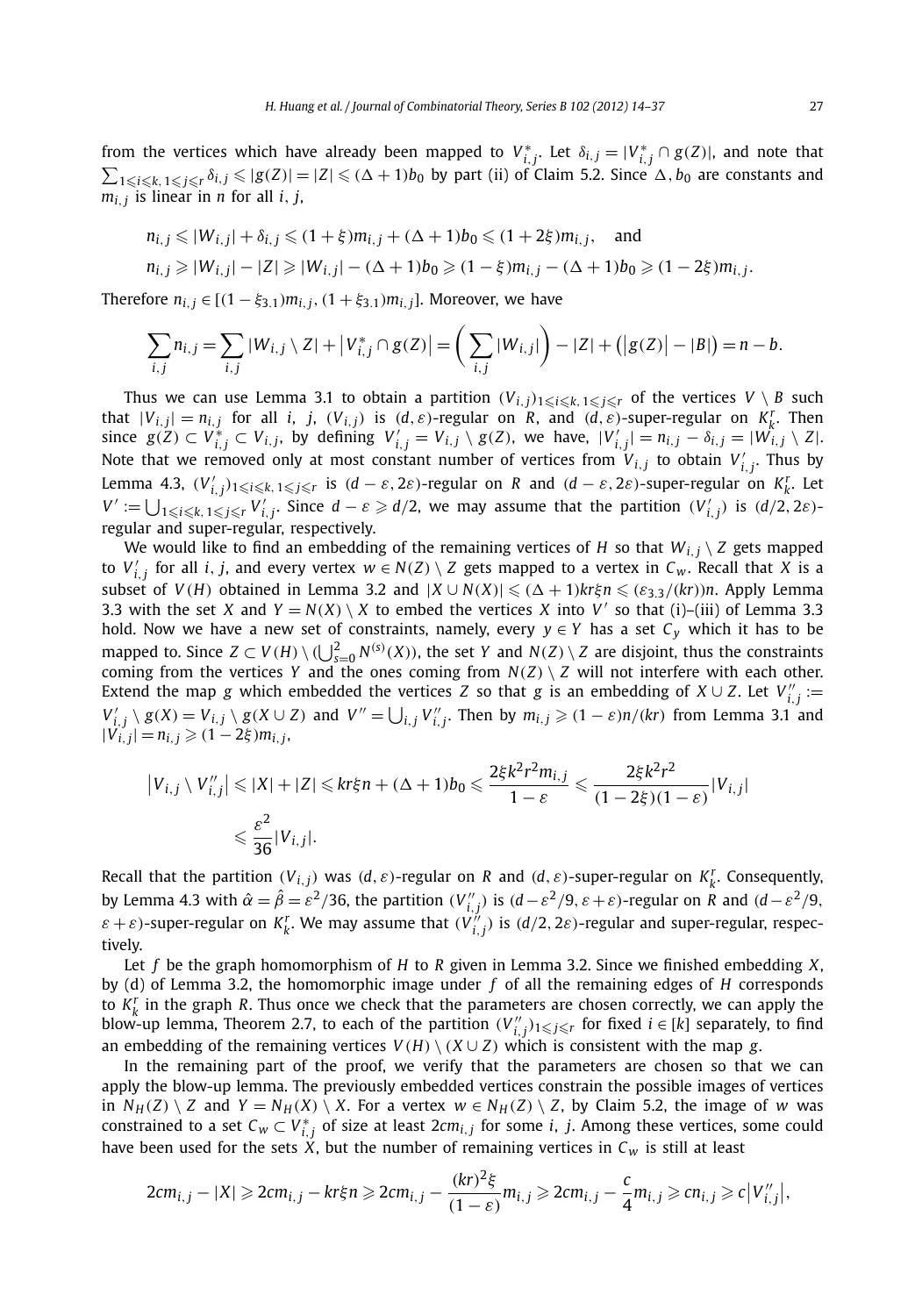

**Fig. 3.** Assigning vertices to *B*. Number indicates the logical order.

where we used  $m_{i,j} \geqslant (1 - \varepsilon)n/(kr)$  from Lemma 3.1(ii), and  $n_{i,j} \leqslant (1 + 2\xi)m_{i,j}$  which we established above, and  $n_{i,j}=|V_{i,j}|\geqslant |V_{i,j}''|$ . For a vertex  $y\in Y$ , the size of the set  $C_y$  is at least  $c|V_{i,j}'|\geqslant c|V_{i,j}''|$ for corresponding *i, j* by Lemma 3.3.

 $M$ oreover, by the choice of *ξ* depending on  $\alpha$ , we have  $|N_H(X)| \leq \Delta |X| \leq \Delta k$ rξ $n \leq (\alpha/4)m_{i,j} \leq \alpha$  $(\alpha/2)n_{i,i}$  for arbitrary *i*, *j*, and so the size of *Y* is less than  $(\alpha/2)$  min<sub>i, *j*</sub> n<sub>i, *j*</sub>. Also,  $N(Z) \setminus Z$  has size at  $\max(|N^{(2)}(W_B)| \leqslant b_0 \Delta^2$  which is a constant. Thus there are at most  $\alpha \min_{i,j} n_{i,j}$  vertices inside  $V''$ whose images are constrained. Finally, note that we picked  $2\varepsilon \leqslant \varepsilon_{2.7}(d/2,\Delta,c,r)$ , so that  $(d/2,2\varepsilon)$ super-regularity over  $K_k^r$  suffices for the application of the blow-up lemma, Theorem 2.7. Once we apply the blow-up lemma, we can find a mapping which embeds all the remaining vertices of *H*, and when combined with the previous mappings, forms a graph homomorphism of *H* into *G*.  $\Box$ 

**Proof of Claim 5.2.** For a vertex  $v \in B$ , since  $n = |B| + \sum_{i,j} m_{i,j}$ ,

$$
\left|V\setminus \left(\bigcup_{1\leq i\leq k,\ 1\leq j\leq r}V_{i,j}^*\right)\right|=n-\sum_{i,j}|V_{i,j}^*|=|B|+\sum_{i,j}(m_{i,j}-|V_{i,j}^*|)
$$
  

$$
\leq b_0+\sum_{i,j}\varepsilon m_{i,j}\leq b_0+\varepsilon n,
$$

and *v* has at least

$$
\delta(G') - (b_0 + \varepsilon n) \geqslant (1 - 1/r)np - 2\varepsilon n = (1 - 1/r - 2\varepsilon p^{-1})np
$$

neighbors in  $\bigcup_{i,j} V^*_{i,j}$ . By the fact  $\sum_{i,j} m_{i,j} \leq n$ , this implies that there exists an index  $(s, t)$  such that v has at least  $(1 - 1/r - 2\varepsilon p^{-1})m_{s,t}p \ge \frac{1}{3}m_{s,t}p$  neighbors in  $V_{s,t}^*$ . Since R has rk vertices and  $\delta(R)$  >  $(r-1)$ *k* by Lemma 3.1(i), by pigeonhole principle there exists an index  $s' \in [k]$  such that  $(s, t)$  is adjacent to *(s , j)* in *R* for all *j* ∈ [*r*]. By property (e) of Lemma 3.2 there exists at least 1*/β* vertices in  $(\bigcup_{1\leq j\leq r}W_{S',j})\setminus(\bigcup_{l=0}^3N^{(l)}(X))$  which have independent neighborhoods. Since  $|B|\Delta^5\leq b_0\Delta^5\leq 1/\beta$ , we can assign one such vertex  $h<sub>v</sub>$  to each  $v \in B$  so that the vertices  $h<sub>v</sub>$  have distance at least 5 to each other in *H* (we want them to be far apart from each other so that later they do not constrain the same set of vertices). Thus we have assigned  $g(h_v) = v$  (see Fig. 3).

Fix a vertex  $v \in B$ . By the choice of the indices,  $(V_{s,t}^*, V_{s',j}^*)$  is a  $(d, \varepsilon)$ -regular pair for all  $j \in [r]$ . Therefore, there are at most  $r \in |V^*_{s,t}|$  vertices in  $V^*_{s,t}$  which have at most  $(d-\varepsilon)|V^*_{s',j}|$  neighbors in at least one of the sets  $V_{s',j}^*$  for  $j \in [r]$ . Since v has at least  $(1/3)m_{s,t}p$  neighbors in  $V_{s,t}^*$ , and

$$
\frac{1}{3}m_{s,t}p - r\varepsilon |V_{s,t}^{*}| \geqslant \frac{p}{3}|V_{s,t}^{*}| - r\varepsilon |V_{s,t}^{*}| > \frac{p}{4}|V_{s,t}^{*}|,\tag{1}
$$

we can find one vertex  $v_1 \in N_{G'}(v)$  which has at least  $(d-\varepsilon)|V^*_{S',j}|$  neighbors in  $V_{S',j}$  for all  $j \in [r]$ . We will show by induction that there are  $\Delta$  vertices  $v_1,\ldots,v_\Delta$  which have many common neighbors in the sets  $V_{s',j}^*$  for all  $j \in [r]$ . Assume that for some  $k \leq \Delta - 1$ , we have found  $v_1, \ldots, v_k \in N_{G'}(v)$ which have at least  $(d-\varepsilon)^k|V^*_{s',j}|$  common neighbors in  $V^*_{s',j}$  for all  $j \in [r]$ . For a fixed *j*, since  $(d-\varepsilon)^k|V^*_{s',j}|\geqslant \varepsilon|V^*_{s',j}|$  (recall that we chose  $\varepsilon\leqslant (d/8)^\Delta$ ), by the  $\varepsilon$ -regularity of pairs, there are at most  $\varepsilon|V_{s,t}^*|$  vertices in  $V_{s,t}^*$  which have less than  $(d-\varepsilon)^{k+1}|V_{s',j}^*|$  neighbors in  $V_{s',j}^*\cap\bigcap_{i=1}^k N_{G'}(v_i)$ .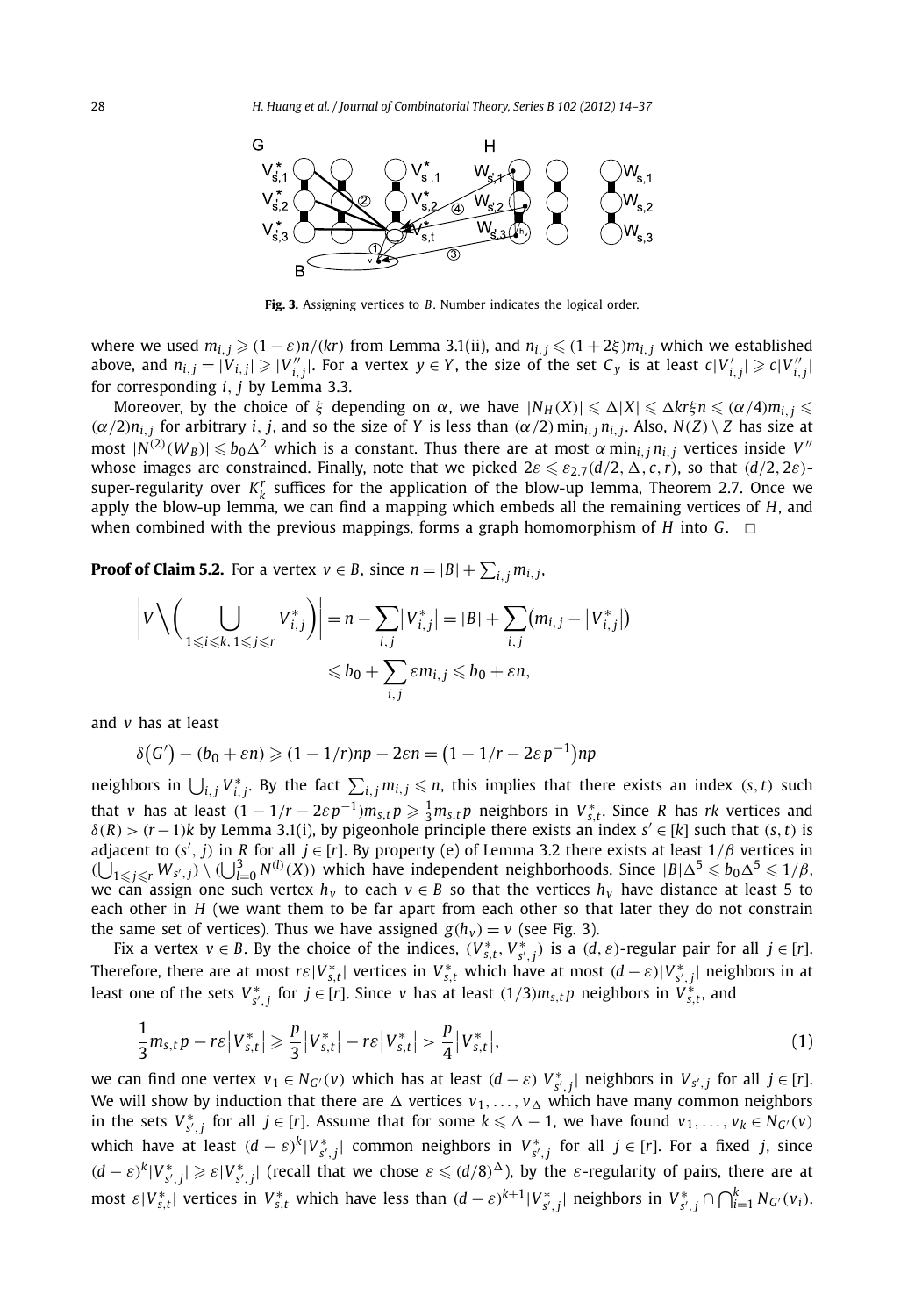Thus when we consider all the indices, there would be at most  $r\epsilon|V_{s,t}^*|$  such 'bad' vertices. By (1), since  $(p/4)|V_{s,t}^*|-k>0$ , we can pick a vertex  $v_{k+1} \in N_{G'}(v)$  not equal to  $v_1, \ldots, v_k$  so that the size of the common neighborhood of  $v_1, \ldots, v_{k+1}$  in  $V_{s',j}^*$  is at least  $(d-\varepsilon)^{k+1}|V_{s',j}^*|$  for all  $j \in [r]$ . In the end, we will find  $v_1, \ldots, v_\Delta$  as promised.

Arbitrarily embed the neighbors of *hv* into *vi* one by one. Since *H* has maximum degree at most  $\Delta$  and the neighborhood of  $h_v$  is an independent set, this embedding is a graph homomorphism (note that we heavily rely on the fact that  $N_H(h_v)$  is an independent set). Repeat it for other vertices of *B*. Since *B* is a set of constant size, and in (1) we have  $(p/4)|V_{s,t}^*| - \Delta|B| > 0$ , this can be done for every vertex in *B* even if they share the same set  $V_{s,t}^*$ . Moreover, for two vertices  $v, v' \in B$ , their preimages *h*<sub>*v*</sub> =  $g^{-1}(v)$  and *h<sub>v'</sub>* =  $g^{-1}(v')$  were chosen to be at distance at least 5 apart from each other. Thus there will be no edges between the neighborhood of  $h<sub>v</sub>$  and the neighborhood of  $h<sub>v'</sub>$ . Consequently, once we find a map as above for all the vertices in the neighborhood of  $W_B := g^{-1}(B)$ , it will become a graph homomorphism of  $H[W_B \cup N(W_B)]$  to  $G'$  (in fact, here we only need  $h^{-1}(v)$  and  $h^{-1}(v')$  to be at distance 4 apart). Let  $Z = W_B \cup N(W_B)$ .

For v and  $h_v$  as above, pick a vertex  $w \in N_H^{(2)}(h_v)$ . By the fact  $h_v \in (\bigcup_{j=1}^r W_{s',j}) \setminus (\bigcup_{l=0}^3 N^{(l)}(X))$ and the property of the set *X* saying that edges not incident to *X* only lie on  $K_k^r$  in the homomorphic image of *H* into *R*, we know that  $w \in W_{s',t'}$  for some  $t' \in [r]$ . Therefore by the condition on the size of the common neighbors that we imposed on the images of  $N_H(h_v)$ , there exists a set  $C_w$  of size at least  $(d - \varepsilon)^{\Delta} |V^*_{s',t'}| \ge 4c|V^*_{s',t'}|$  inside  $V^*_{s',t'}$  whose every element is a possible image of w. Here we rely on the fact the that vertices in  $W_B$  are at distance at least 5 apart from each other, since this implies that all the neighbors of *w* in *Z* are solely contained in  $N_H(h_v)$ , and thus all the vertices in  $C_w$  are indeed possible images of *w*. Even if we discard the elements of  $g(Z)$  from  $C_w$ , since  $|Z| \leq ( \Delta + 1) |B|$  is a constant and  $|V^*_{s',t'}|$  is linear in *n*, the size of the set  $C_w$  will be at least  $2c|V^*_{s',t'}|$ . □

Equipped with this theorem, we can prove an embedding result for general graphs *H* which does not satisfy the condition of having enough vertices with independent neighborhood. The following corollary states that as long as the order of *H* is slightly smaller than that of *G*, we can still find a copy of *H* in subgraphs of  $G(n, p)$ . The necessity of *H* being smaller than  $G(n, p)$  will be discussed in the next section.

**Corollary 5.3.** *For all integers r,*  $\Delta$ *, and reals*  $0 < p \leqslant 1, \gamma > 0$ , *there exists a constant*  $\beta > 0$  *such that the*  $f$ ollowing holds. Let H be an r-chromatic graph on at most  $n-1/\beta^2$  vertices with  $\Delta(H)\leqslant\Delta$  and bandwidth  $\alpha$  *at most*  $\beta$ *n. Then*  $G = G(n, p)$  $a.a.s.$  *satisfies the following. Let*  $G' \subset G$  *be a spanning subgraph with*  $\delta(G') \geqslant$  $(1 - 1/r + \gamma)$ *np, then G' contains a copy of H.* 

**Proof.** Let  $\beta' = \beta_{5.1}$  and  $\beta = \beta'/2$ . Assume that *H* is a graph with exactly  $n - 1/\beta^2$  vertices which satisfies the condition above and label the vertices as 1*,...,n*−1*/β*<sup>2</sup> so that the bandwidth is at most *βn*. We will construct a new graph *H* containing *H* which satisfies the condition of Theorem 5.1 with parameter *β'* as following. Insert an isolated vertex at the end of every interval  $[(\beta^2n-1)k+1, (\beta^2n-1)k]$ 1) $(k + 1)$ ]. Clearly, *H* is still *r*-chromatic, since we added an independent set. Moreover, since we added at most  $1/\beta^2$  new vertices,  $H'$  has at most  $n$  vertices and bandwidth at most  $\beta n+1/\beta^2\leqslant\beta'n.$ By the fact that all the new vertices are isolated, for every  $[a, a + \beta^2 n] \subset [1, n]$ , there exists a vertex with independent neighborhood. Since *β β*, this also holds with *β* replaced by *β* . Therefore we can apply Theorem 1.1 to find a copy of  $H'$  in *G* which also gives us a copy of *H* in *G*.  $\Box$ 

#### **6. Packing problem**

Throughout this section let  $H_0$  be a fixed graph on *h* vertices with chromatic number *r*. We will investigate the following problem: "For a fixed  $0 < p \leqslant 1$ , when does every spanning  $G' \subset G(n, p)$ with  $\delta(G') \geq (1 - 1/r + \gamma)$ *np* a.a.s. have a perfect  $H_0$ -packing?". Our goal is to extend the results of Alon and Yuster [2], Komlós, Sárközy, and Szemerédi [24] to random graphs. It is clear that *n* must be a multiple of *h* but is there any additional necessary condition?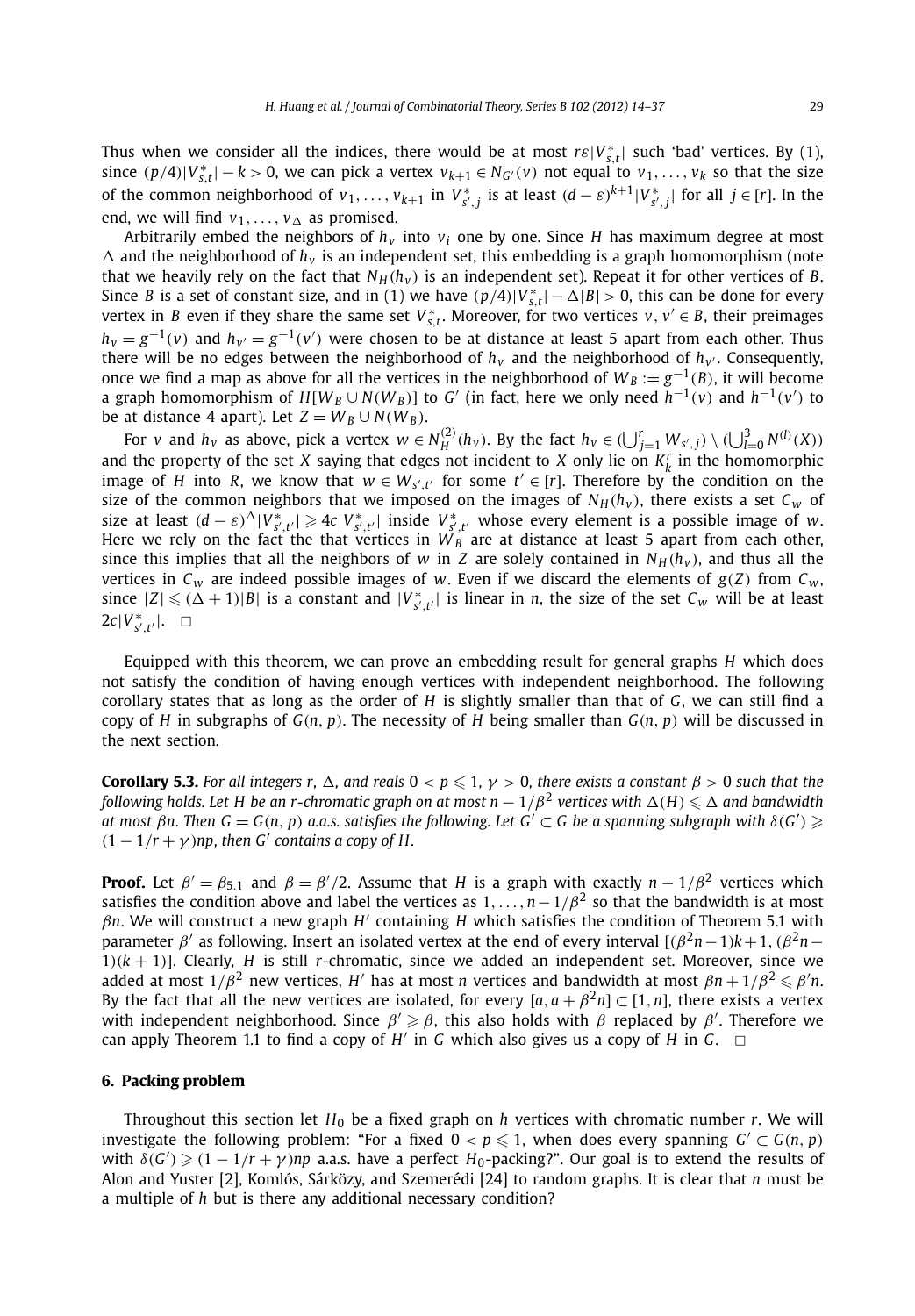For the simplicity of later exposition, before proceeding further, we establish several properties of random graphs that will be used later.

**Lemma 6.1.** Let  $0 < p \le 1$  be fixed, and C,  $\alpha$  be positive constants. Then  $G = G(n, p)$  satisfies the following *properties with probability*  $1 - e^{-\Omega_{\alpha, \mathsf{C}, p}(n)}.$ 

- (i) *Every vertex v has degree*  $deg(v) \in [(1 \alpha)np, (1 + \alpha)np]$ .
- (ii) *Every pair of distinct vertices v<sub><i>, W*</sub>  $\in$  *V* has between  $(1 \alpha)np^2$  and  $(1 + \alpha)np^2$  common neighbors.
- (iii) For all X, Y 
c V of size  $|X|, |Y| = \Omega(n), e(X, Y) \in [(1 \alpha)|X||Y|p, (1 + \alpha)|X||Y|p]$ . In particular,  $e(X) = e(X, X)/2 = [(1 - \alpha)|X|^2 p/2, (1 + \alpha)|X|^2 p/2].$
- (iv) For every set X of size  $|X| \leqslant C p^{-2}$ , there are at most  $e^{-\Omega_\alpha(|X|p)}n$  vertices  $v \in V\setminus X$  which have  $deg(v, X) \notin [(1 - \alpha)|X|p, (1 + \alpha)|X|p].$
- (v) For every set X of size  $|X|\leqslant Cp^{-2}$ , there are at most  $e^{-\Omega_\alpha(|X|p^2)}n^2p$  edges  $\{v,w\}$  in G[V  $\setminus$  X] such that *v* and *w* have fewer than  $(1 - \alpha)|X|p^2$  common neighbors in X.

**Proof.** (i), (ii), (iii) follow directly from Chernoff inequality and taking union bounds. We omit the details. Let *X* be a fixed set of size  $|X| \leqslant C p^{-2}$ . To prove (iv), note that by Chernoff inequality, the probability of a single vertex  $v \in V \setminus X$  having  $deg(v, X) \notin [(1-\alpha)|X|p, (1+\alpha)|X|p]$  is  $e^{-\Omega_{\alpha}(|X|p)}$ . Thus the expected number of such vertices in  $V \setminus X$  is  $e^{-\Omega a(|X|p)}n$ . Since these events for different vertices are mutually independent of each other, we can apply Chernoff inequality once more to conclude that with probability  $1 - e^{-\Omega_{\alpha,C,p}(n)}$ , there are at most  $2e^{-\Omega_{\alpha}(|X|p)}$  vertices  $v \in V \setminus X$  which have deg(v, A)  $\notin$   $[(1-\alpha)|X|p, (1+\alpha)|X|p]$ . And since there are at most  $\sum_{k \leq Cp^{-2}} {n \choose k}$  choices for X, we can take the union bound to derive the conclusion for all choices of *X*.

To prove (v), first expose the edges between *X* and  $V \setminus X$  and call a pair of vertices  $\{v, w\} \in V \setminus X$ *bad* if *v* and *w* have fewer than  $(1 - \alpha)$ |*X*| $p^2$  common neighbors in *X*. We will bound the number of bad pairs of vertices by bounding the number of pairs  $\{v, w\}$  where (a)  $v$  has too few neighbors in *X* or (b)  $\nu$  has enough neighbors but  $\nu$  does not have enough common neighbors with  $\nu$  in *X*. To bound (a), by (iv) with *α/*2 instead of *α*, we know that there are at most *e*−*Ωα(*|*X*|*p) n* vertices  $v \in V \setminus X$  which have less than  $(1 - \alpha/2) |X|p$  neighbors in X. Even if we assume that all the pairs which contain these vertices are bad, there will be at most *e*−*Ωα(*|*X*|*p) n*<sup>2</sup> such pairs. Then to bound (b), assume that  $v \in V \setminus X$  has more than  $(1 - \alpha/2) |X|p$  neighbors in *X*. Then by Chernoff inequality, any  $w \in V \setminus (X \cup \{v\})$  has at least  $(1 - \alpha/3)|N(v, X)|p \geq (1 - \alpha)|X|p^2$  neighbors in X with probability 1 − *e*−*Ωα(*|*X*|*p*2*)* . Since for distinct vertices in *V* \ *(X* ∪ {*v*}*)* these events are independent, by using Chernoff inequality again, with probability 1 − *e*−*Ωα,C,<sup>p</sup> (n)* , there will be at most *e*−*Ωα(*|*X*|*p*2*) n* vertices *w* ∈ *V*  $\setminus$  (*X* ∪ {*v*}) such that *v* and *w* have fewer than  $(1-\alpha)$ |*X*| $p^2$  common neighbors in *X*. By taking the union bound over all vertices  $v \in V \setminus X$ , we can conclude that with probability  $1 - e^{-\Omega_{\alpha,C,p}(n)}$ , the contribution from (b) is  $e^{-\Omega_a(|X|p^2)}n^2$ . Thus there are at most  $e^{-\Omega_a(|X|p^2)}n^2$  bad pairs in  $V\setminus X$ .

Now expose the edges within *V* \ *X*. By Chernoff inequality, with probability  $1 - e^{-\Omega_{\alpha,\text{C},p}(n^2p)}$ , at most *e*−*Ωα(*|*X*|*p*2*) n*<sup>2</sup> *p* bad pairs will form an edge. Since *n*<sup>2</sup> *p n*, all the required events happen with probability  $1 - e^{-\Omega_{\alpha,C,p}(n)}$ . Since there are at most  $\sum_{k \leq Cp^{-2}} {n \choose k}$  choices for *X*, we can take the union bound to derive the conclusion for all choices of  $X$ .  $\Box$ 

Coming back to our main question of this section regarding perfect packing in subgraphs of *G(n, p)*, a simple observation combined with Theorem 1.1 shows that *n* being a multiple of *h* is sufficient for certain graphs. More precisely, this condition is sufficient if  $H_0$  contains a vertex having independent neighborhood. To see this, let  $n = hn'$  for some integer  $n'$  and let *H* be a graph consisting of *<sup>n</sup>* vertex disjoint copies of *<sup>H</sup>*0. Then *<sup>H</sup>* has bandwidth at most *<sup>h</sup>* and chromatic number *<sup>r</sup>*. Moreover, since each copy of  $H_0$  has a vertex with independent neighborhood, it is clear that the conditions of Theorem 1.1 hold. Therefore a.a.s. *H* can be embedded into every spanning subgraph  $G' \subset G(n, p)$  with  $\delta(G') \geq (1 - 1/r + \gamma)np$ . This result can be formally stated as following.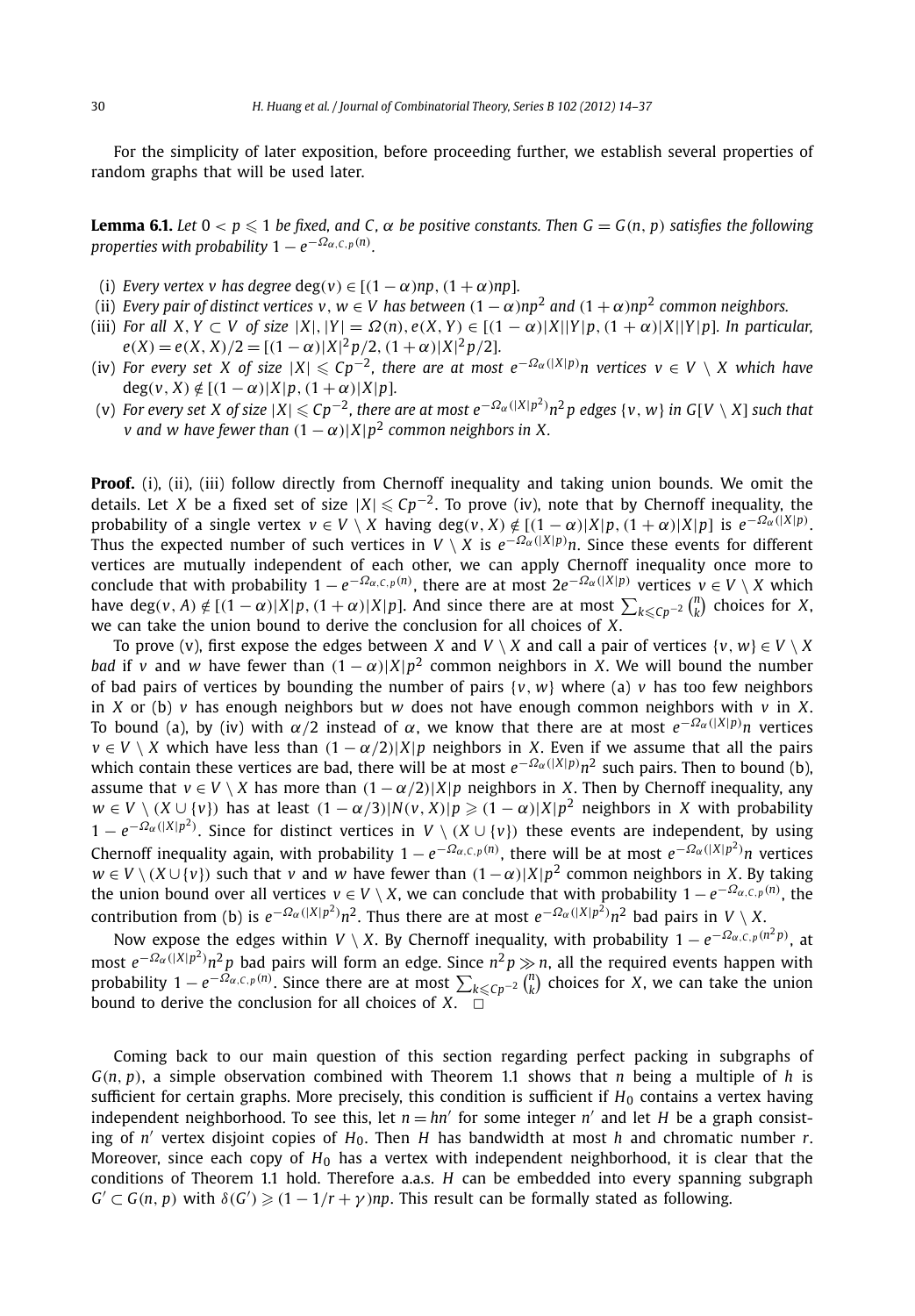**Proposition 6.2.** *Let H*<sup>0</sup> *be an r-chromatic graph which has a vertex not contained in a triangle. Then for any*  $0 < p \leqslant 1$  and  $\gamma > 0$ , a.a.s. any spanning subgraph  $G' \subset G(n, p)$  with minimum degree  $(1 - 1/r + \gamma)$ np *contains a perfect H*<sub>0</sub>-packing.

In particular, if  $H_0$  is a bipartite graph then a.a.s. every *G'* contains a perfect  $H_0$ -packing. One might suspect that the same result holds for every graph *H*0, but unfortunately this is not true. The following proposition shows that perfect packing is impossible for every graph which does not satisfy the condition of having a vertex with independent neighborhood.

**Proposition 6.3.** Let H<sub>0</sub> be a fixed graph whose every vertex is contained in a triangle. Then for all  $\varepsilon > 0$ , there exists  $p_{\varepsilon}$  such that for all  $0 < p \leqslant p_{\varepsilon}$ ,  $G = G(n, p)$  a.a.s. has a spanning subgraph G' with  $\delta(G') > (1 - \varepsilon)np$ *such that at least*  $\epsilon p^{-2}/3$  *vertices of G' are not contained in a copy of H<sub>0</sub>.* 

**Proof.** Let *X* be a set of size  $|X| = \varepsilon p^{-2}/3$  and delete all the edges of *G* inside *X*. Since *X* is a set of constant size, the effect of these edges is asymptotically negligible. For a vertex  $v \in V \setminus X$ , we expect that it has  $|X|p = \varepsilon p^{-1}/3$  neighbors in *X*, and by Lemma 6.1(iv) with  $\alpha = 1$ , a.a.s. there are at most *<sup>e</sup>*−*Ω(εp*−1*) n* vertices in *V* \ *X* which have degree greater than 2|*X*|*p* = 2*εp*−<sup>1</sup>*/*3 into *X*. Let *W* be the collection of all such vertices and remove all the edges between *X* and *W* . Note that if  $p \leqslant p_\varepsilon := c \varepsilon/\log(\varepsilon^{-1})$  for sufficiently small constant  $c$ , then we have  $e^{-\varOmega(\varepsilon p^{-1})} n \leqslant \varepsilon n p/2.$  Thus we will not remove too many edges from any of the vertices in *X* (and also from vertices in *W* since *X* is a set of constant size).

Then for all  $y \in V \setminus (X \cup W)$  delete edges according to the following rule. For every triangle *xyz* in *G* with  $x \in X$ ,  $y, z \in V \setminus (X \cup W)$ , remove the edge *yz*. By Lemma 6.1(ii), a.a.s. *x* and *y* have at most *(*9/8) $np^2$  common neighbors. Moreover deg(*y*, *X*) ≤ 2 $ε$ *p*<sup>−1</sup>/3 because *y* ∉ *W*, and therefore we have deleted at most  $(2\varepsilon p^{-1}/3) \cdot (9/8)np^2 \leqslant 3\varepsilon np/4$  edges from *y*. Also note that there are no further edges removed from *y* since the process is symmetric and *xyz* forms a triangle if and only if *xzy* forms a triangle. Let  $G'$  be the new graph. Then  $\delta(G') \geqslant (1-\varepsilon) n p$  and the deleting process guarantees that every vertex  $x \in X$  is not contained in a triangle. However, since every point of  $H_0$  is contained in a triangle, there cannot exist a copy of  $H_0$  in  $G'$  which contains a vertex from *X*. Thus we have found a required  $G'$ .  $\Box$ 

**Remark.** It is easy to see that in this lemma, the constant *p* must be sufficiently small. Indeed, if *p* is close to 1, then every subgraph of  $G(n, p)$  with minimum degree  $(1 - 1/r + \gamma)np$  in fact has minimum degree greater than  $(1 - 1/r + \gamma/2)n$  and thus Komlós, Sárközy, and Szemerédi's theorem [24] shows that a perfect packing does exist.

The consequence of this proposition is quite interesting. Given  $H_0$  as in the proposition, if we take *H* to be the graph consisting of *n'* vertex disjoint copies of  $H_0$  and let  $n = h n'$ , then Proposition 6.3 is equivalent to saying that, for any  $\gamma$  < 1/*r* and sufficiently small *p*, *H* a.a.s. cannot be embedded into some  $G' \subset G(n, p)$  with  $\delta(G') \geq (1 - 1/r + \gamma)np$ . Note that such graph *H* satisfies all the assumptions of Theorem 1.1 except the one requiring *H* to have enough vertices with independent neighborhood. Therefore, this proposition indicates the necessity of this condition for the theorem.

The proof of Proposition 6.3 also shows that, even for arbitrary graph *H* which is not necessarily a disjoint union of copies of a fixed graph, if every vertex of *H* is contained in a triangle, then *H* cannot be embedded into *G* . On the other hand, as we have seen from Corollary 5.3, if *H* is allowed to be slightly smaller than *G* (constant difference is enough), then we can embed *H* into the subgraph *G* . However, even though the required gap between the sizes of *G* and *H* is only of constant size, this constant might be rather huge because it comes from the regularity lemma. This suggests a very natural question of determining the correct order of magnitude of this gap. In the remaining part of this section, we will investigate this question in the case when *H* is the union of vertex disjoint copies of H<sub>0</sub>.

Let  $K_{t_1,\ldots,t_r}$  be the complete *r*-partite graph with parts having size  $t_1,\ldots,t_r$  respectively. Next lemma shows that for certain graphs, the assertion of Proposition 6.3 is essentially best possible.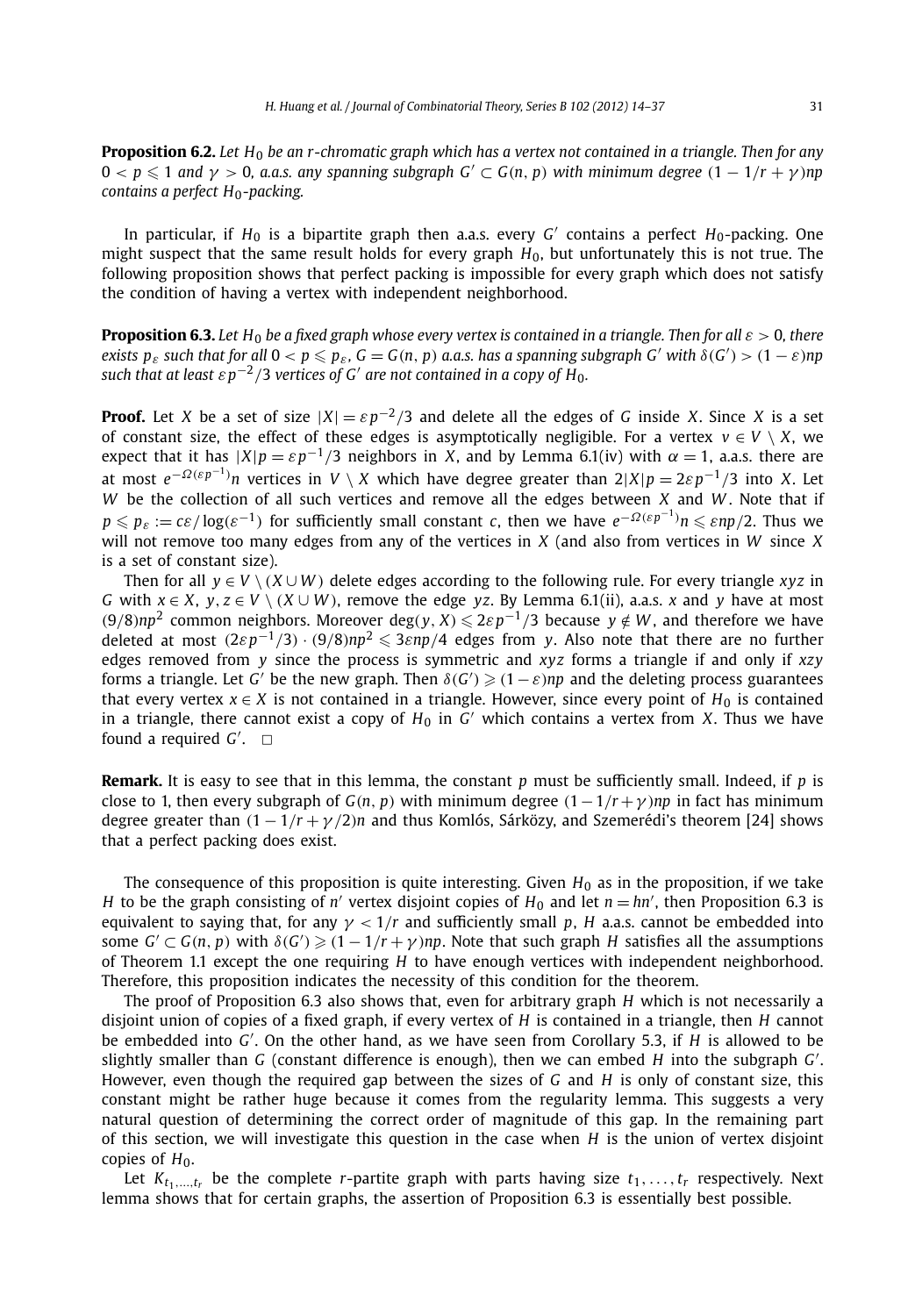**Lemma 6.4.** Let H<sub>0</sub> be the complete r-partite graph  $K_{1,m,\dots,m}$ . Then there exists a constant  $C = C(r)$  such that for all  $0 < p \le 1$ , there exists  $\varepsilon = \varepsilon(r, p)$  such that  $G = G(n, p)$  a.a.s. has the following property. For  $e$  *every spanning subgraph G'*  $\subset$   $G$  *with minimum degree*  $\delta(G') \geqslant (1-1/r)$ np, and  $e$ very set T  $\subset$  V (G') of size |*T* | - *εn, all but at most Cp*−<sup>2</sup> *vertices of V* \ *T are contained in a copy of H*<sup>0</sup> *in G which does not intersect T .*

**Proof.** Let  $V = V(G)$  and  $\varepsilon = \varepsilon(r, p)$ ,  $C = C(\varepsilon)$  are constants which we choose later. Given *G'* and *T* as above, let  $X \subset V \setminus T$  be an arbitrary set of size  $Cp^{-2}$ , and let  $Y = V \setminus (X \cup T)$ . By assuming that the events of Lemma 6.1 hold, we will show that there exists a copy of  $H_0$  in  $G'$  which intersects *X* but not *T* .

For a vertex  $x \in X$ , let  $N_x$  be the set of neighbors of x in Y in the graph *G*, that is  $N_x := N_G(x) \cap Y$ , and note that the size of  $N_x$  is at least  $(1-3\varepsilon p^{-1})np$  by Lemma 6.1 $(i)$  and the fact  $|X\cup T|\leqslant 2\varepsilon n$ . Then in the graph *G'*, since the degree of *x* is at least  $(1 - 1/r)np$ , we can arbitrarily fix a set  $N'_x \subset$  $N_{G'}(x) \cap Y$  of size  $|N'_x| = (1 - 1/r - 2\varepsilon p^{-1})$ *np*. We claim that there exists a vertex  $x \in X$  such that  $e_{G'}(N'_x) \geqslant (1 - 1/(r-2) + \gamma)|N'_x|^2 p/2$  for some constant  $\gamma > 0$ . Then, by Corollary 2.6,  $N'_x$  contains the complete *(r* − 1*)*-partite graph with parts of size *m*, which together with *x* will form a copy of  $K_{1,m,\dots,m}$  that intersects *X* but not *T*.

Thus it remains to verify the claim. To prove this claim we count the number of triangles  $xy_1y_2$  in *G*<sup> $′$ </sup> such that *x* ∈ *X*, *y*<sub>1</sub>, *y*<sub>2</sub> ∈ *N*<sub> $x$ </sub><sup> $′$ </sup>. Let this number be *M*. To lower bound *M*, first bound the number of triangles  $xy_1y_2$  in *G* such that  $x \in X$ ,  $y_1, y_2 \in N_x$ , and  $y_1y_2$  is an edge of the graph *G'* (we will later subtract the triangles whose  $y_1$  or  $y_2$  is not in  $N'_x$ ). Let this number be  $M_0$ . Since  $|X \cup T| \leq 2\varepsilon n$ , by Lemma 6.1(iii),

$$
e_{G'}(Y) \ge e_{G'}(V) - e_{G'}(V, X \cup T) \ge \left(1 - \frac{1}{r}\right) \frac{n^2 p}{2} - e_G(V, X \cup T)
$$
  
 
$$
\ge \left(1 - \frac{1}{r} - O\left(\varepsilon p^{-1}\right)\right) \frac{n^2 p}{2}.
$$

Let  $\varepsilon' = \varepsilon'(r)$  be a small constant. If  $C = C(r)$  is large enough, by Lemma 6.1(v), there are at most  $e^{-\Omega_{\varepsilon'}(|X|p^2)}n^2p=e^{-\Omega_{\varepsilon'}(C)}n^2p=O(\varepsilon'n^2p)$  edges  $\{v,w\}$  in  $G[Y]$  which form a triangle with fewer than  $(1 - \varepsilon')C$  vertices  $x \in X$ . These two facts provide the following bound on  $M_0$ :

$$
M_0 \geq (e_{G'}(Y) - O(\varepsilon'n^2p))(1-\varepsilon')C \geq \left(1-\frac{1}{r} - O(\varepsilon p^{-1}) - O(\varepsilon')\right)\frac{Cn^2p}{2}.
$$

To obtain a bound on *M* from  $M_0$ , we can subtract the number of triangles  $xy_1y_2$  as above such that either *y*<sub>1</sub> or *y*<sub>2</sub> is not in *N*<sub>*x*</sub></sub>. Since  $|N_x| = (1 - O(\varepsilon p^{-1}))$ *np*,

$$
|N_x \setminus N'_x| = |N_x| - |N'_x| = (1 - O(\varepsilon p^{-1}))np - (1 - 1/r - 2\varepsilon p^{-1})np = (1/r - O(\varepsilon p^{-1}))np.
$$

Thus, if  $\varepsilon = \varepsilon(p)$  is small enough, by Lemma 6.1(iii) we have,

$$
M \geq M_0 - \sum_{x \in X} (e_{G'}(N_x \setminus N'_x, N'_x) + e_{G'}(N_x \setminus N'_x))
$$
  
\n
$$
\geq M_0 - \sum_{x \in X} (1 + O(\varepsilon p^{-1})) \left( \left( \frac{1}{r} - O(\varepsilon p^{-1}) \right) \left( 1 - \frac{1}{r} + O(\varepsilon p^{-1}) \right) n^2 p^3 + \left( \frac{1}{r} - O(\varepsilon p^{-1}) \right)^2 \frac{n^2 p^3}{2} \right)
$$
  
\n
$$
\geq \left( 1 - \frac{1}{r} - O(\varepsilon p^{-1}) - O(\varepsilon') \right) \frac{Cn^2 p}{2}
$$
  
\n
$$
- \sum_{x \in X} \left( \frac{1}{r} \left( 1 - \frac{1}{r} \right) n^2 p^3 + \frac{1}{r^2} \frac{n^2 p^3}{2} + O(\varepsilon p^{-1}) n^2 p^3 \right)
$$
  
\n
$$
= \left( 1 - \frac{3}{r} + \frac{1}{r^2} - O(\varepsilon p^{-1}) - O(\varepsilon') \right) \frac{Cn^2 p}{2}.
$$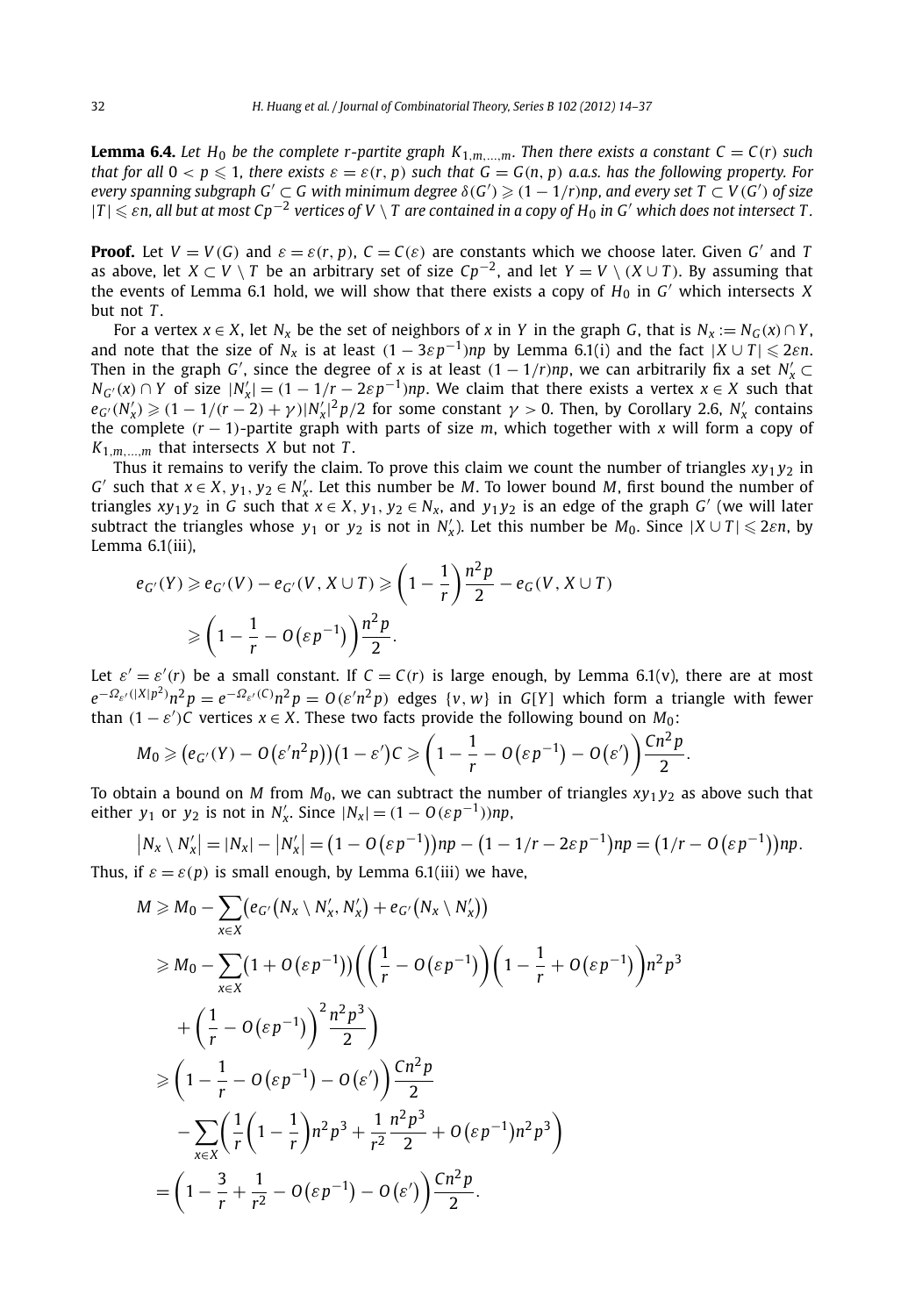On the other hand we have,  $M = \sum_{x \in X} e_G (N'_x)$ . Thus combining these two equations and using the fact  $|X| = Cp^{-2}$ , we can find a vertex  $x_0 \in X$  such that

$$
e_{G'}(N'_{x_0}) \geq \frac{M}{|X|} \geq \left(1 - \frac{3}{r} + \frac{1}{r^2} - O(\varepsilon p^{-1}) - O(\varepsilon')\right) \frac{n^2 p^3}{2}
$$
  
 
$$
\geq \left(1 - \frac{1}{r-2} + \gamma\right) \left(1 - \frac{1}{r}\right)^2 \frac{n^2 p^3}{2} \geq \left(1 - \frac{1}{r-2} + \gamma\right) \frac{|N'_{x_0}|^2 p}{2},
$$

for some constant  $\gamma > 0$  depending on *r*, small enough  $\varepsilon'$  depending on *r*, and  $\varepsilon$  depending on *r* and  $p$ . This concludes the proof.  $\Box$ 

Next, we extend Lemma 6.4 to all graphs  $H_0$ .

**Lemma 6.5.** Let H<sub>0</sub> be a fixed r-chromatic graph. Then there exists a constant  $C = C(r)$  such that for every  $0 < p \leqslant 1$ , there exists  $\varepsilon = \varepsilon(r,\, p)$  such that  $G = G(n,\, p)$  a.a.s. has the following property. For every spanning subgraph  $G'\subset G$  with minimum degree  $\delta(G')\geqslant (1-1/r)$ np, and every set  $T\subset V(G')$  of size  $|T|\leqslant \varepsilon$ n, all *but at most Cp<sup>−2</sup> vertices of V* \ *T* are contained in a copy of  $H_0$  in G' which does not intersect T.

**Proof.** Let  $V = V(G)$ , and  $C = C_{6,4}(r)$ . Let  $\varepsilon \leq \varepsilon_{6,4}(r, p)$  and  $D = D(r, p, \varepsilon)$  be constants to be chosen later. We may assume that *H*<sub>0</sub> is a complete *r*-partite graph with equal parts of size *s*. Throughout the proof we condition on the event that the statements of Lemma 6.1 hold.

Given *G'* and *T* as above, let  $X \subset V \setminus T$  be an arbitrary set of size  $Cp^{-2}$ . We will show that there exists a copy of *<sup>H</sup>*<sup>0</sup> in *<sup>G</sup>* which intersects *<sup>X</sup>* but not *<sup>T</sup>* . By Lemma 6.4 we can find a complete *<sup>r</sup>*-partite graph with parts  $\{x\} \cup Z_1 \cup \cdots \cup Z_{r-1}$  such that  $x \in X$  and  $|Z_i| = Dsp^{-1}$  (note that in Lemma 6.4, the part size *m* can be an arbitrary constant). Let  $Z = Z_1 \cup \cdots \cup Z_{r-1}$  and  $Y = V \setminus (X \cup Z \cup T)$ . Note that  $|Y|$  ≥  $(1 – 2\varepsilon)n$  for large enough *n*. We construct a set *A* ⊂ *Y* of size *s* − 1 and sets *Z*<sup>*i*</sup> ⊂ *Z<sub>i</sub>* of size *s* for  $1 \leq i \leq r - 1$  such that  $A \cup Z'_1 \cup \cdots \cup Z'_{r-1}$  forms a complete *r*-partite graph.

By Lemma 6.1(iv), there are at most  $e^{-\Omega_{\varepsilon}(Ds)}n$  vertices in  $V \setminus X$  such that  $deg_G(y, Z_i) > (1 +$  $\varepsilon$ )| $Z_i$ | $p = (1 + \varepsilon)Ds$  for any fixed  $1 \le i \le r - 1$ . Hence if  $D = D(\varepsilon, p)$  is large enough, there are at most  $re^{-\Omega_{\varepsilon}(Ds)}n=O(\varepsilon np)$  vertices  $y\in Y$  which have  $deg_G(y,Z_i)>(1+\varepsilon)Ds$  for at least one  $1 \le i \le r - 1$ . Let  $Y_0$  be these vertices. Then we have the crude bound  $e_{G'}(Y_0, Z) \le O(\varepsilon np) |Z|$ . Let  $Y_1$ be the collection of vertices in *Y* \ *Y*<sub>0</sub> which have at least  $\varepsilon|Z_i|p = \frac{\varepsilon|Z|p}{r-1}$  neighbors in  $Z_i$  in the graph *G*' for all  $1 \le i \le r - 1$ , and  $Y_2 := Y \setminus (Y_0 \cup Y_1)$ . Then since  $Y_1 \subset Y \setminus Y_0$ ,

$$
e_{G'}(Y_1, Z) \leq \sum_{i=1}^{r-1} e_{G'}(Y_1, Z_i) \leq \sum_{i=1}^{r-1} (1+\varepsilon)|Y_1||Z_i|p = |Y_1| \cdot (1+\varepsilon)|Z|p,
$$

and since  $Y_2 = Y \setminus (Y_0 \cup Y_1)$ ,

$$
e_{G'}(Y_2,Z) \leqslant |Y_2| \cdot \bigg((1+\varepsilon)\frac{|Z|p}{r-1}(r-2) + \varepsilon\frac{|Z|p}{r-1}\bigg).
$$

Thus we have,

$$
e_{G'}(Y, Z) \le e_{G'}(Y_0, Z) + e_{G'}(Y_1, Z) + e_{G'}(Y_2, Z)
$$
  
\n
$$
\le O(\varepsilon np)|Z| + |Y_1| \cdot (1 + \varepsilon)|Z|p + n \cdot \left( (1 + \varepsilon) \frac{|Z|p}{r - 1}(r - 2) + \varepsilon \frac{|Z|p}{r - 1} \right)
$$
  
\n
$$
= \left( \frac{|Y_1|}{n} + \frac{r - 2}{r - 1} + O(\varepsilon) \right) |Z|np.
$$

On the other hand, by the minimum degree condition of *G* ,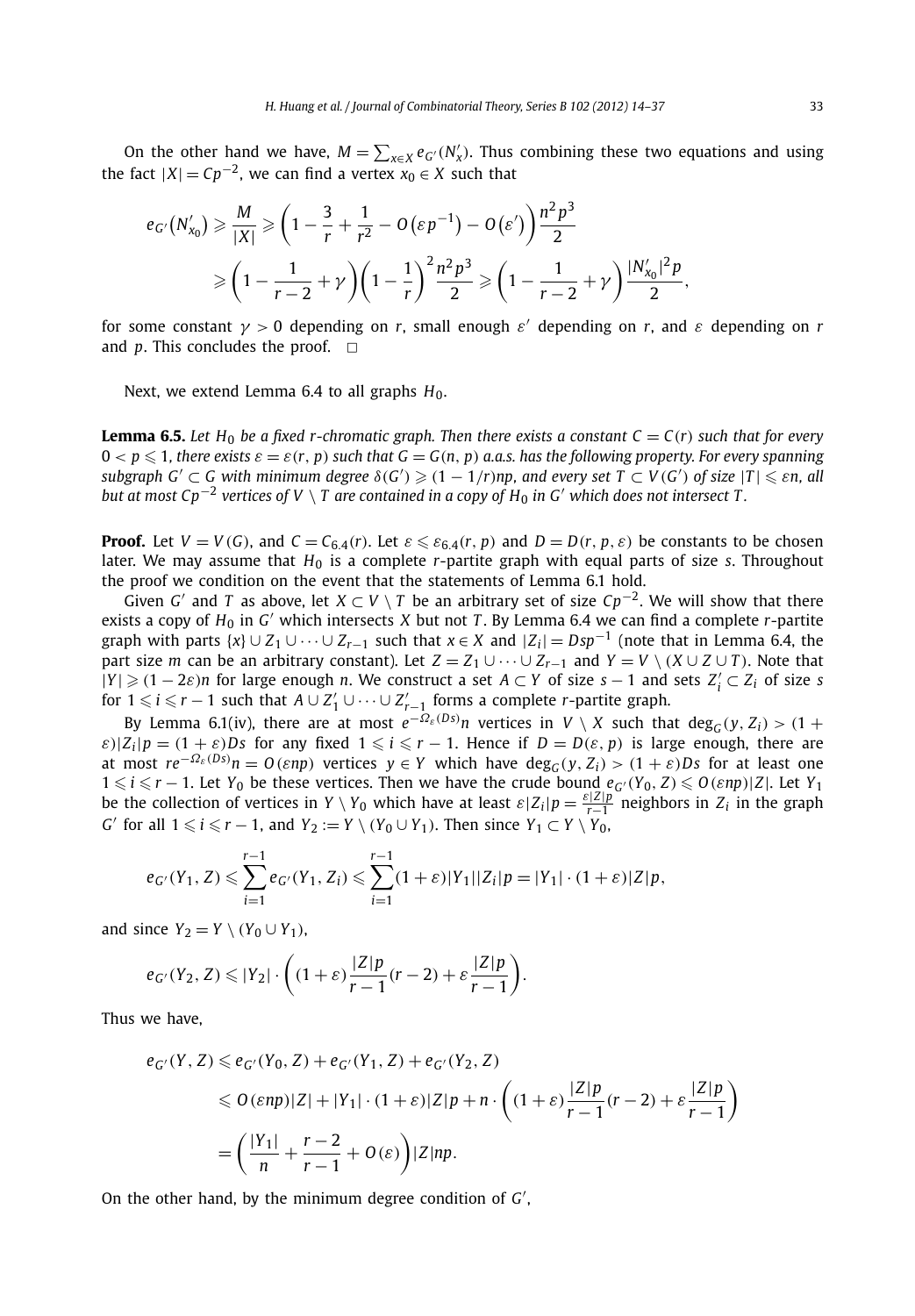$$
e_{G'}(Y, Z) = \sum_{z \in Z} (\deg_{G'}(z, V) - \deg_{G'}(z, V \setminus Y))
$$
  
\n
$$
\geqslant \left( \left( 1 - \frac{1}{r} \right) np - (n - |Y|) \right) |Z| \geqslant \left( 1 - \frac{1}{r} - 2 \frac{\varepsilon}{p} \right) |Z| np.
$$

By combining the previous inequalities and dividing each side by |*Z*|*np* we have,

$$
\frac{|Y_1|}{n} \geqslant 1 - \frac{1}{r} - 2\frac{\varepsilon}{p} - \frac{r-2}{r-1} - O(\varepsilon) \geqslant \frac{1}{2r(r-1)}.
$$

The last inequality holds if we pick  $\varepsilon = \varepsilon(r, p)$  small enough. Thus there are at least  $\frac{1}{2r(r-1)}n$  vertices which have at least  $\varepsilon|Z_i|p = \varepsilon Ds$  neighbors in  $Z_i$  for all  $1 \leq i \leq r-1$ . Let  $D \geq \varepsilon^{-1}$ , and for each such vertex fix *s* points in each  $Z_i$  which are adjacent to that vertex. Since there are only  $\binom{|Z_i|}{s}$  possible subsets of size *s* in each  $Z_i$ , and these numbers are constants, if *n* is large enough then by pigeonhole principle we can find *s*−1 vertices *y*1*, y*2*,..., ys*−<sup>1</sup> which are adjacent to the same *s*-tuple of vertices in every *Z<sub>i</sub>*. Let  $A = \{y_1, y_2, \ldots, y_{s-1}\}$ , and for each *i*, let *Z<sub>i</sub>* be the *s*-tuple which is adjacent to these vertices. Recall that  $x \in X$  was a vertex chosen at the beginning, which forms a complete *r*-partite graph together with the sets  $Z_1, \ldots, Z_{r-1}$ . Since  $Z'_i$  are subsets of  $Z_i$ ,  $Z'_1 \cup \cdots \cup Z'_{r-1} \cup (A \cup \{x\})$  forms a complete *r*-partite graph with *s* vertices in each part which intersects *X* but not *T*.  $\Box$ 

We are now ready to prove the following theorem which when combined with Proposition 6.3 establishes Theorem 1.2.

**Theorem 6.6.** Let  $H_0$  be a fixed r-chromatic graph. There exists a constant  $C = C(r)$  such that for every fixed  $0 < p \leqslant 1$  and  $\gamma > 0$ , if a spanning subgraph  $G' \subset G$  satisfies  $\delta(G') \geqslant (1 - 1/r + \gamma)$ np, then  $G'$  contains *vertex disjoint copies of H*<sup>0</sup> *covering all but at most Cp*−<sup>2</sup> *vertices.*

**Proof.** Let  $\Delta = \Delta(H_0)$  and  $h = |V(H_0)|$ . Let  $C = \max\{2C_{6.5}, 2rh\}$ ,  $d = d_{3.1}(r, p, \gamma)$ , and  $b_0 = b_{3.1}$ . Then let

$$
\varepsilon = \frac{1}{2} \min \bigg\{ \varepsilon_{2.7} \bigg( \frac{d}{2}, \Delta, c, r \bigg), \varepsilon_{3.1} (r, p, \gamma), \varepsilon_{6.5} (r, p), \frac{d}{2} \bigg\},\
$$

and  $\xi = \xi_{3,1}(r, p, \gamma, \varepsilon)$ .

Assume that  $G' \subset G(n, p)$  is given as above. Lemma 3.1 applied to  $G'$  provides us a subgraph  $G'' \subset G'$ , a graph *R* over the vertex set  $[k] \times [r]$ , a set *B* with  $|B| = b \leq b_0$ , sets  $(V_{i,j}^*)$ , and an *r*-equitable integer partition  $(m_{i,j})_{1 \leq i \leq k, 1 \leq j \leq r}$  satisfying (i)–(iv) of Lemma 3.1. Let *n*<sup>*'*</sup> *r*-equitable integer partition  $(m_{i,j})_{1 \leq i \leq k, 1 \leq j \leq r}$  satisfying (i)–(iv) of Lemma 3.1. Let  $n' := n - |B| = \sum_{i,j} m_{i,j}$  be the number of vertices not in *B*. Since copies of  $H_0$  in *G*" are also copies in *G*', by abusing notation, we denote  $G'$  for the graph  $G''$ . Note that by doing this, we can only guarantee  $\delta(G') \geq (1 - 1/r + 4\gamma/5)$ *np*.

We first find copies of  $H_0$  containing vertices of *B* and only using vertices from  $B \cup (\bigcup_{i,j} V_{i,j}^*)$ . Let  $T = V \setminus (B \cup (\bigcup_{1 \leq i \leq k, 1 \leq j \leq r} V_{i,j}^*)$  and note that

$$
|T| \leq n - (1 - \varepsilon) \sum_{i,j} m_{i,j} - |B| \leq n - (1 - \varepsilon) (n - |B|) - |B| \leq \varepsilon n \leq \varepsilon_{6.5} n.
$$

By Lemma 6.5 if  $|B| \geqslant (C/2)p^{-2}$  then we can find a copy of  $H_0$  in *G'* which intersects *B* but does not intersect *T*. Move the vertices of this copy to *T*. Repeat this process, as long as  $|B| \geq (C/2)p^{-2}$ , one can find a copy of  $H_0$  intersecting *B* but not *T* (note that  $|T| \leqslant \varepsilon n + |B| h \leqslant \varepsilon_{6.5} n$  at any point of this process). In the end we will have vertex disjoint copies of  $H_0$  and at most  $(C/2)p^{-2}$  vertices left in *B*. The leftover vertices of *B* will remain uncovered. Our next task is to find an  $H_0$ -packing in the remaining part. Let *S* be the vertices belonging to the copies of *H*<sup>0</sup> found so far.

Let  $\delta_{i,j} = |V^*_{i,j} \cap S|$  and construct  $(n_{i,j})_{1 \leq i \leq k, 1 \leq j \leq r}$  as following. For  $i \in [k-1]$ , let  $t_i$  be the largest integer smaller than  $\min_s(m_{i,s} - \delta_{i,s})$  which is divisible by h, and let  $n_{i,j} = t_i$  for all  $j \in [r]$ . Then pick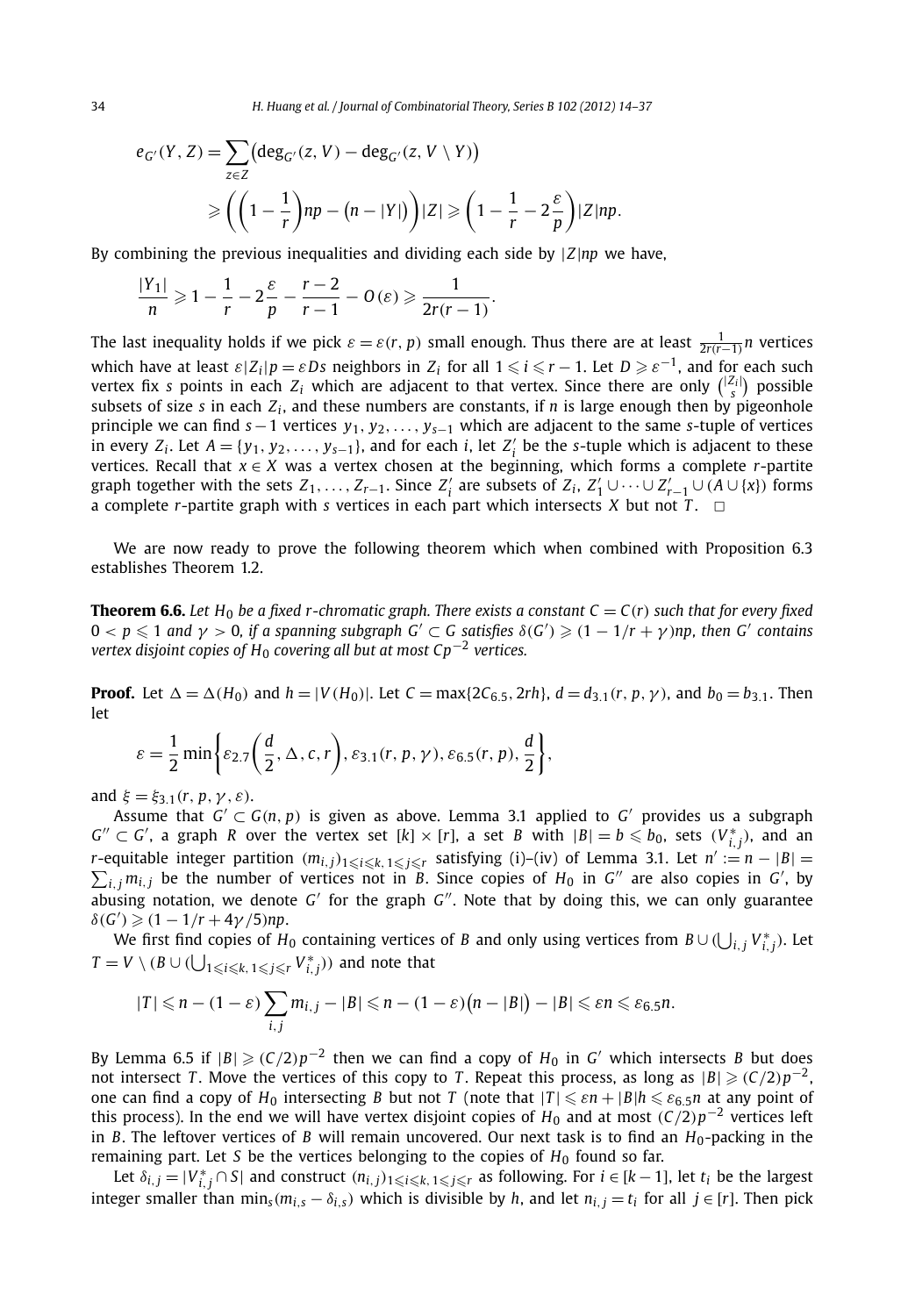$t_k$  so that  $\sum_{i=1}^k \sum_{j=1}^r (t_i + \delta_{i,j}) \in (n' - rh, n')$  is divisible by rh. Recall that  $\sum_{i=1}^k \sum_{j=1}^r m_{i,j} = n'$ . Since  $|m_{i,j}-m_{i,j'}|\leqslant 1$  for all i, j, j', we are modifying each  $m_{i,j}$  by at most  $(k-1)\cdot \max_{s,t}(\delta_{s,t}+1)+rh$  to construct  $n_{i,j}$  for all i, j. Since  $\delta_{i,j} \leqslant |S|$  for all i, j and S has constant size, it shows that  $|m_{i,j}-n_{i,j}|$ is at most some constant. Thus the integer partition  $(n_{i,j})$  satisfies the following properties:

 $\sum_{i,j} \delta_{i,j} \ge \sum_{i,j} n_{i,j} \ge n' - \sum_{i,j} \delta_{i,j} - rh$  $(n_i, j \in [m_{i,j} - (\xi/2)n, m_{i,j} + (\xi/2)n]$ , (iii)  $n_{i,j} = n_{i,j'}$  for all  $1 \leqslant i \leqslant k, 1 \leqslant j, j' \leqslant r$ , and (iv) *h* divides  $n_{i,j}$  for all  $1 \leqslant i \leqslant k, 1 \leqslant j \leqslant r.$ 

It then follows that  $n_{i,j} + \delta_{i,j} \in [m_{i,j} - \xi n, m_{i,j} + \xi n]$ . So by Lemma 3.1 we can find sets  $V_{i,j}$  such that  $|V_{i,j}| \geq n_{i,j} + \delta_{i,j}$  which are  $(d,\varepsilon)$ -super-regular on  $K_k^r$ . Let  $V'_{i,j} = V_{i,j} \setminus S$ , and we have  $|V'_{i,j}| \geq$  $|V_{i,j}| − \delta_{i,j} \ge n_{i,j}$ . Remove some vertices so that  $|V'_{i,j}| = n_{i,j}$ . The number of removed vertices is at  $i$ <sub>*m*</sub> *n*<sup>*'*</sup> −  $\sum$ <sub>*i*</sub><sub>*, j*</sub>(*n<sub>i</sub>*,*j* + *δ<sub>i</sub>*,*j*) ≤ *rh*. These vertices together with the remaining vertices of *B* will form the *(*C/2) $p^{-2}$  + *rh* ≤ C $p^{-2}$  uncovered vertices. Further note that we removed only at most some constant number of vertices from each  $V_{i,j}$  to obtain  $V'_{i,j}$ .

Since  $(V_{i,j})_{1\leq i\leq k, 1\leq j\leq r}$  is  $(d, \varepsilon)$ -super-regular on  $K_k^r$  and we removed only at most constant number of vertices from each part to obtain  $V'_{i,j}$ , we can conclude that  $(V'_{i,j})_{i,j}$  is  $(d-\varepsilon, 2\varepsilon)$ -superregular on  $K_k^r$  (Lemma 4.3). Thus we may apply the blow-up lemma to the super-regular partitions  $(V'_{i,j})_{1\leqslant j\leqslant r}$  for each fixed  $i\in[k]$  to find a perfect  $H_0$ -packing in each of them. By (iii) and (iv) of the previous paragraph, it suffices to show that the complete *r*-partite graph with *h* vertices in each class contains a perfect *H*0-packing, or equivalently, have an *r*-coloring in which every color class has size *h*. Assume that  $H_0$  has an *r*-coloring with color classes of size  $h_1, \ldots, h_r$ . Then by renaming the colors, we can color the *i*-th copy of  $H_0$  so that the *j*-th color class of it has  $h_{i+j-1}$  vertices (addition of indices are modulo *r*). In this way, we will end up with a coloring of *r* vertex disjoint copies of *H*<sup>0</sup> in which every color class has size  $\sum_{i=1}^{r} h_i = h$ .  $\Box$ 

#### **7. Concluding remarks**

• In this paper, we proved that for all integers *r* and  $p \in (0,1]$ , there exists  $\beta$  such that if *H* is an *r*-chromatic graph on *n* vertices with bounded degree, bandwidth at most *βn*, and has enough vertices whose neighbors form an independent set, then *G(n, p)* a.a.s. has the following property. Every spanning subgraph  $G' \subset G(n, p)$  with minimum degree at least  $(1 - 1/r + \gamma)np$  contains a copy of *H*. It would be interesting to know whether this theorem holds for  $p \ll 1$  or not. As mentioned in the introduction, Böttcher, Kohayakawa, and Taraz [9] proved that for fixed  $\eta, \gamma > 0, \Delta > 1$  there exist positive constants  $\beta$  and  $c$  such that if  $p \geqslant c(\log n/n)^{1/\Delta}$  then a.a.s. every subgraph of  $G(n,p)$  with minimum degree at least  $(1/2 + \gamma)np$  contains a copy of any bipartite graph *H* with  $(1 - \eta)n$  vertices, maximum degree Δ and bandwidth at most *βn*. However, it is plausible that one can even embed a spanning bipartite graph *H* under the same conditions. The technique we used in this paper cannot be applied mainly because of the lack of the corresponding blow-up lemma in the range  $p \ll 1$ . It is hopeful that a sparse version of the blow-up lemma (if one exists) will allow us to extend the same proof.

• In view of the results of Komlós [20], Shokoufandeh and Zhao [31,32], and Kühn and Osthus [27], which establishes the best possible minimum degree condition for packing problems, it is likely that in Theorem 1.2, the minimum degree condition  $(1 - 1/r + \gamma)np$  can be further relaxed. However, we did not further pursue towards this direction as our primary goal was to study the packing problem in connection to Theorem 1.1.

• For a graph *G*, let  $\lambda_1 \geq \lambda_2 \geq \cdots \geq \lambda_n$  be the eigenvalues of its adjacency matrix. The quantity  $\lambda(G)$  = max{ $\lambda_2, -\lambda_n$ } is called the second eigenvalue of G. A graph  $G = (V, E)$  is called an  $(n, d, \lambda)$ graph if it is *d*-regular, has *n* vertices, and the second eigenvalue of *G* is at most *λ*. It is well known (see e.g., survey [25]) that if *λ* is much smaller than the degree *d*, then *G* has certain random-like properties. Thus *λ* could serve as some kind of "measure of randomness" in *G*. By using an almost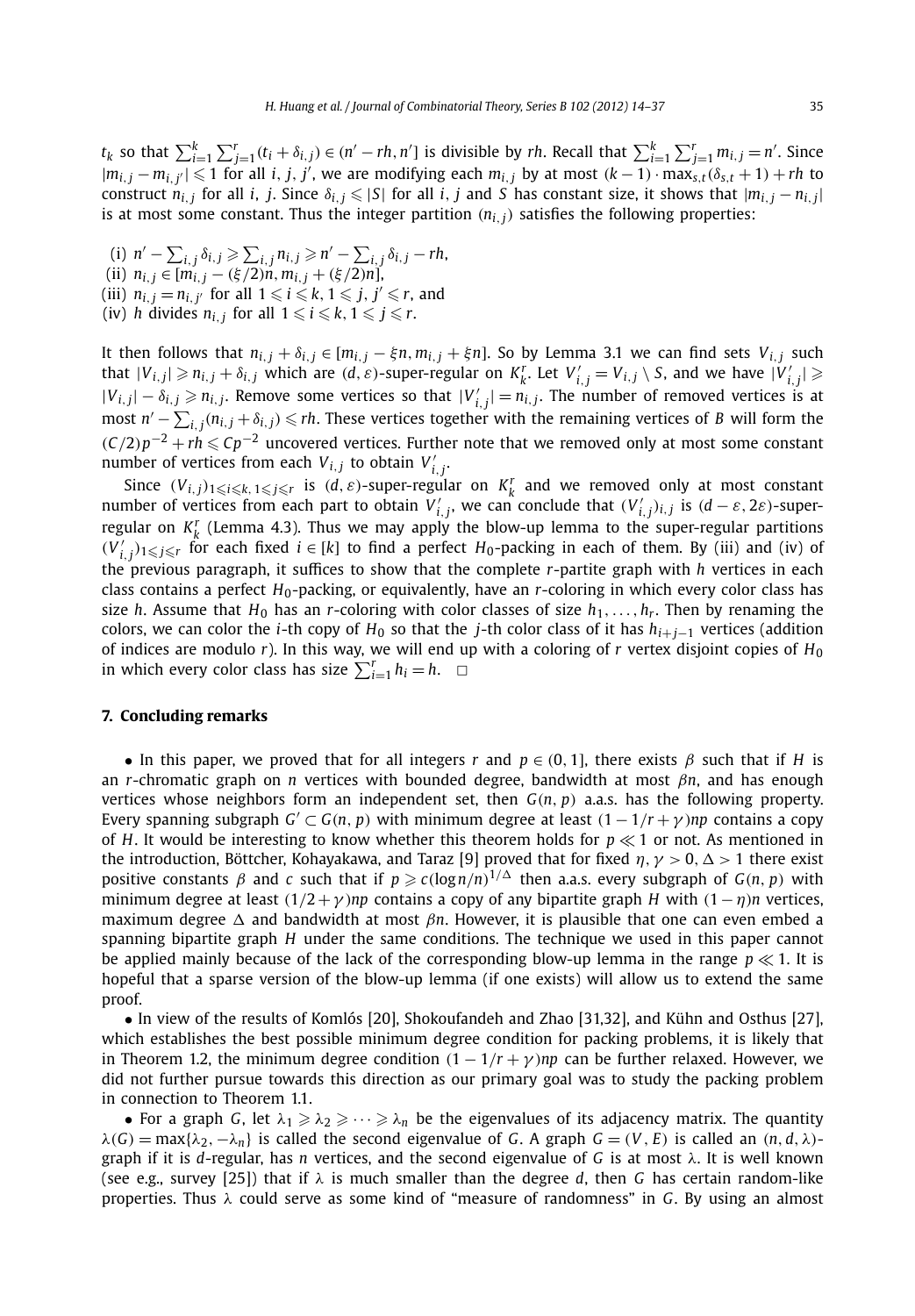identical argument as in the proof of Theorem 1.1 we can prove the bandwidth theorem for pseudorandom graphs as well.

**Theorem 7.1.** For all integers  $r$  ,  $\Delta$ , and reals  $\gamma > 0$  and  $0 < p \leqslant 1$ , there exists a constant  $\beta > 0$  such that, for *an*  $(n, d, \lambda)$  *graph G* with  $d = np$  *and*  $\lambda = o(n)$ *, if n is large enough, then any spanning subgraph*  $G' \subset G$  with  $m$ inimum degree  $\delta(G')\geqslant (1-1/r+\gamma)$ np contains a copy of every graph H on n vertices which satisfies the *following properties.*

- (i) *H is r-chromatic,*
- (ii) *has maximum degree at most*  $\Delta$ *,*
- (iii) *has bandwidth at most βn with respect to a labeling of vertices by* 1*,* 2*,...,n, and*
- (iv) *for every interval*  $[a, a + \beta^2(n/\lambda)] \subset [1, n]$ *, there exists a vertex v*  $\in$  *H* such that N<sub>H</sub>(*v*) *is an independent set.*

The sketch of the proof will be given in the arXiv version of our paper.

#### **Acknowledgment**

We thank the anonymous referees for their careful reading and valuable comments. We would also like to thank Wojciech Samotij and Deryk Osthus for their helpful comments.

#### **References**

- [1] N. Alon, J. Spencer, The Probabilistic Method, third ed., John Wiley & Sons Inc., Hoboken, NJ, 2008.
- [2] N. Alon, R. Yuster, *H*-factors in dense graphs, J. Combin. Theory Ser. B 66 (1996) 269–282.
- [3] J. Balogh, B. Csaba, W. Samotij, Local resilience of almost spanning trees in random graphs, Random Structures Algorithms 38 (2011) 121–139.
- [4] S. Ben-Shimon, M. Krivelevich, B. Sudakov, Local resilience and Hamiltonicity Maker–Breaker games in random regular graph, Combin. Probab. Comput. 20 (2011) 173–211.
- [5] J. Böttcher, M. Schacht, A. Taraz, Spanning 3-colourable subgraphs of small bandwidth in dense graphs, J. Combin. Theory Ser. B 98 (2008) 752–777.
- [6] J. Böttcher, M. Schacht, A. Taraz, Proof of the bandwidth conjecture of Bollobás and Komlós, Math. Ann. 343 (2009) 175– 205.
- [7] J. Böttcher, Y. Kohayakawa, A. Taraz, Problem session, in: Combinatorics and Probability Workshop, Oberwalfach, 2009.
- [8] J. Böttcher, K. Pruessmann, A. Taraz, A. Würfl, Bandwidth, expansion, treewidth, separators, and universality for bounded degree graphs, European J. Combin. 31 (2010) 1217–1227.
- [9] J. Böttcher, Y. Kohayakawa, A. Taraz, Almost spanning subgraphs of random graphs after adversarial edge removal, arXiv: 1003.0890v1 [math.CO].
- [10] F. Chung, Labelings of graphs, in: Selected Topics in Graph Theory, vol. 3, Academic Press, San Diego, CA, 1988, pp. 151–168.
- [11] D. Conlon, T. Gowers, Combinatorial theorems in sparse random sets, arXiv:1011.4310v1 [math.CO].
- [12] D. Dellamonica, Y. Kohayakawa, M. Marciniszyn, A. Steger, On the resilience of long cycles in random graphs, Electron. J. Combin. 15 (2008) R32.
- [13] R. Diestel, Graph Theory, third ed., Graduate Texts in Mathematics, vol. 173, Springer-Verlag, Berlin, 2005.
- [14] P. Erdős, A. Stone, On the structure of linear graphs, Bull. Amer. Math. Soc. 52 (1946) 1087–1091.
- [15] A. Frieze, M. Krivelevich, On two Hamilton cycle problems in random graphs, Israel J. Math. 166 (2008) 221–234.
- [16] S. Gerke, A. Steger, The sparse regularity lemma and its applications, in: Surveys in Combinatorics 2005, in: London Math. Soc. Lecture Note Ser., vol. 327, Cambridge Univ. Press, Cambridge, 2005, pp. 227–258.
- [17] A. Hajnal, E. Szemerédi, Proof of a conjecture of P. Erdős, in: Combinatorial Theory and Its Applications, II, Proc. Colloq., Balatonfüred, 1969, North-Holland, Amsterdam, 1970, pp. 601–623.
- [18] J. Kim, B. Sudakov, V. Vu, On the asymmetry of random regular graphs and random graphs, Random Structures Algorithms 21 (2002) 216–224.
- [19] J. Komlós, The blow-up lemma, Combin. Probab. Comput. 8 (1999) 161-176.
- [20] J. Komlós, Tiling Turán theorems, Combinatorica 20 (2000) 203–218.
- [21] J. Komlós, M. Simonovits, Szemerédi's regularity lemma and its applications in graph theory, in: Combinatorics, Paul Erdős is Eighty, vol. 2, Keszthely, 1993, in: Bolyai Soc. Math. Stud., vol. 2, János Bolyai Math. Soc., Budapest, 1996, pp. 295–352.
- [22] J. Komlós, G. Sárközy, E. Szemerédi, Blow-up lemma, Combinatorica 17 (1997) 109–123.
- [23] J. Komlós, G. Sárközy, E. Szemerédi, Proof of the Seymour conjecture for large graphs, Ann. Comb. 2 (1998) 43–60.
- [24] J. Komlós, G. Sárközy, E. Szemerédi, Proof of the Alon–Yuster conjecture, Discrete Math. 235 (2001) 255–269.
- [25] M. Krivelevich, B. Sudakov, Pseudo-random graphs, in: More Sets, Graphs and Numbers, in: Bolyai Soc. Math. Stud., vol. 15, Springer, Berlin, 2006, pp. 199–262.